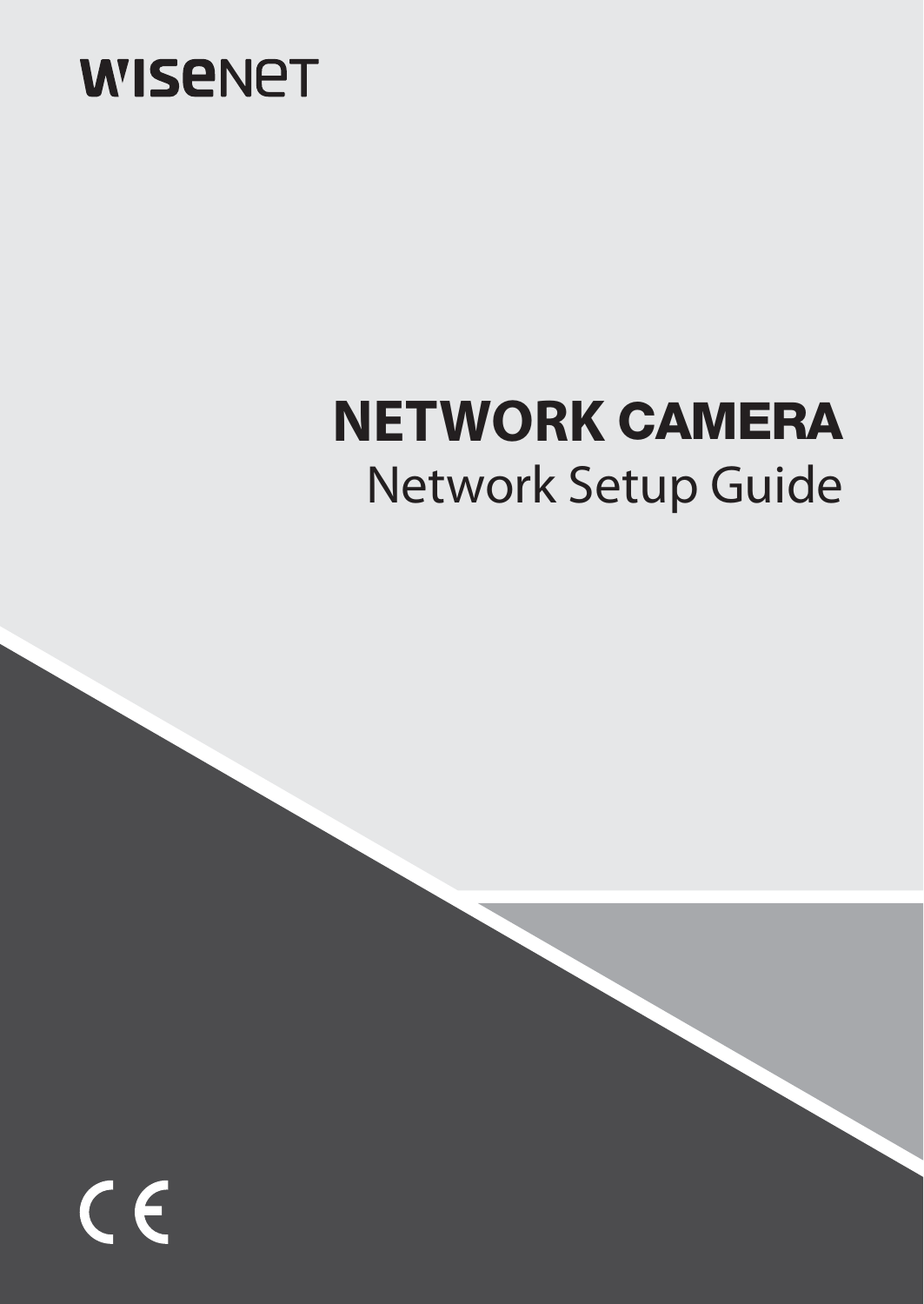## **CONTENTS**

#### CHECKING NETWORK **CONFIGURATION**



3 Selecting the network type

### NETWORK CONFIGURATION

- 11 Configure the network on the PC used for IP configuration
- 12 Launching IP Installer
- 19 Configuring IP installer values
- 23 How to configure port forwarding
- 28 Login
- 32 Installing the program needed to launch the webviewer after connecting to network camera

### SETUP SCREEN

34

11

- 34 Web viewer-Network Setup
- 43 Web viewer-Password Setup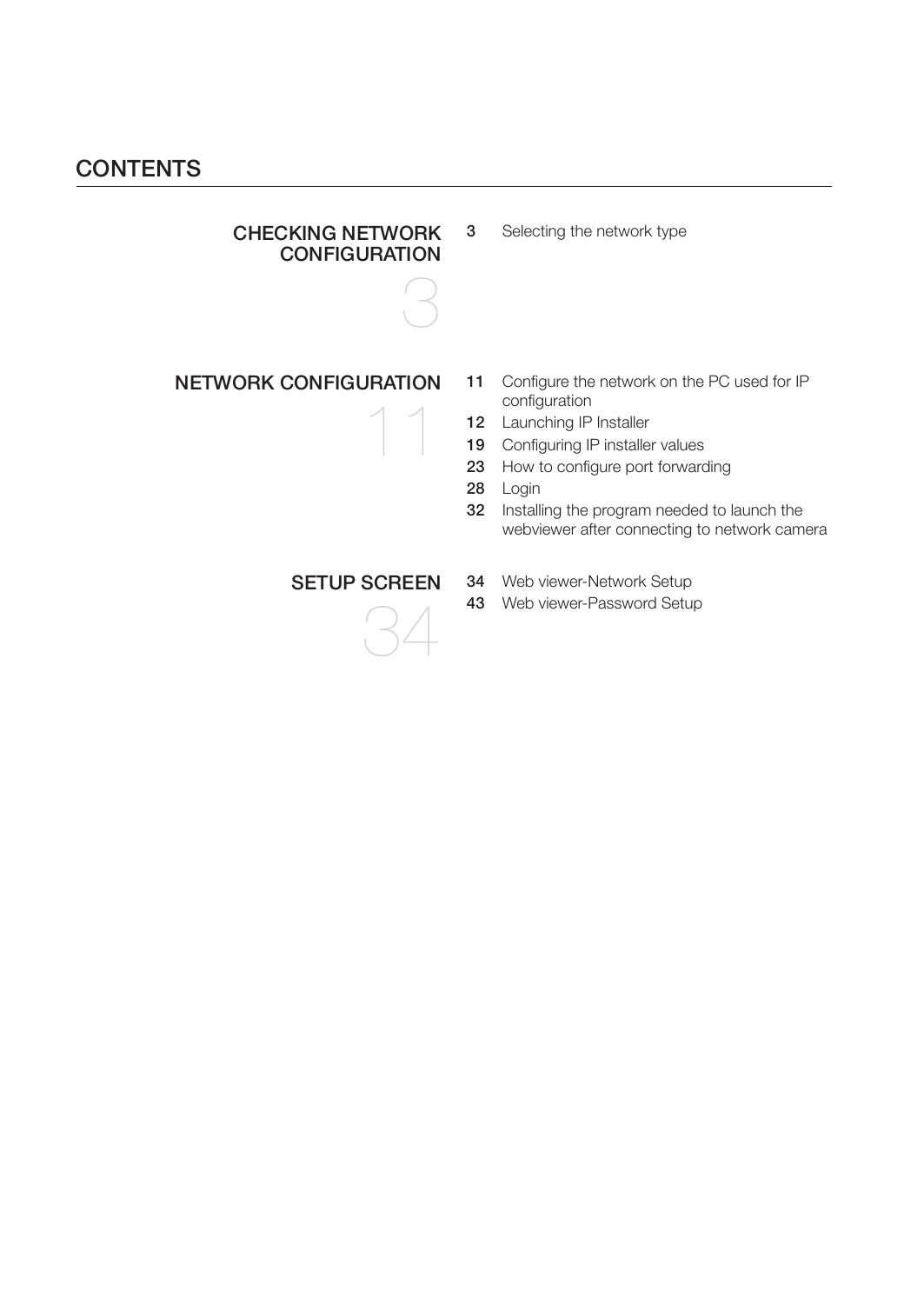# a*lork contigura*

#### Configure the network after checking the following.

- **1.** Check whether to use a DDNS server.
	- Check whether to use a DDNS for remote monitoring from outside, or to configure the system in the form of a local network for monitoring only inside the local network.
- **2.** Check whether to use a static IP or dynamic IP.
- **3.** Before installation, check the number and locations of network cameras and the location of the monitoring PC.
- **4.** Check the network devices to be connected to a network camera, such as IP router/hub.
- **5.** Check the port forwarding, ports and protocol required for establishing a camera connection path.

## SELECTING THE NETWORK TYPE

Select the type of network that you want to configure based on the following information.

### If DDNS server is not used:

As shown in the image below, if the monitoring PC and network camera are connected to the same router, they will have the same IP range.

Install the IP installer on the local monitoring PC and use the PC for IP configuration.

EX1)



●

CHECKING NETWORK CONFIGURATION

CHECKING NETWORK CONFIGURATION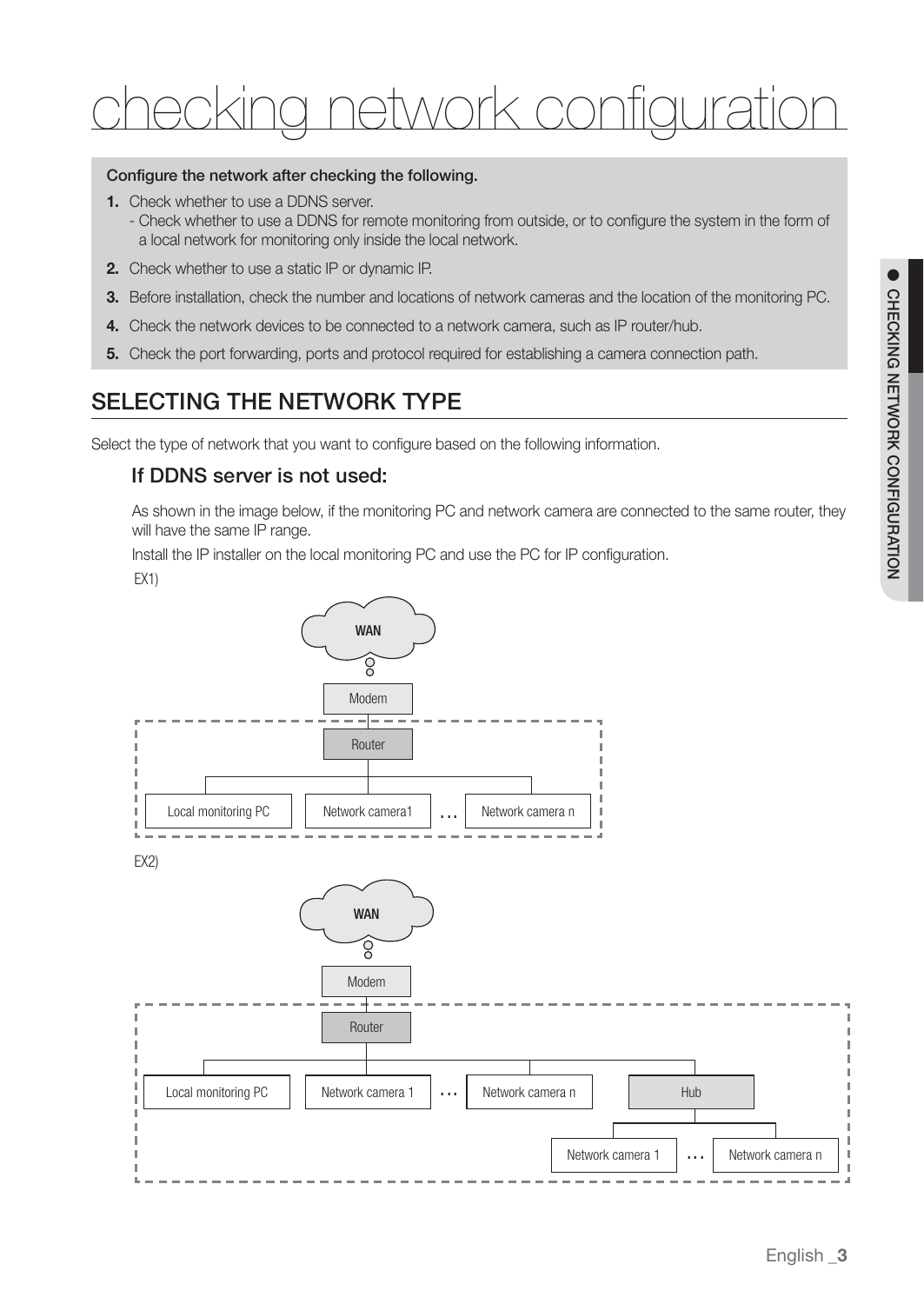# checking network configuration



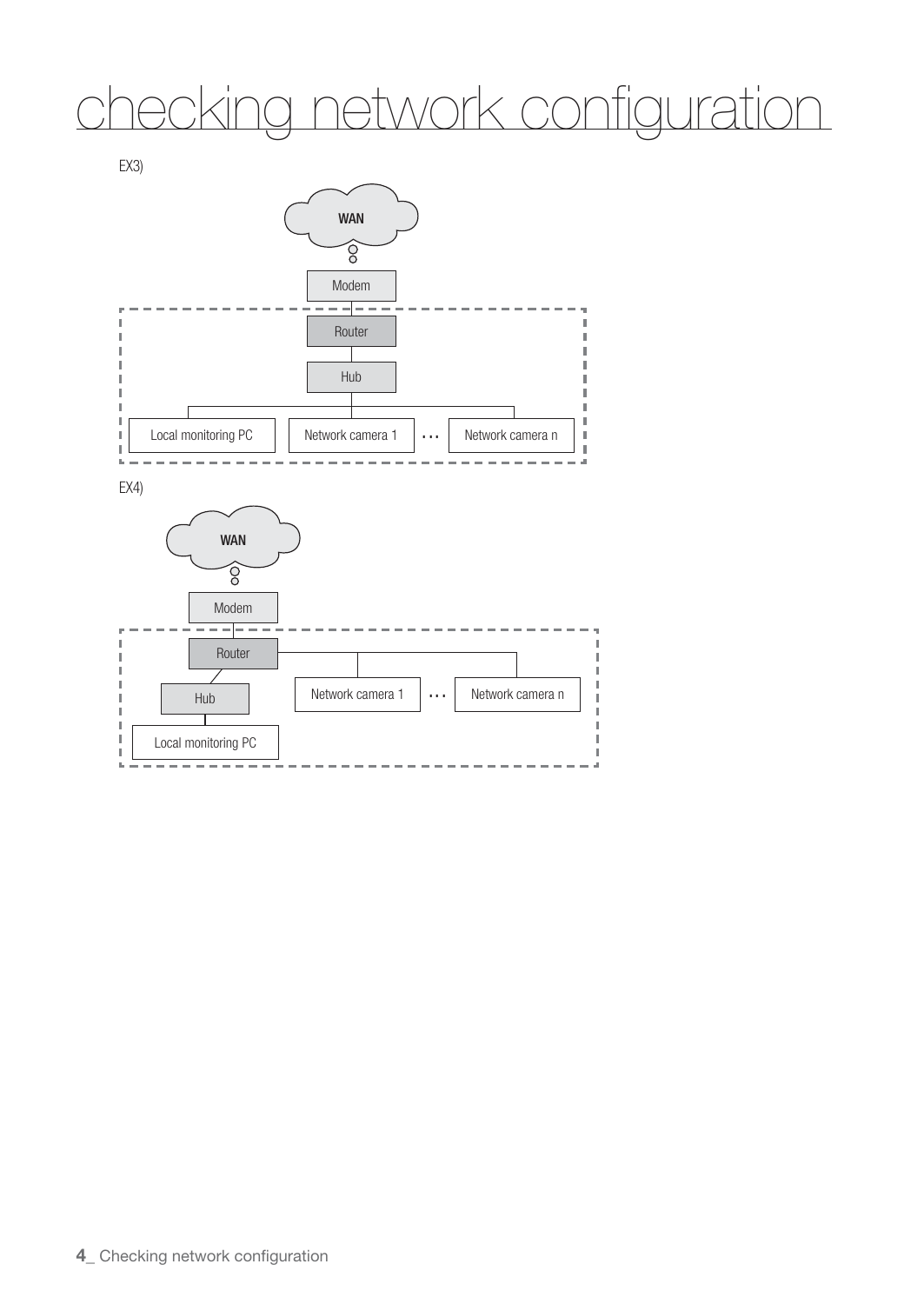As shown in the image below, if the monitoring PC and network camera are connected to different routers, the network camera cannot be configured, even if the IP installer is installed in the local monitoring PC. In this case, connect the configuration PC or notebook to the router (1) to set up the network camera.





 $\mathbb{Z}$  = Remove the PC or laptop for IP configuration after the configuration.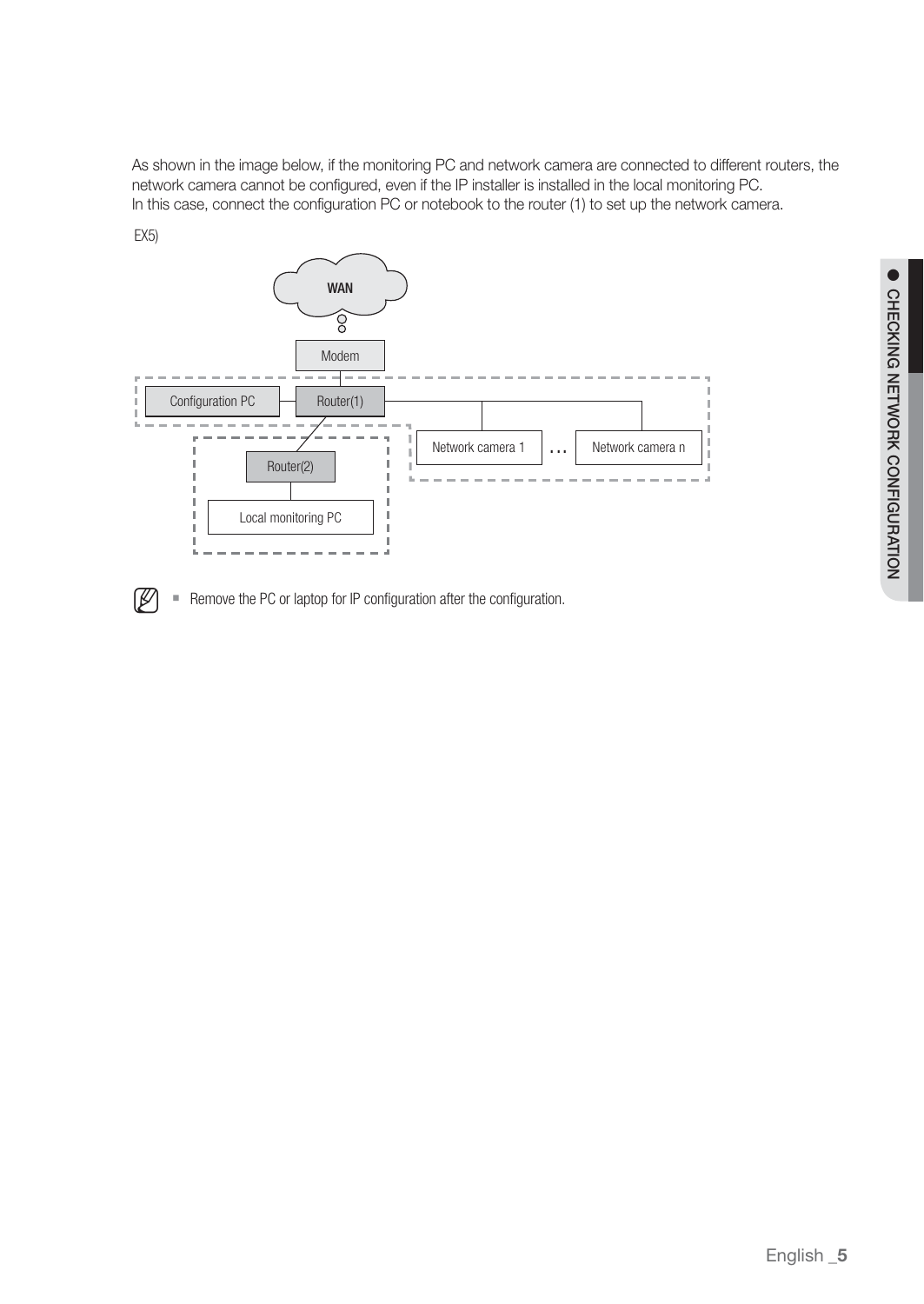# ig network configuration

### If DDNS server is used:

As shown in the image below, if the monitoring PC and network camera are connected to the same router, they will have the same IP range.

Install the IP Installer on the local PC and use the PC for IP configuration.

EX<sub>1</sub>

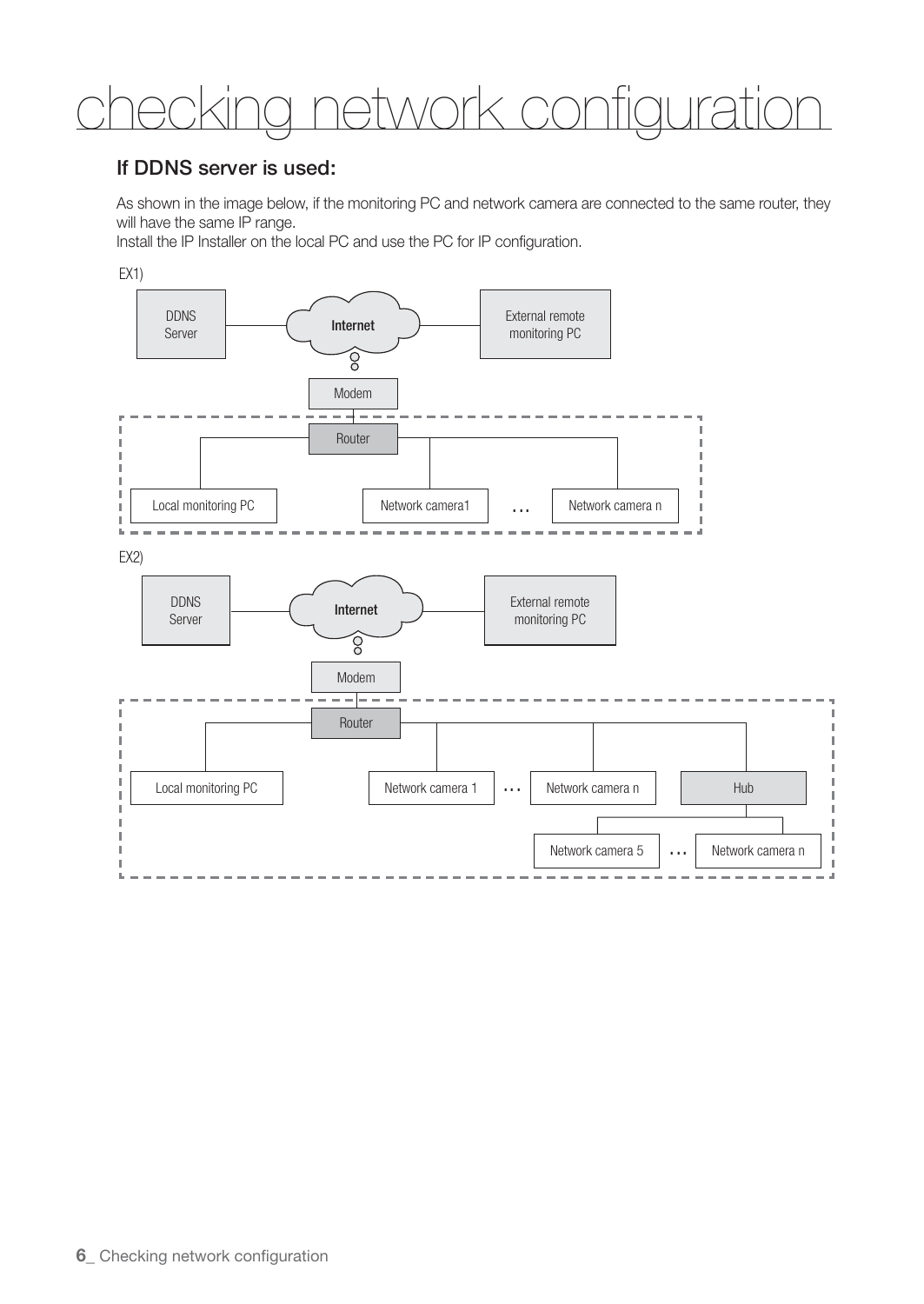

EX4)

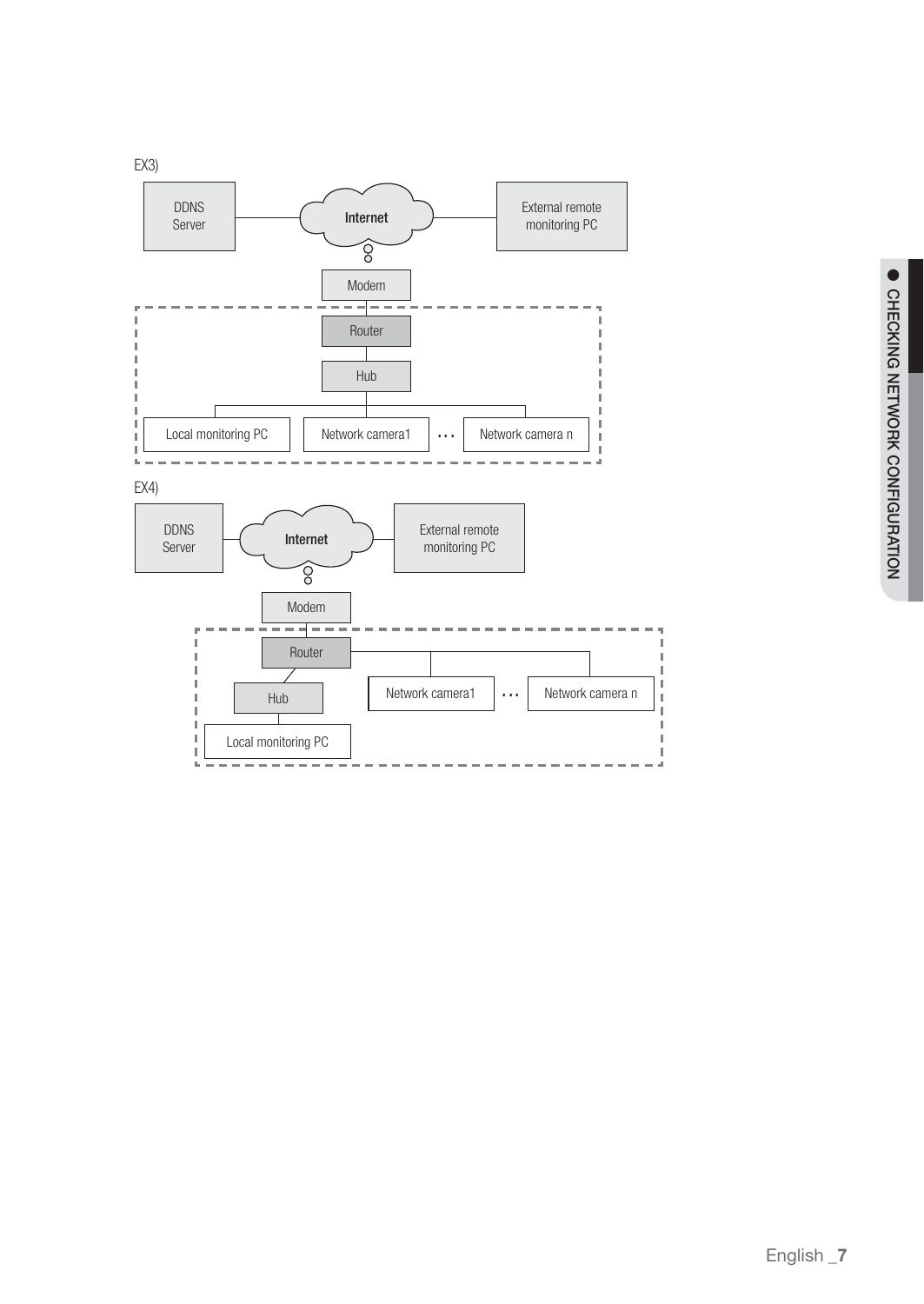# checking network configuration

As shown in the image below, if the monitoring PC and network camera are connected to different routers, the network camera cannot be configured, even if the IP installer is installed in the local monitoring PC. Connect another PC or laptop for IP configuration to router (1) and configure the network camera.



As shown in the image below, if the monitoring PC and the network camera are connected to the DSL/Cable/ PPPoE modem directly without connecting to the local network, connect another PC or laptop and use the PC to configure a network camera IP.





 $\mathbb{Z}$  **Remove the PC or laptop for IP configuration after the configuration.**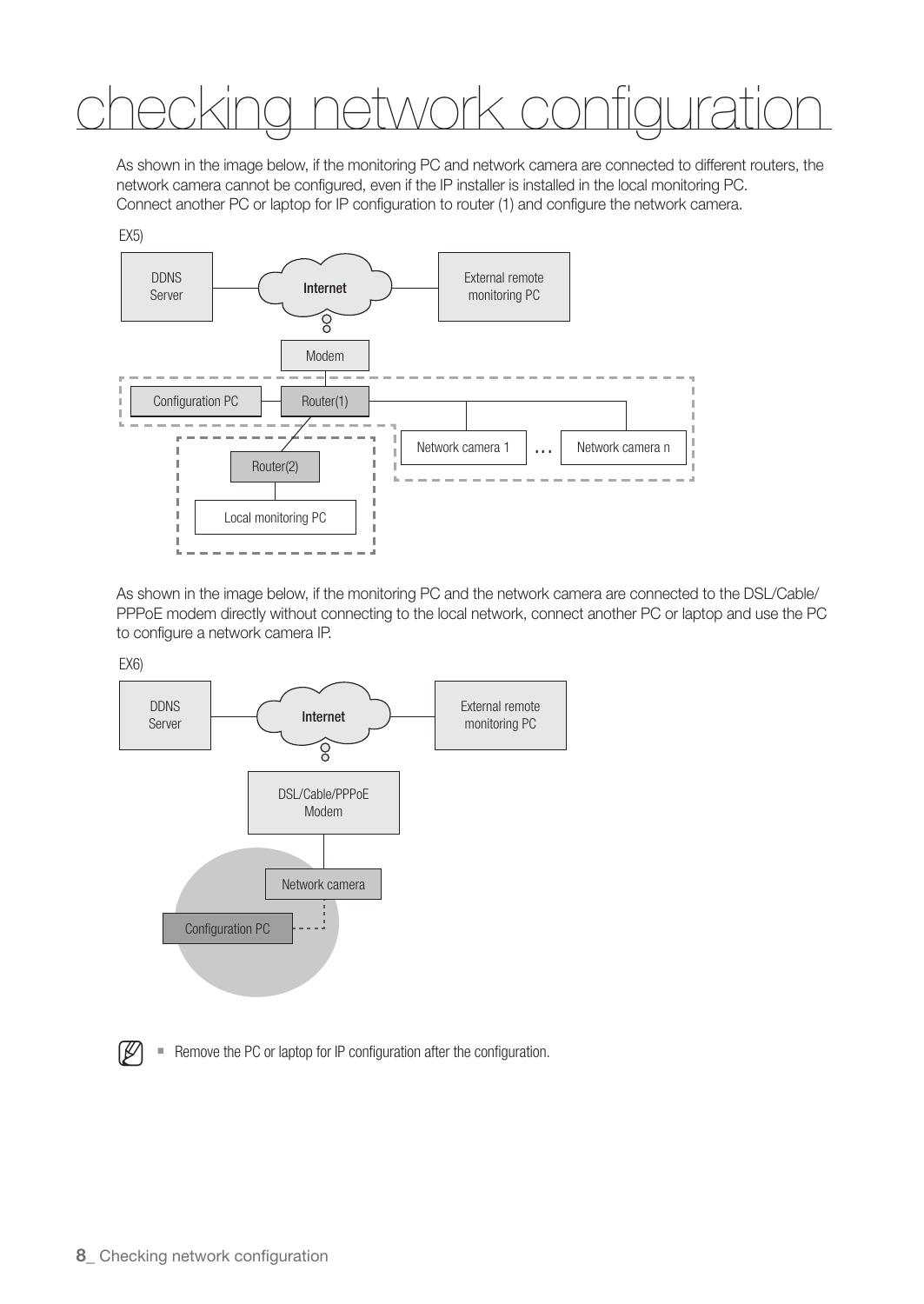## If the network environment makes it difficult to configure an IP for the network camera in a typical way:

As shown in the image below, if two or more routers are located at the upper layer of the network camera, it will generally be impossible to configure the network camera.

In this environment, it is necessary to convert the router (2) into a general hub equipment (by turning off the DHCP function in the Router Setup menu so that the IP addresses of the router (1) and (2) do not crash with each other to make the router (2) operates as it were a general hub equipment) or double port forwarding of the routers (1) and (2).

- 
- It is difficult to change and configure the network, so it is recommended to ask the network administrator of the site to replace router (2) with a general hub, and connect the network camera.

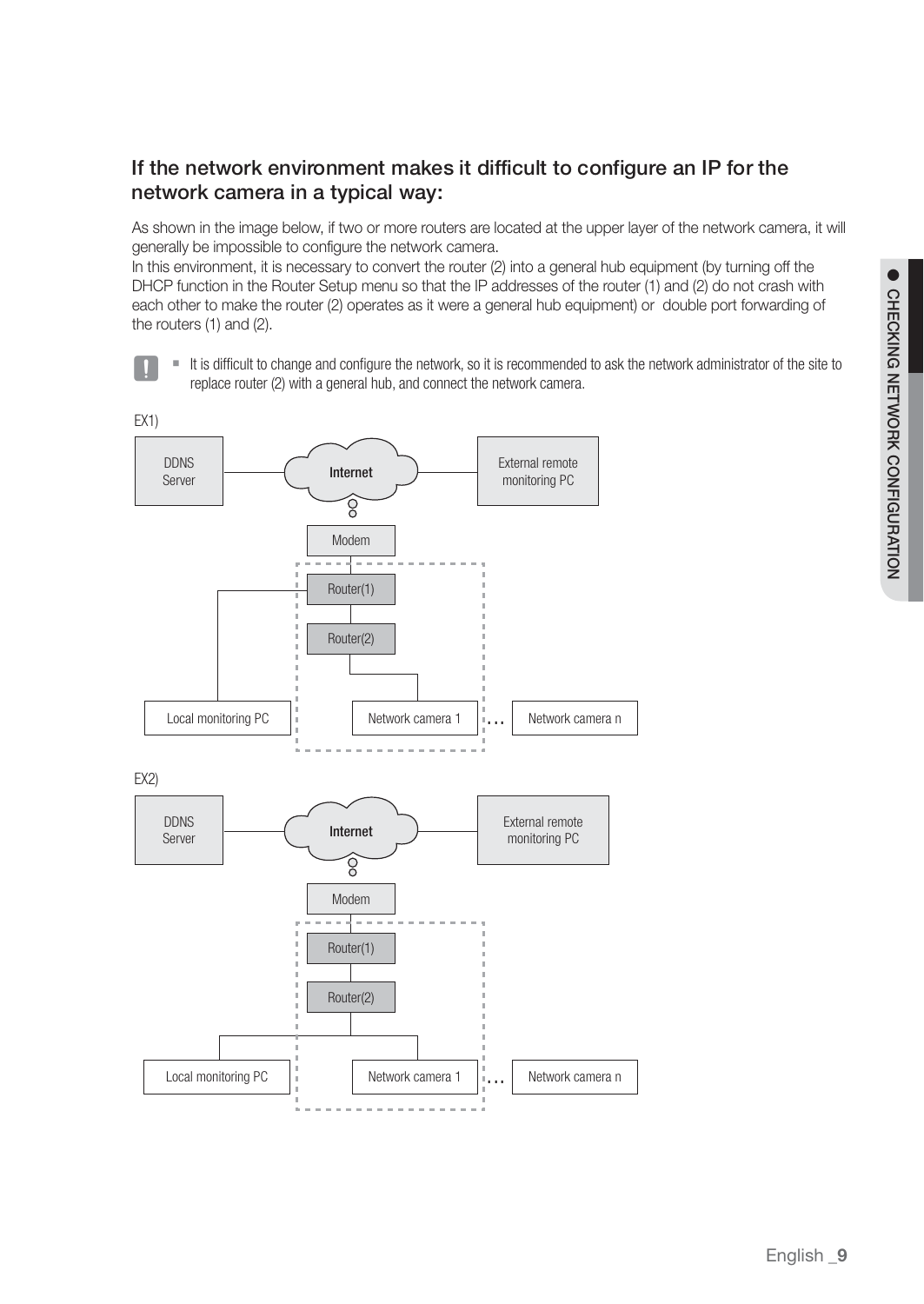# checking network configuration

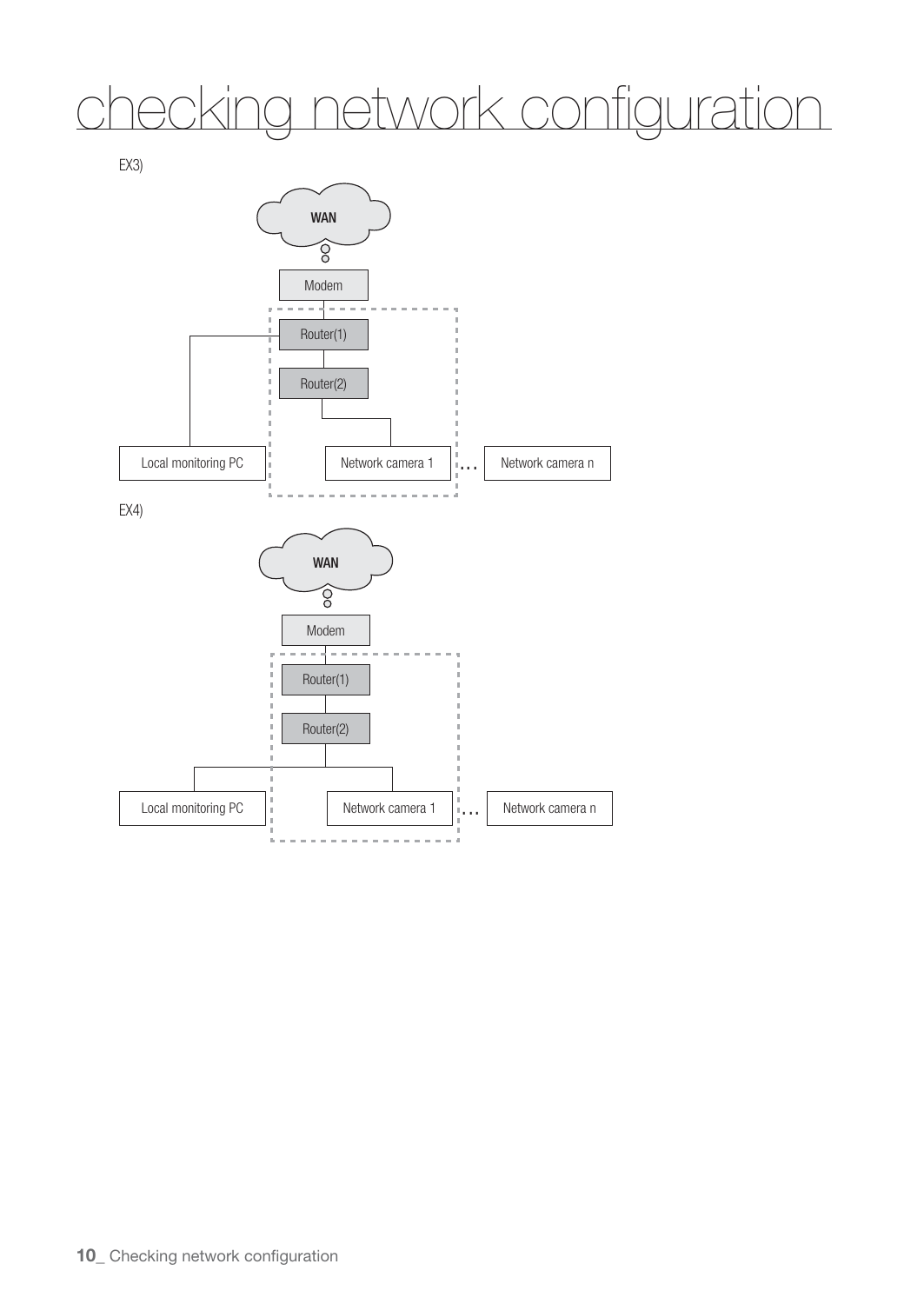## work configuratic

#### How to check the IP range of the router connected to the network camera.

- **1.** Click Start  $\rightarrow$  Run Windows in the Windows screen and enter "cmd".
- **2.** Type "ipconfig" in the command window. Information about the IP of the PC for IP configuration connected to the router will be displayed.





## CONFIGURE THE NETWORK ON THE PC USED FOR IP **CONFIGURATION**

## Connect a PC to configure IP

To launch the IP installer program for IP configuration, connect the PC to the same router in order to have the same IP range as the network camera.

If  $\mathbb{Z}$   $\blacksquare$  If there is a local PC within the same IP range, launch the IP installer on the local PC to configure the network. If there is no local PC within the same IP range, connect another PC to configure an IP.

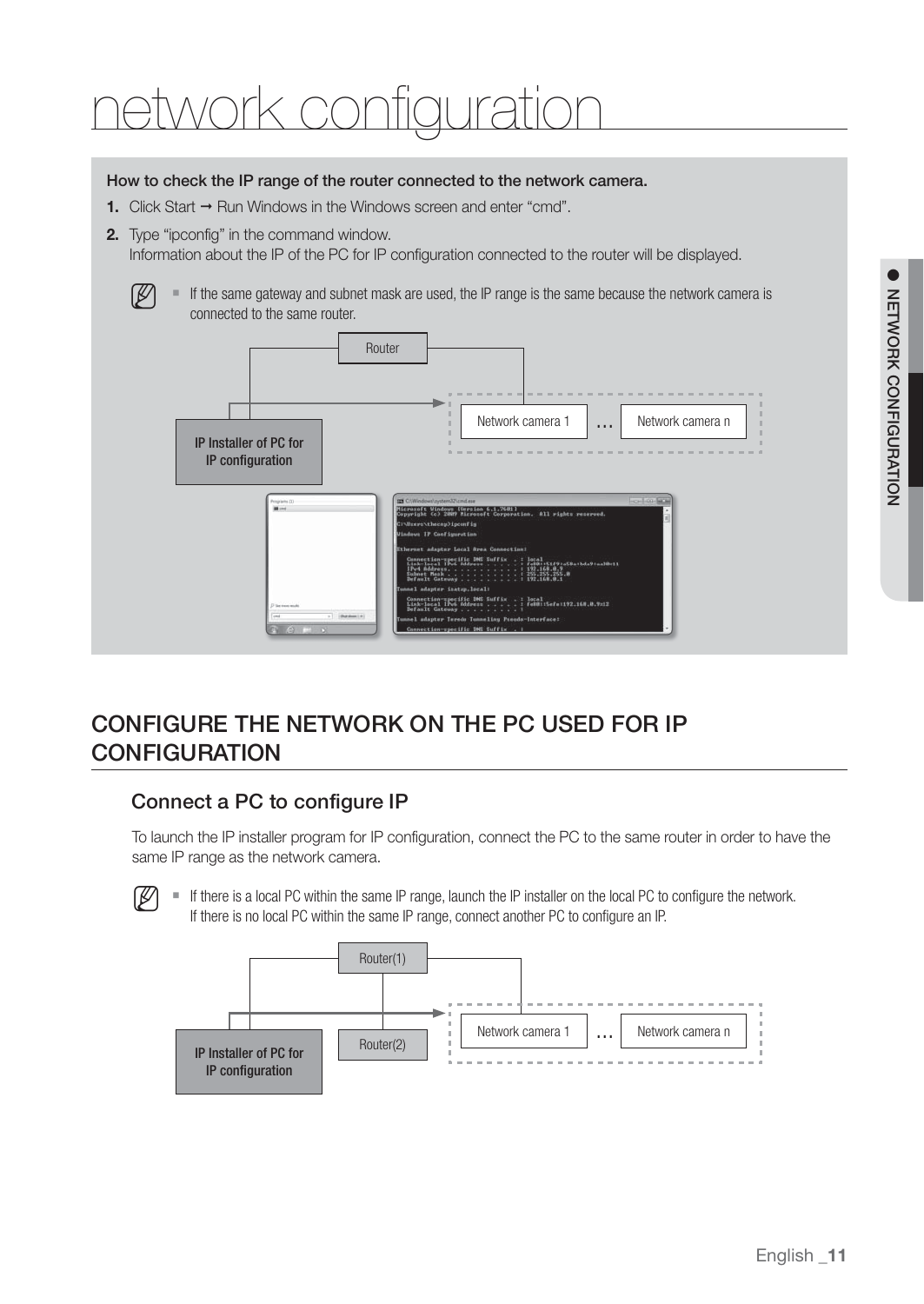## k configuratio

## How to configure the network environment of the PC used for IP configuration

- **1.** Open the network environment configuration menu of the PC connected to the router.
- **2.** Path : Control panel → Network and Sharing Center → Change adapter settings → Local Area Connection → Properties → Internet Protocol Version (TCP/IPv4) → Properties
- **3.** Select "Obtain an IP address automatically" and "Obtain DNS server address automatically."
- $\mathbb{Z}$  = If the IP range of the PC used for IP configuration is different from that of the network camera, the camera will not be detected, even if you click [Search].



## LAUNCHING IP INSTALLER

#### What is IP Installer?

The IP Installer, launched on the PC for IP configuration, receives MAC address information transmitted from the network devices with the IP range of the router, and detects network cameras.

If the IP configuring PC (on which the IP Installer is installed) and the network camera are connected to different routers and their IP ranges are different, the IP Installer cannot detect network cameras.

EX1) In the following network structure, a MAC address of the network camera is not transmitted to outside router (2), and a network camera is not detected on the IP Installer of the local PC.



EX2) The IP configuring PC, on which the IP Installer is installed, must be located in the same IP range of the router with the network camera in order to detect network cameras.

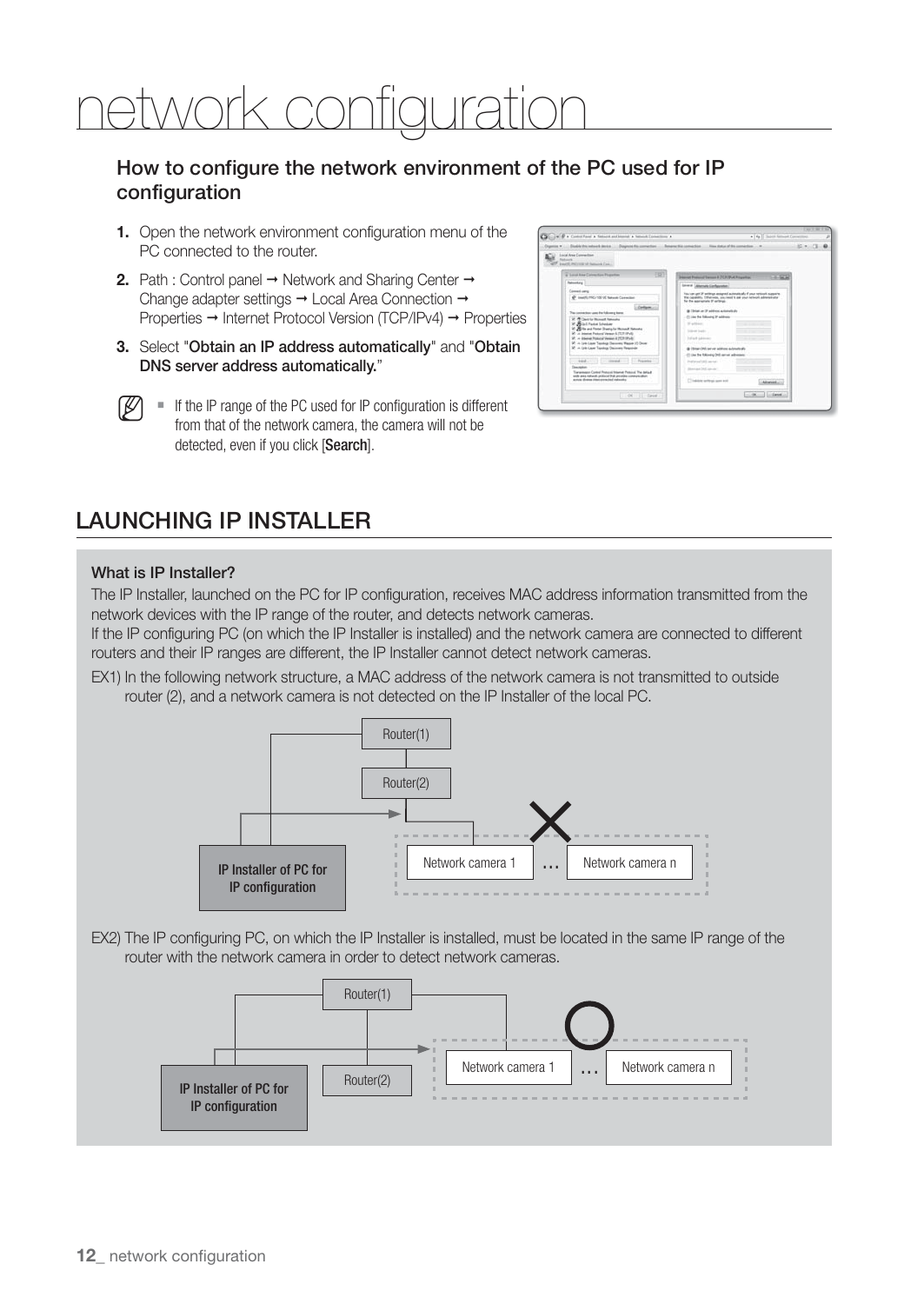## If DDNS server is not used:

In the following case, launch the IP Installer on the local monitoring PC.

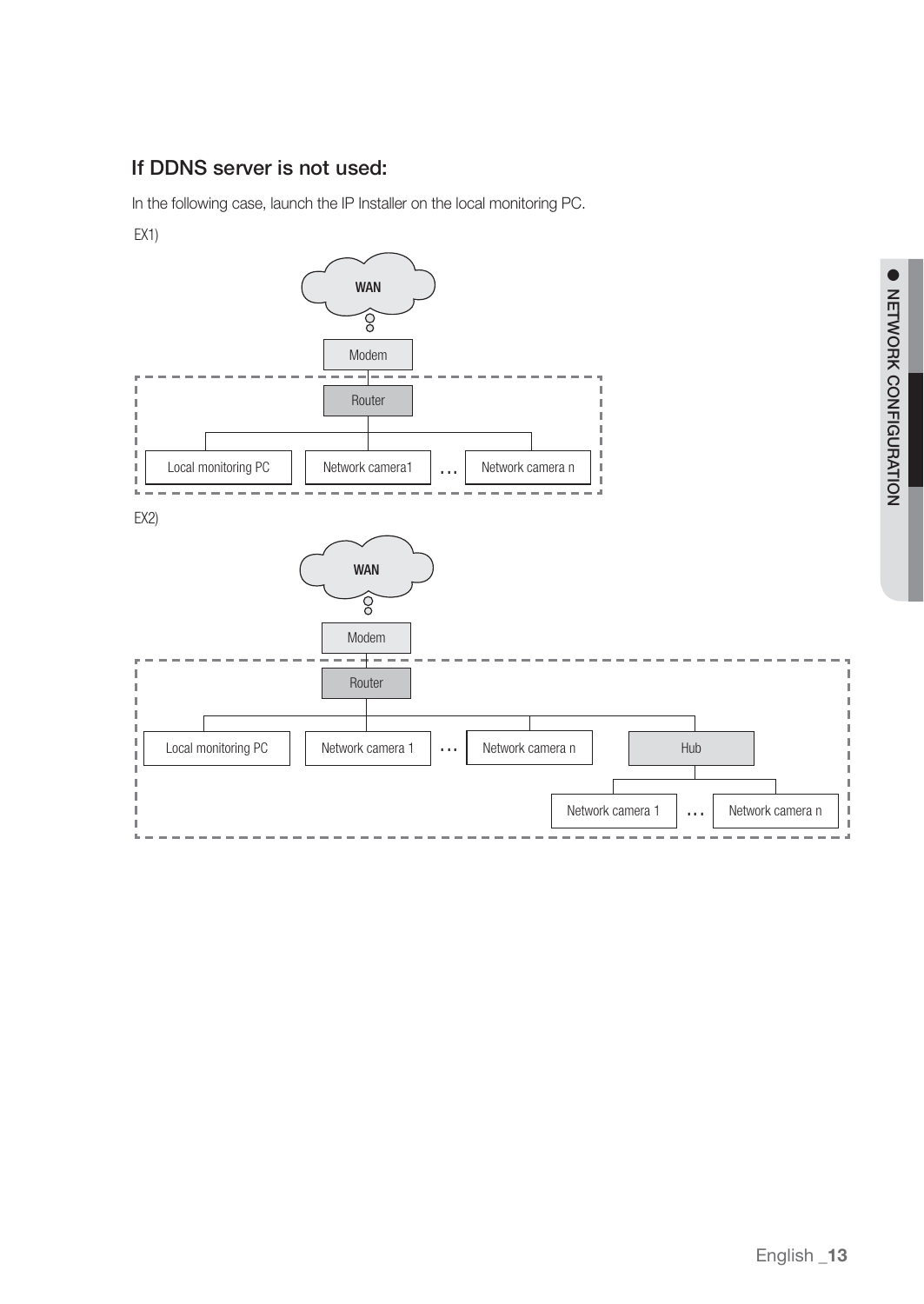# etwork configuration



In the following case, connect another configuring PC to router (1) and launch the IP Installer.

EX5)

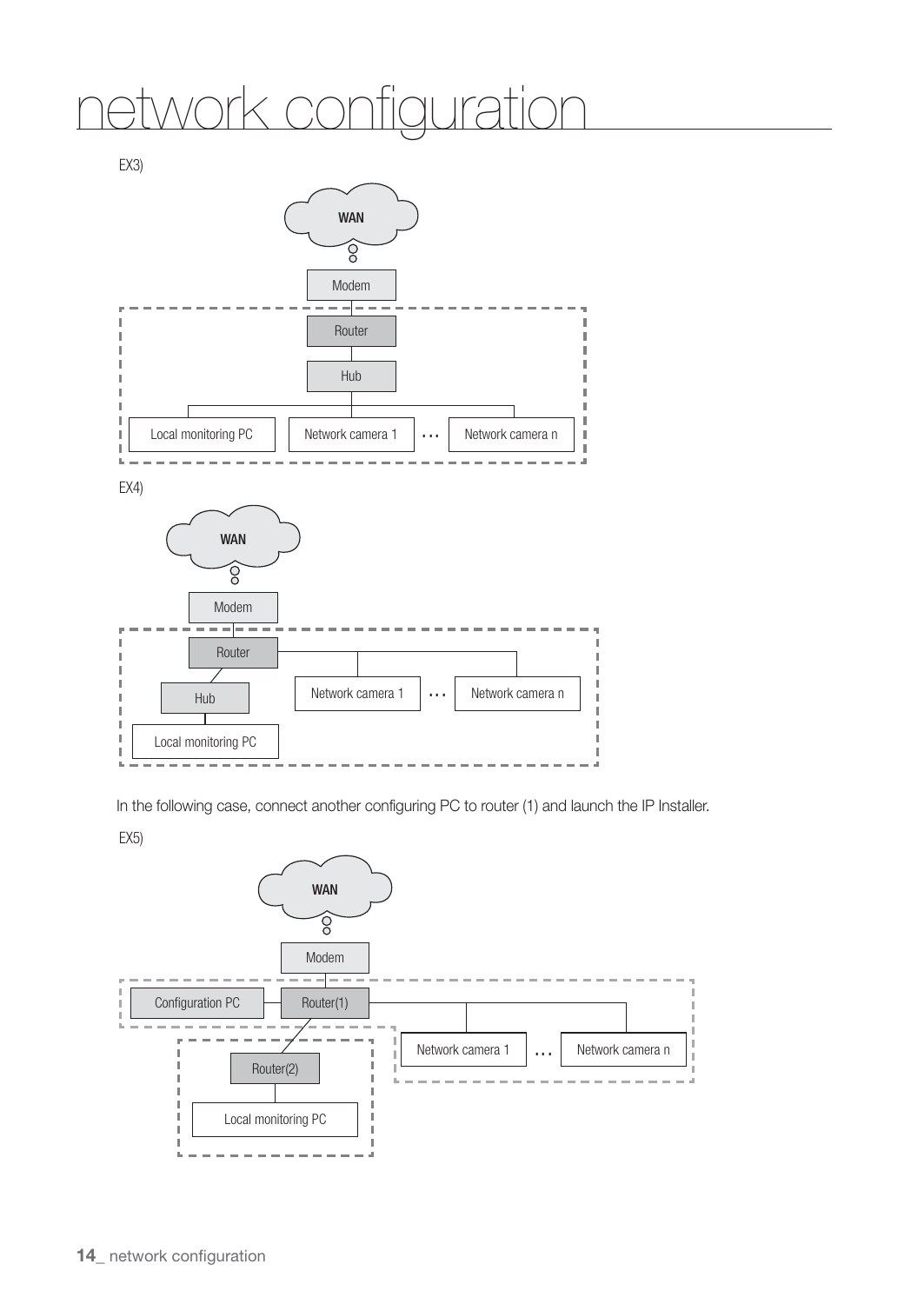## If DDNS server is used:

In the following case, launch the IP Installer on the local monitoring PC.

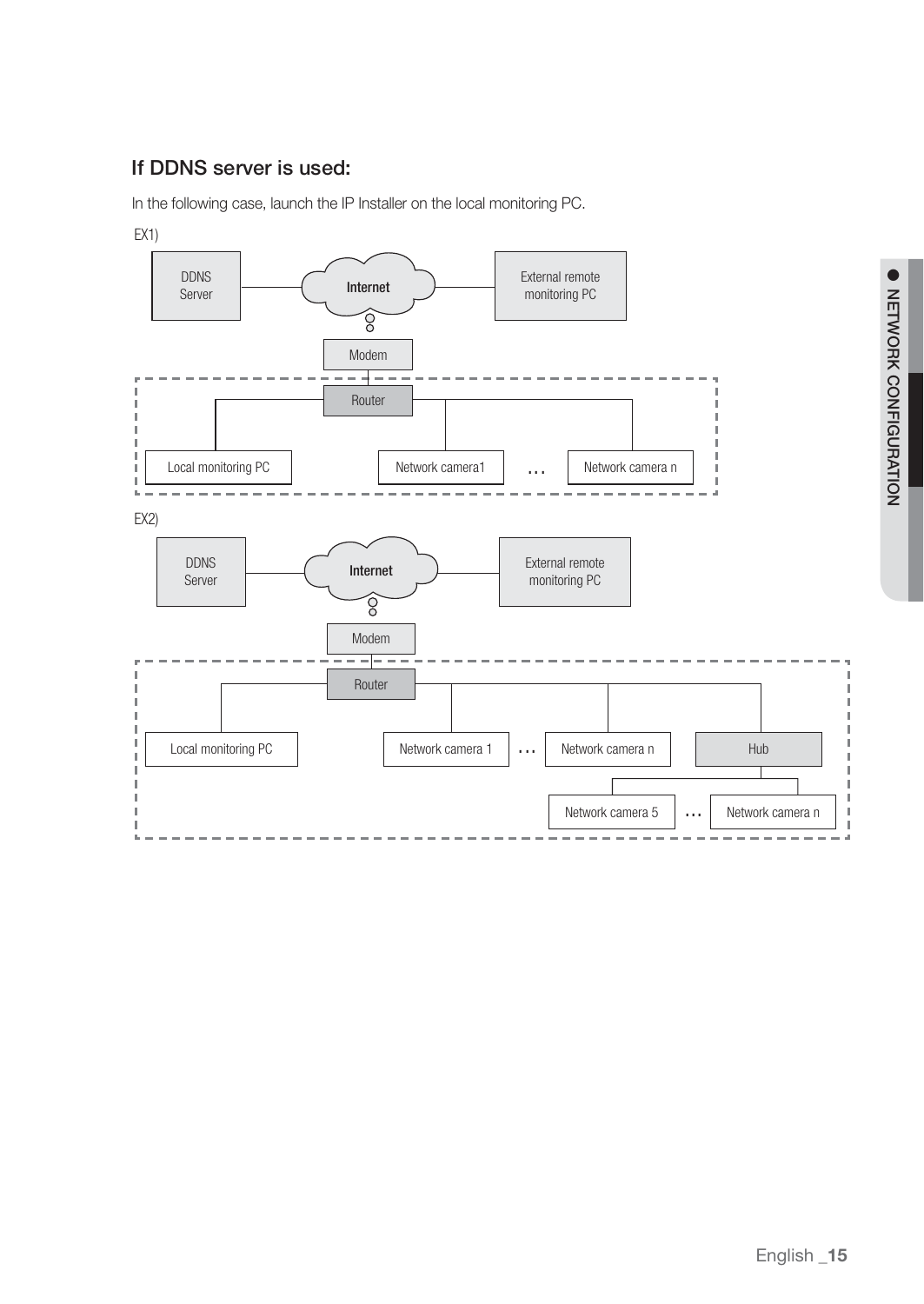# network configuration

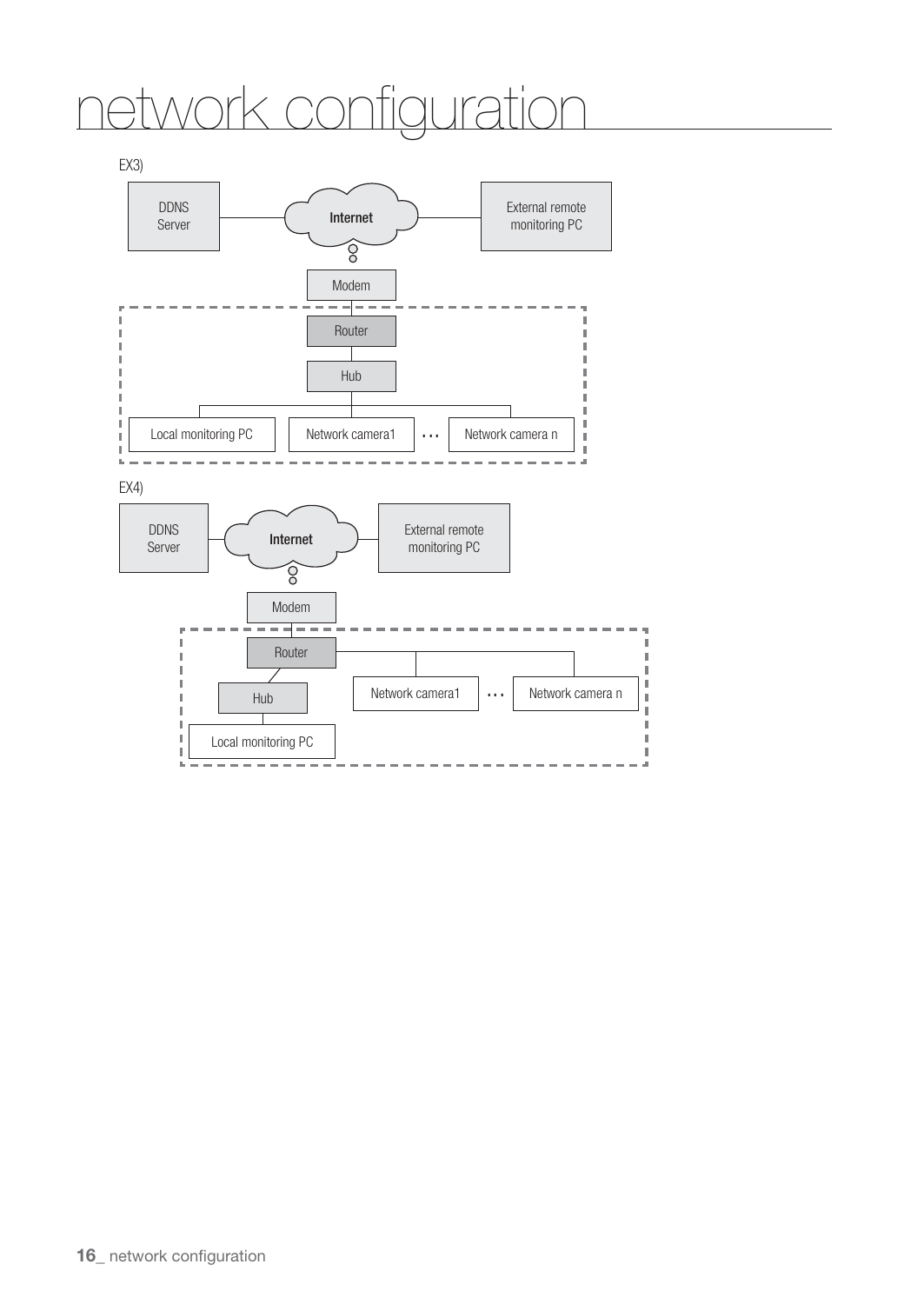● NETWORK CONFIGURATION NETWORK CONFIGURATION

In the following case, connect another configuring PC to router (1) and launch the IP Installer.



In the following case, connect the configuring PC directly to the network camera and launch the IP Installer.

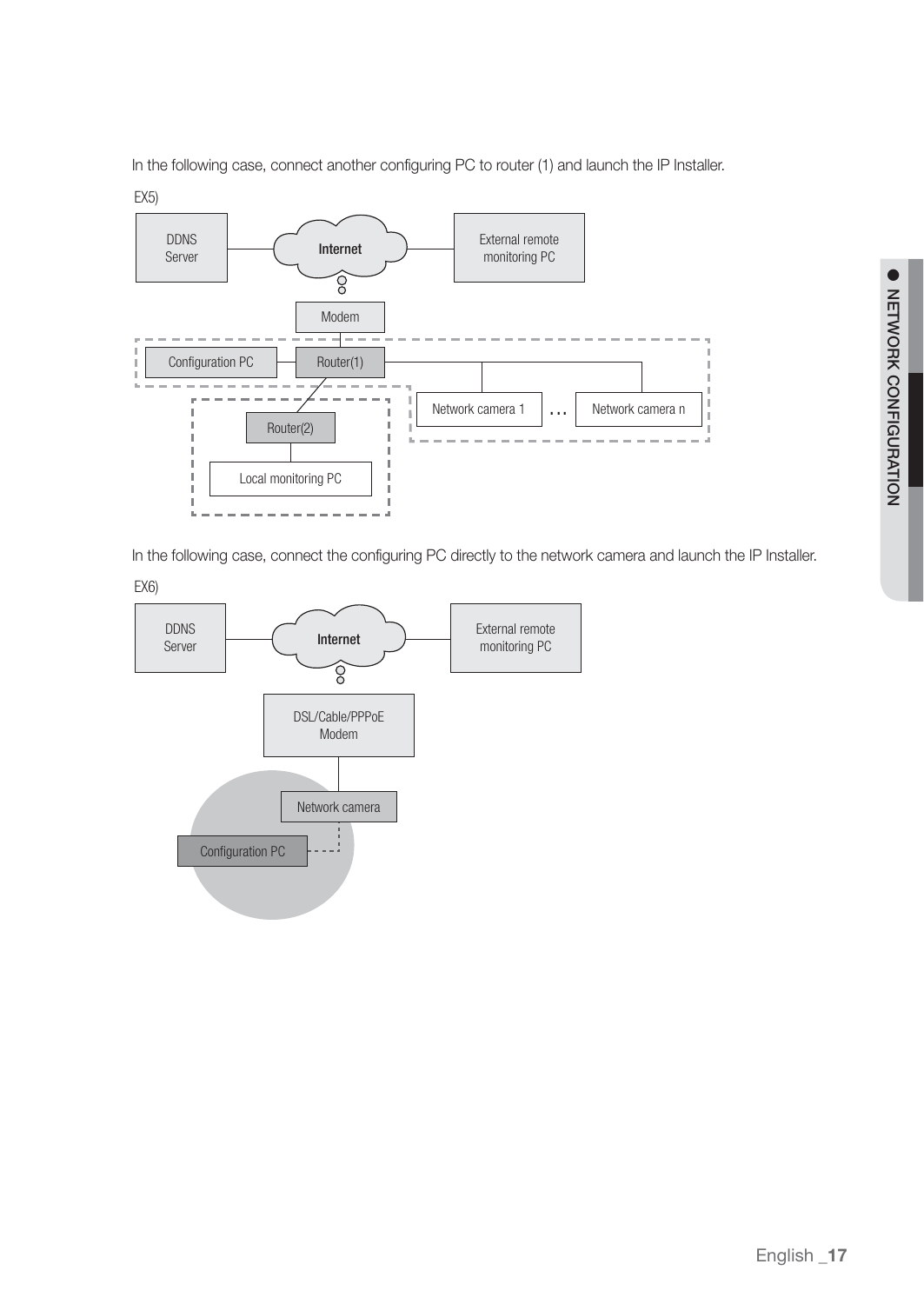# atwork configuration

## Buttons used in IP Installer



|                | Item                                   | <b>Description</b>                                                                                                                                                          |
|----------------|----------------------------------------|-----------------------------------------------------------------------------------------------------------------------------------------------------------------------------|
|                | <b>Device Name</b>                     | Model name of the connected camera.<br>Click the column to sort the list by model name.<br>However, search will be stopped if clicked during the search.                    |
| $\overline{2}$ | <b>Alias</b>                           | This function is not currently implemented.                                                                                                                                 |
| 3              | Mode                                   | Displays either <static>, <dynamic> or <pppoe> for the current network connection status.</pppoe></dynamic></static>                                                        |
| 4              | <b>MAC(Ethernet)</b><br><b>Address</b> | Ethernet address for the connected camera.<br>Click the column to sort the list by Ethernet address.<br>However, search will be stopped if clicked during the search.       |
| 5              | <b>IP Address</b>                      | IP address.<br>Click the column to sort the list by IP address.<br>However, search will be stopped if clicked during the search.                                            |
| 6              | Protocol                               | Network setting for the camera.<br>The factory default is "IPv4".<br>Cameras with the IPv6 setting will be displayed "IPv6".                                                |
|                | <b>URL</b>                             | DDNS URL address enabling access from the external Internet.<br>However, this will be replaced with the <ip address=""> of the camera if DDNS registration has failed.</ip> |
| 8              | IP <sub>v4</sub>                       | Scans for cameras with the IPv4 setting.                                                                                                                                    |
| 9              | IP <sub>v6</sub>                       | Scans for cameras with the IPv6 setting.<br>Activated in an IPv6 compliant environment only.                                                                                |
|                | Search                                 | Scans for cameras that are currently connected to the network.<br>However, this button will be grayed out if neither IPv4 nor IPv6 is checked.                              |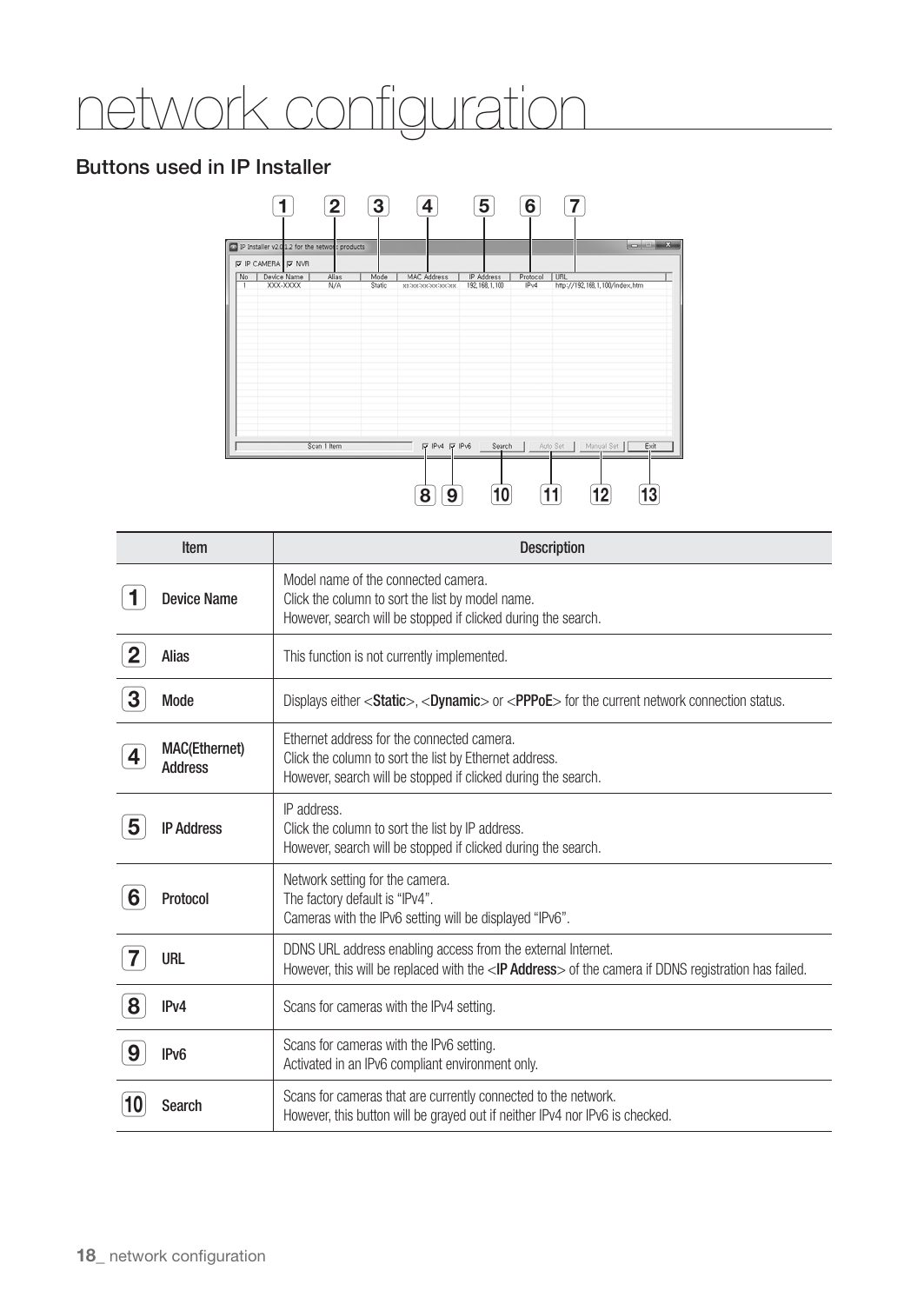|    | <b>Item</b>       | <b>Description</b>                                              |
|----|-------------------|-----------------------------------------------------------------|
|    | <b>Auto Set</b>   | The IP Installer automatically configures the network settings. |
| 12 | <b>Manual Set</b> | You should configure the network settings manually.             |
|    | Exit              | Exits the IP Installer program.                                 |

## CONFIGURING IP INSTALLER VALUES

### How to configure with a static IP

#### Notice for Setup with a Static IP

If assigning a static IP to the network camera: If the range of the assigned static IP is close to that of network devices (such as PC and printer to which IP addresses are assigned), it may cause an IP assignment error or an IP collision with other network devices after the router is turned off/on or reset. For this reason, it is recommended to assign IP addresses that are not usually used in other network devices.

Ex) If network devices such as printer and PC use between 192.168.1.1 and 192.168.1.10 in the router: The network camera should use between 192.168.1.101 and 192.168.1.200.

## How to configure IP manually using [Manual Set]:

- **1.** Launch the IP Installer on the PC for IP configuration.
- **2.** Click the [Search] button. A list of network devices using IP addresses located at the same router is displayed.
- **3.** Check the MAC address information and select a device to configure.
- 4. Click the [Manual Set] button. A window to configure an address and port pops up.
- **5.** Enter the IP range information assigned by the network administrator or the IP range information (IP Address, Subnet Mask, Gateway, HTTP Port, VNP Port) that you want to assign.
- **6.** Type the password authentication number for camera access and click the [OK] button. Configuration is now complete.

| <b>P CAMERA SP MAR</b>       |                    |  |  |                                                                                                                                              |  |
|------------------------------|--------------------|--|--|----------------------------------------------------------------------------------------------------------------------------------------------|--|
| [ Device fiame ]<br>XXX-XXXX | $\frac{1}{N_0A}$   |  |  | Mode   MAC Address   P Address   Protocol   URL<br>  Dalc   en terminalista per   URL URL   Dalc   Mg // PE   Mg // PE   URL URL Poders have |  |
|                              | <b>Drah I Banc</b> |  |  | P PH P PH _ Suns   Lander   Handler   Bit                                                                                                    |  |

| Address<br>C PPPoE C DHCP G STATIC<br>MAC Address<br>RECREDIENCON DOCUMENT<br>IP Address<br>$192.160$ .<br>$100 -$<br>T.<br>÷<br>Subnet Mask<br>$255 - 255 - 255 - 0$<br>Gateway.<br>192.168 | Port<br><b>HTTP Port</b><br><b>VNP Port</b> | 网<br>4520 |
|----------------------------------------------------------------------------------------------------------------------------------------------------------------------------------------------|---------------------------------------------|-----------|
| -Password<br>0K                                                                                                                                                                              | Cancel                                      |           |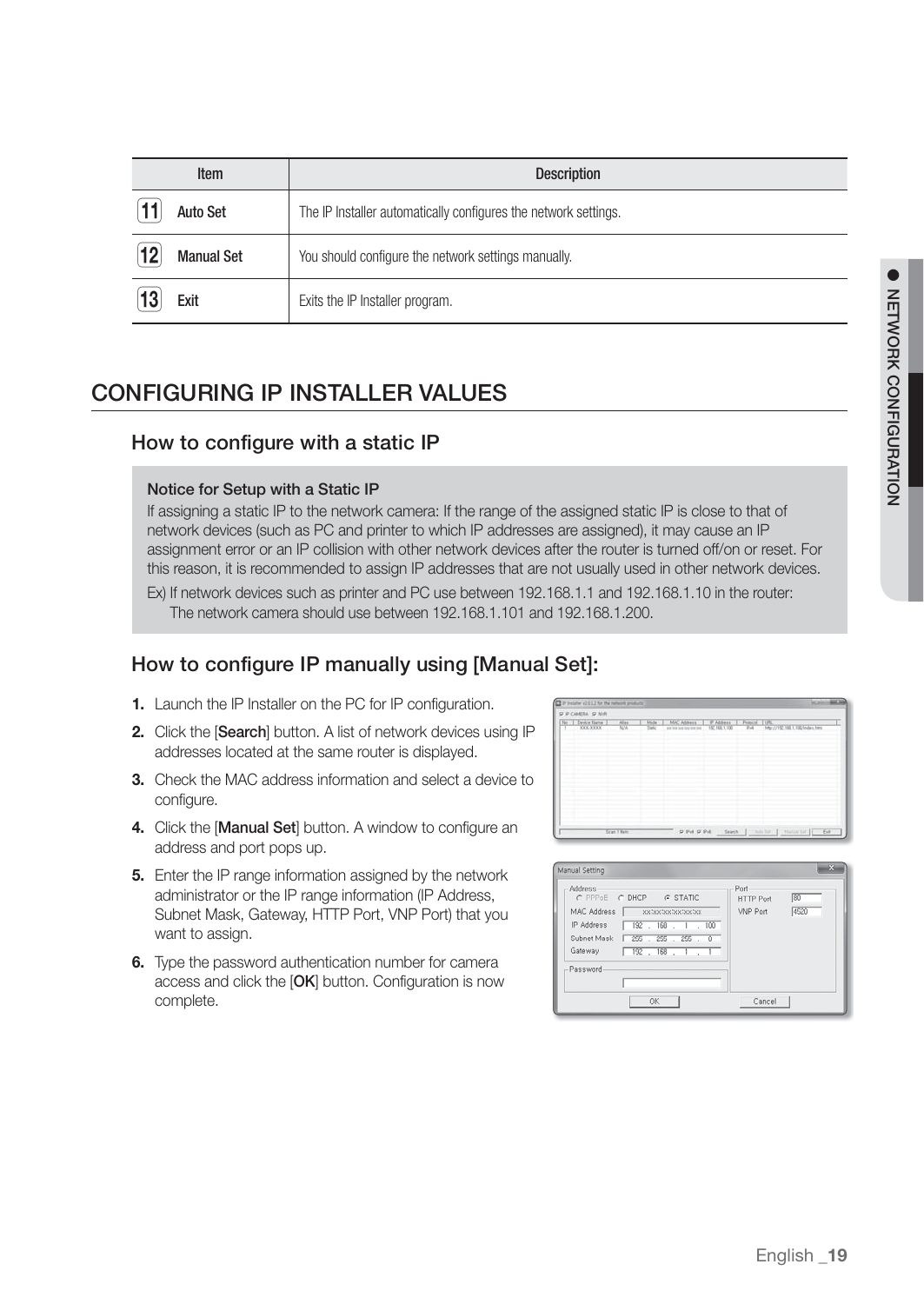# network configuration



■ The password for camera access is identical to the "admin" login password. Default value is "4321".

- In the IP installer, you can use the initial password, "4321" to set IP Address, Subnet Mask, Gateway, HTTP Port, VNP Port, IP type. After changing the network interface, for better security, access the web viewer and change the password.
- For the security purposes, you are recommended to use a combination of numbers, alphabets uppercase and lowercase and special characters for your password.
- **HTTP Port is used to connect to the camera using web browser.** Default value is "80".
- VNP Port is to control video transmission. Default value is "4520".

## How to configure an IP address automatically using [Auto Set]:

- **1.** Launch the IP Installer on the PC for IP configuration.
- **2.** Click the [Search] button. A list of network devices using IP addresses located at the same router is displayed.
- **3.** Check the MAC address information and select a device to configure.
- **4.** Click on the [Auto Set] button. [Auto Setting] window with IP Address, Subnet Mask and Gateway entered pops up.
- **5.** Type the password authentication number for camera access and click the [OK] button. Configuration is now complete.
- 

■ The password for camera access is identical to the "admin" login password. Default value is "4321".

In the IP installer, you can use the initial password, " $4321$ " to set IP Address, Subnet Mask, Gateway, HTTP Port, VNP Port, IP type. After changing the network interface, for better security, access the web viewer and change the password.

r e campion te nom.<br>No I Device Name I - Alles - I - Mode I - MAC Address - I - P Address - I - Problem I - UPL

| Auto Setting                    | 53                     |
|---------------------------------|------------------------|
| Network Information             |                        |
| IP Address                      | $192$ , $168$ .<br>253 |
| Subnet Mask                     | 255 . 255 . 255 .<br>n |
| Gateway                         | $192$ $168$ $1$        |
| $\nabla$ IP Setting<br>Password | $\Box$ Port Mapping    |
|                                 |                        |
| -----------------               | Cancel                 |

- For the security purposes, you are recommended to use a combination of numbers, alphabets uppercase and lowercase and special characters for your password.
- VNP Port is to control video transmission. Default value is "4520".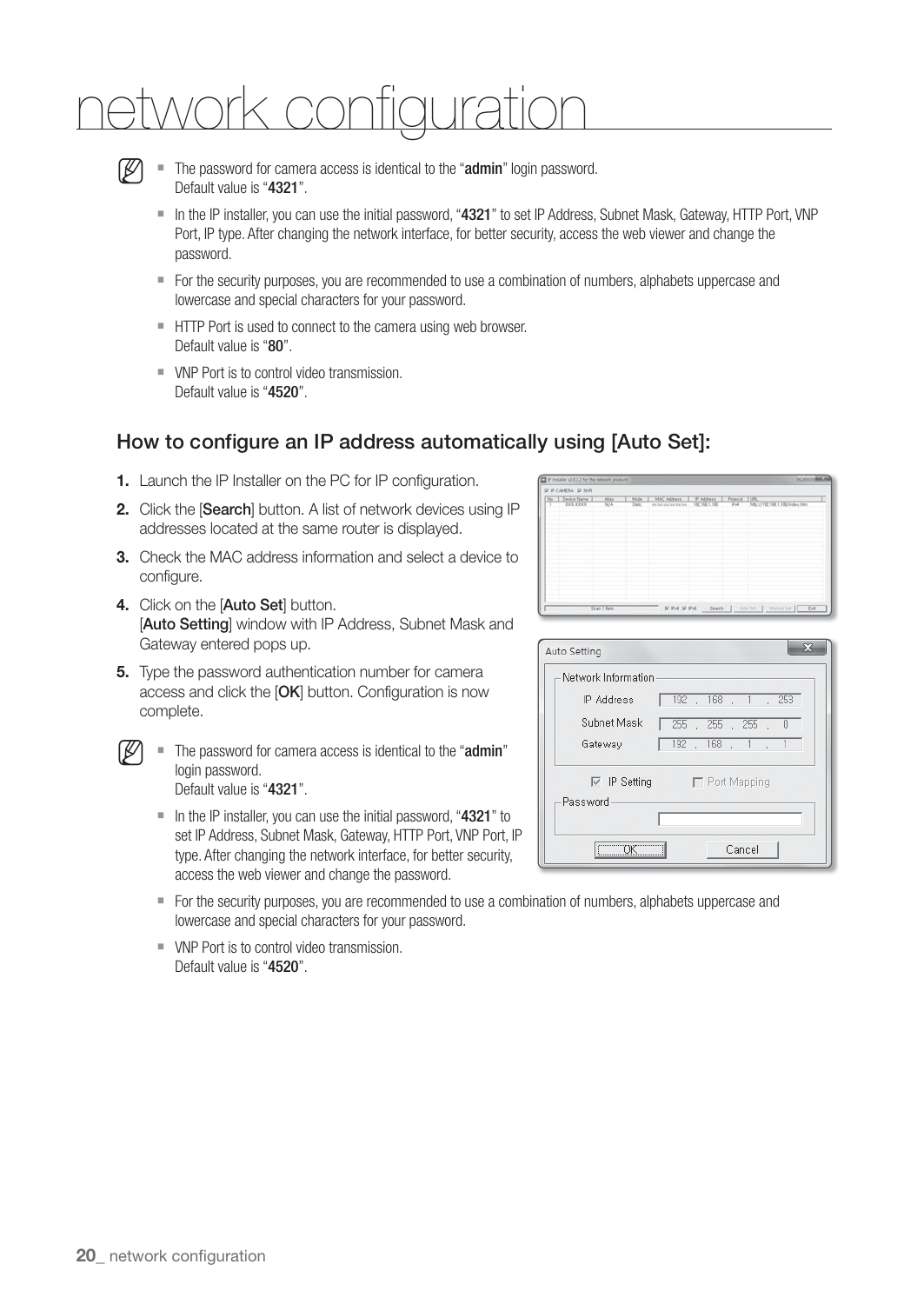#### Notice for Installer Setup

**1.** If two or more network cameras are connected to the router, you should configure the IP and portrelated parts differently.

|                       | Category         | Camera #1     | Camera #2     |
|-----------------------|------------------|---------------|---------------|
| IP related settings   | IP Address       | 192.168.1.100 | 192.168.1.101 |
|                       | Subnet Mask      | 255.255.255.0 | 255.255.255.0 |
|                       | Gatewav          | 192.168.1.1   | 192.168.1.1   |
| Port related settings | <b>HTTP Port</b> | 8080          | 8081          |
|                       | VNP Port         | 4520          | 4521          |

**2.** If the <**HTTP Port**> is set other than 80, you must provide the <**Port**> number in the address bar of the Internet browser before you can access the camera ex) http://IP address : HTTP Port → http://192.168.1.100:8080)

## How to configure with a dynamic IP

#### Notice for Setup with a Dynamic IP

A dynamic IP allows you to use IP address resources effectively. It is needed when assigning an IP address using a DHCP server in a LAN environment, when assigning an IP address using a DHCP of a router in a local network, or when connecting a network camera to a modem that supports DHCP.

If the network camera is set to use a dynamic IP, the monitoring PC program in the local network environment or in an external remote location may not detect the network camera. This is because IP and port may be changed when the router power is reset or recovered from a failure. To solve such problems, it is recommended to set up the port forwarding in the higher router layer.

Refer to "How to configure port forwarding" to learn more about how to configure port forwarding. (Page 23)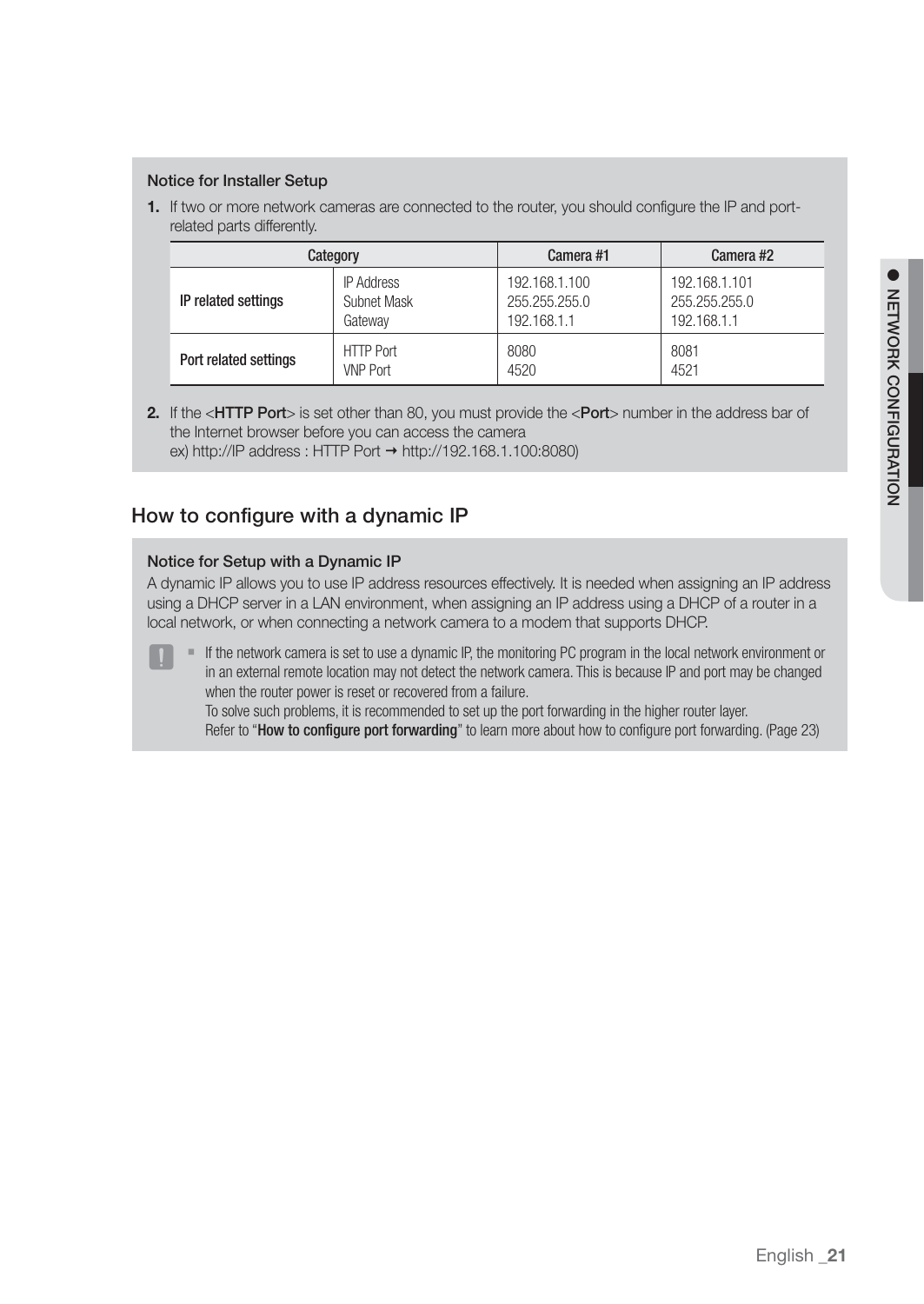# network configuration

## How to check and configure a dynamic IP address

- **1.** Launch the IP Installer on the PC for IP configuration.
- **2.** Click the [Search] button. A list of network devices, whose IP addresses were assigned by the DHCP of the IP router located at the same router, is displayed.
- **3.** Check the MAC address information and select a device to configure.
- 4. Click the [Manual Set] button. You can check assigned IP from DHCP in the generated window.
- **5.** Click the [OK] button. Configuration is now complete.
	- The password for camera access is identical to the "admin" login password. Default value is "4321".
		- In the IP installer, you can use the initial password, "4321" to set IP Address, Subnet Mask, Gateway, HTTP Port, VNP Port, IP type. After changing the network interface, for better security, access the web viewer and change the password.
		- For the security purposes, you are recommended to use a combination of numbers, alphabets uppercase and lowercase and special characters for your password.
		- **HTTP Port is used to connect to the camera using web browser.** Default value is "80".
		- VNP Port is to control video transmission. Default value is "4520".



| Address<br>$C$ PPP $oE$<br>G DHCP<br>C STATIC | Port<br><b>HTTP Port</b> | ண    |
|-----------------------------------------------|--------------------------|------|
| MAC Address<br>RECEIVED AN ONE ON A CHARGE    | <b>VNP Port</b>          | 4520 |
| IP Address<br>$100 -$<br>192.168              |                          |      |
| $255$ .<br>Subnet Mask<br>$255$ .<br>255<br>n |                          |      |
| Gateway<br>$192$ . $168$                      |                          |      |
| -Password                                     |                          |      |
|                                               |                          |      |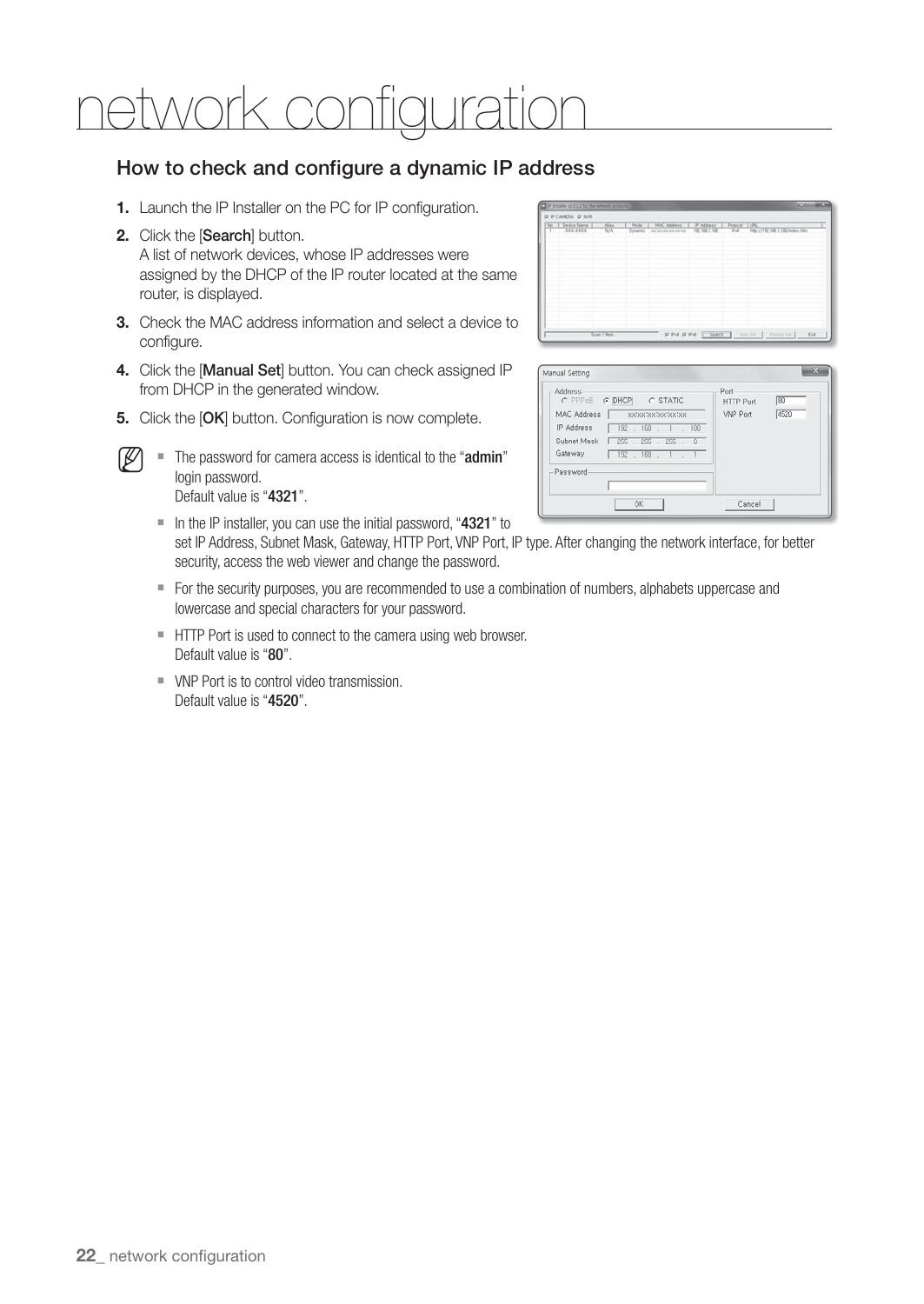## HOW TO CONFIGURE PORT FORWARDING

#### What is port forwarding?

If using a dynamic IP through the DHCP configuration of a router, the port forwarding function allows the router to assign a static IP and camera for a specific network camera when a monitoring PC program connects to a specific network camera.

In addition, when the router power is reset or recovered from a failure and its IP and port are changed, it prevents the monitoring PC program from not finding its network camera.

When a monitoring PC program connects to an internal network camera using a DDNS server, port forwarding must be set. If the network camera's IP and port are not configured through port forwarding, a connection cannot be made.

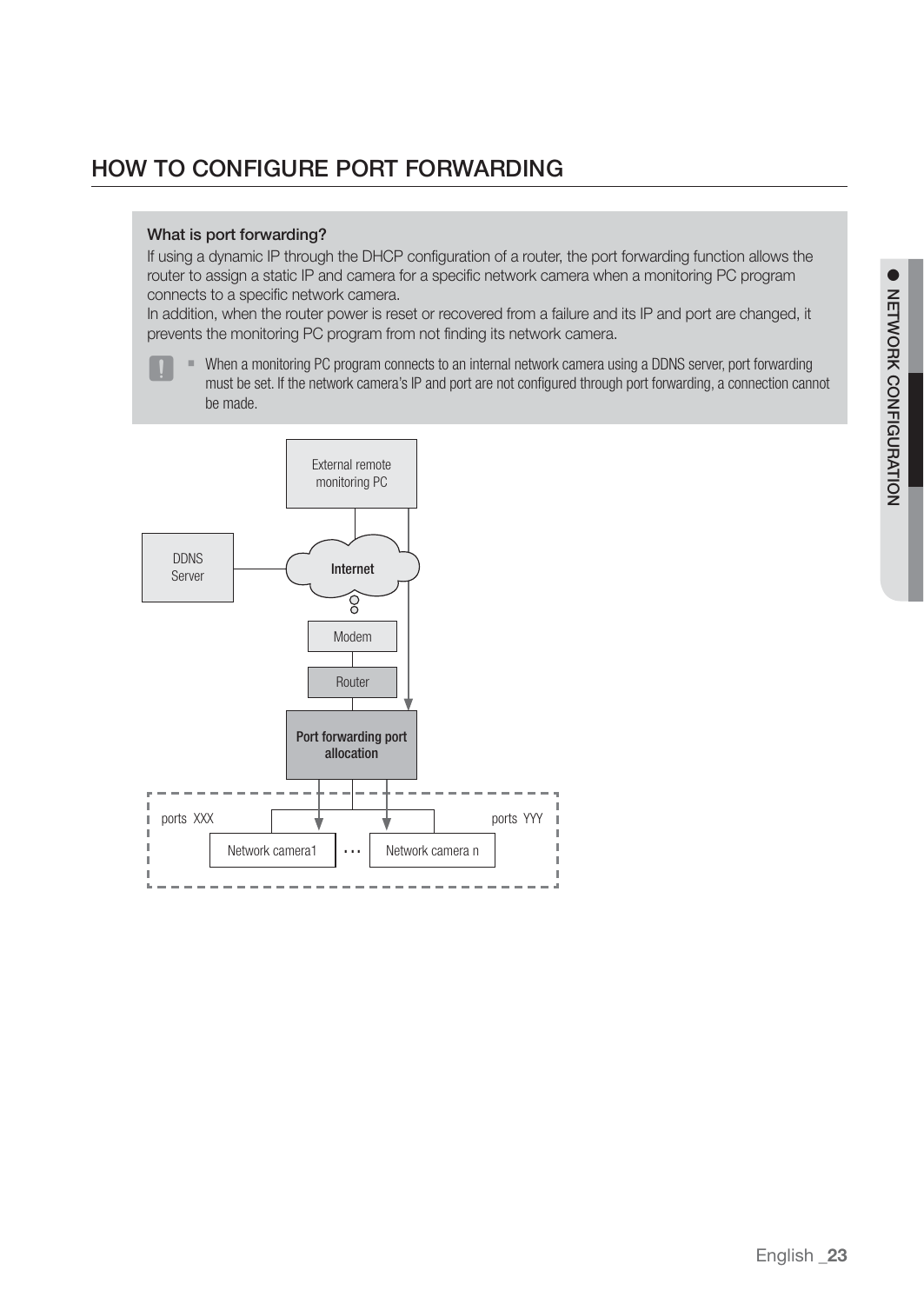## network configuration



## Setting up Port Range Forward for several network cameras

- You can set a rule of Port Forwarding on the Broadband Router device through its configuration web page.
- A user can change each port using the camera setting screen.



 $\mathbb{Z}$   $\blacksquare$  Set manually in router setup menu to set port forwarding.

Port forwarding can be done without additional router setup if the router supports the UPnP (Universal Plug and Play) function.

After connecting the network camera, set < Quick connect> of < Samsung DDNS> to < On> in the "Setup  $\rightarrow$ Network  $\rightarrow$  DDNS" menu.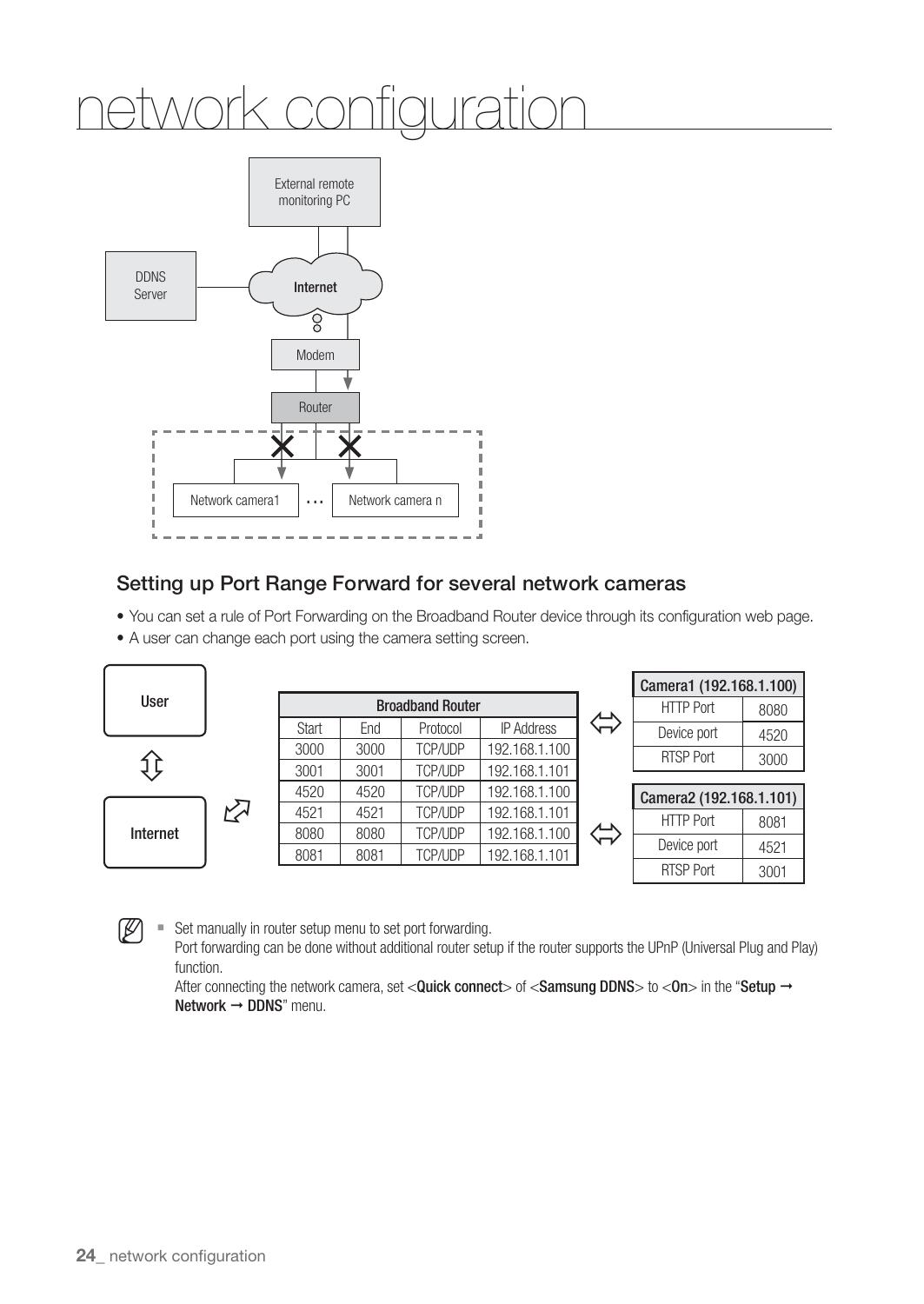## How to configure the CISCO router

- **1.** From the Setup menu of the Broadband Router, select <Applications & Gaming> - <Port Range Forward>. For setting the port range forward for a third-party Broadband Router, refer to the user guide of that Broadband Router.
- **2.** Select <TCP> and <UDP Port> for each connected camera to the Broadband Router. Each port number for the Broadband Router should match that specified in <Setup> - <Basic> - <IP & Port> from the camera's web viewer menu.
- **2.** When done, click [Save Settings]. Your settings will be saved.



- $\mathbb{Z}$  = Above sample instructions are based on the CISCO's Broadband Router.
	- The settings may differ depending on the connected Broadband Router model. For more information, refer to the user manual of the applicable router.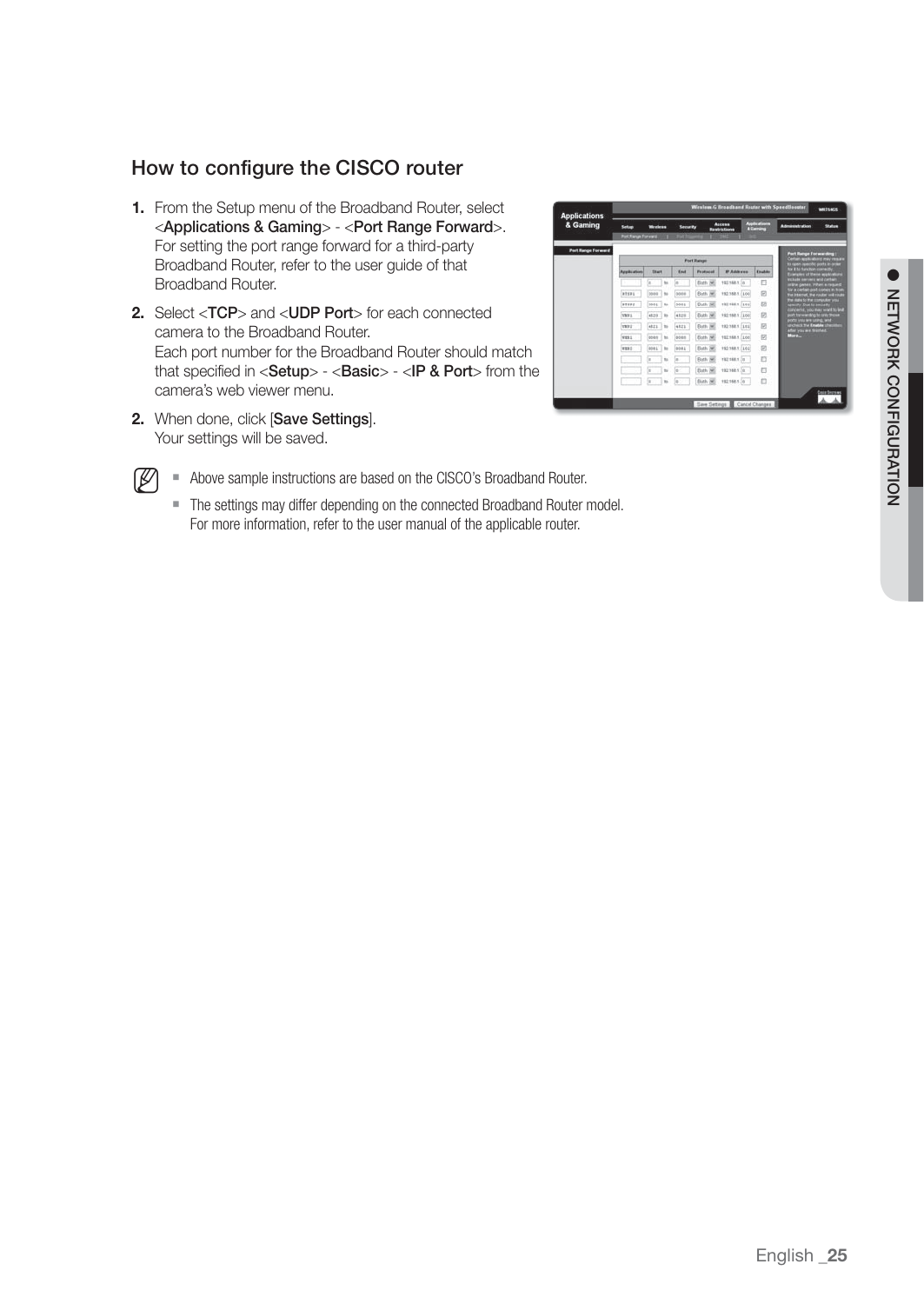## network configuration

#### Setting page addresses for each router manufacturer and how to log in to each router

 $\mathbb{Z}$  = The following information may be subject to change by the manufacturer.

| <b>Router Manufacturer</b>   | Setting page IP address                         | <b>ID / Password</b>                |
|------------------------------|-------------------------------------------------|-------------------------------------|
| Samsung                      | http://192.168.123.254                          | admin/admin                         |
| Zio                          | http://192.168.10.1                             |                                     |
| Wavecast                     | http://192.168.200.254<br>http://192.168.25.1   | admin/admin                         |
| Linksys                      | http://192.168.1.1                              | admin/1234 blank/admin              |
| <b>Belkin</b>                | http://192.168.2.1                              |                                     |
| Netgear                      | http://192.168.0.1                              | admin/password<br>admin/1234        |
| Netop                        | http://192.168.0.1                              | admin/admin                         |
| Neple                        | http://192.168.10.1                             | admin                               |
| Levelone                     | http://192.168.123.254                          |                                     |
| <b>NETWEEN</b>               | http://192.168.1.1                              | admin/admin                         |
| <b>NEXT</b>                  | http://192.168.100.1<br>http://192.168.0.1      |                                     |
| Imation                      | http://192.168.10.1                             |                                     |
| <b>ASUS</b>                  | http://192.168.10.1                             |                                     |
| <b>SMC</b>                   | http://192.168.2.1                              | smcadmin                            |
| iptime                       | http://192.168.0.1                              |                                     |
| QookHub<br>HomeHub           | http://172.30.1.254<br>http://172.30.1.254:8899 | ktuser/megaap<br>ktroot/nespot      |
| LGU+ (model name NAPL, CAPL) | http://192.168.123.254                          | admin                               |
| MyLGtv                       | http://192.168.219.1                            | user/power<br>admin/power           |
| Sktelesys                    | http://192.168.15.1:62207                       | root/skb_ipdcp                      |
| SK broadband(DVW-2000N)      | http://192.168.25.1                             | admin/admin                         |
| <b>SKtv (MW-2010R)</b>       | http://192.168.20.1                             | admin/skbiptv<br>root/1234 or admin |
| Anygate                      | http://192.168.10.1                             |                                     |
| <b>Buffalo</b>               | http://192.168.11.1                             | root/blank                          |
| Unicorn                      | http://192.168.123.254                          | admin or admin/admin                |
| LG axler                     | http://192.168.10.1                             |                                     |
| D-link                       | http://192.168.0.1                              | admin/blank                         |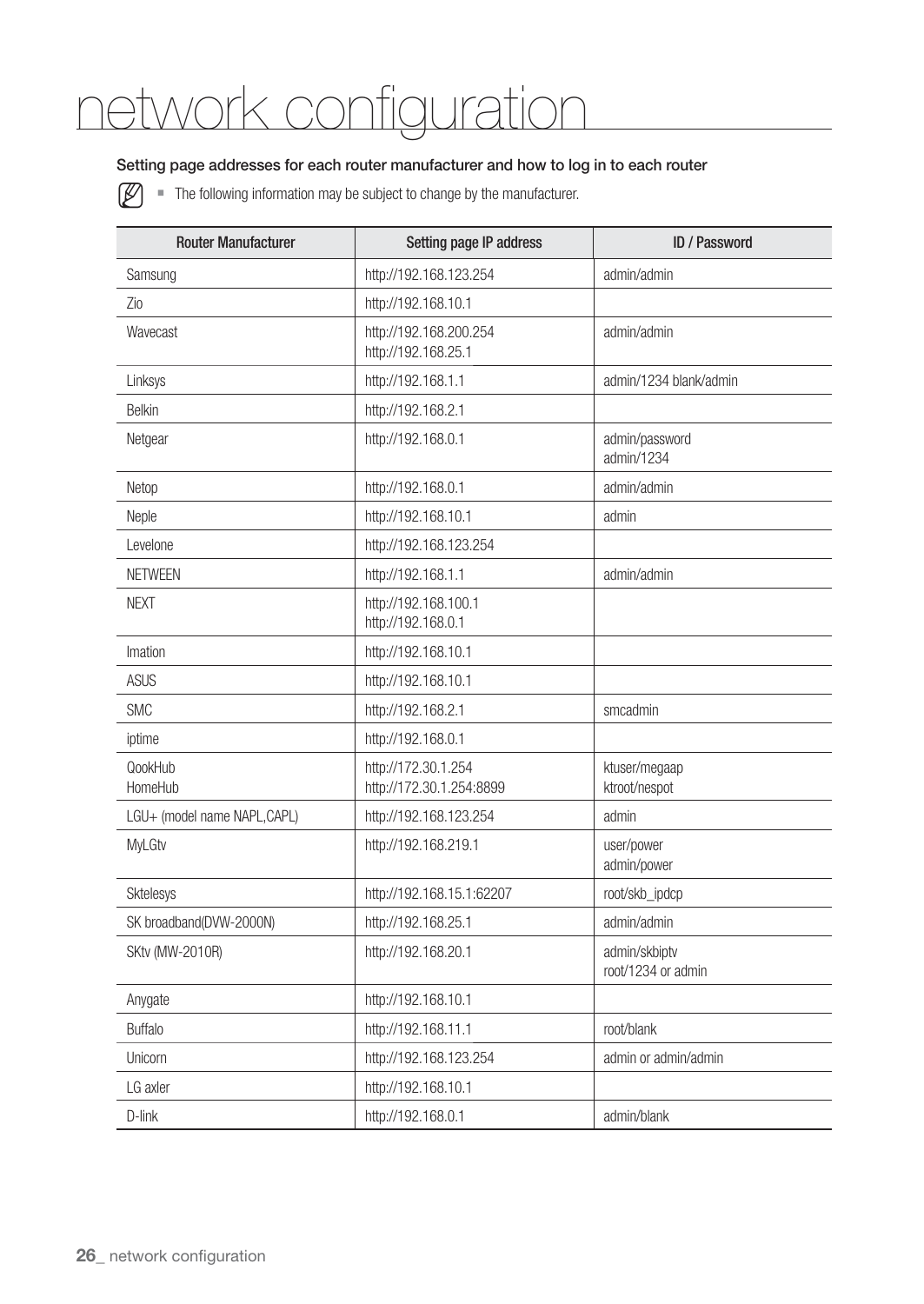#### How to enter the port forwarding menu of each router manufacturer

 $\mathbb{Z}$  = The following information may be subject to change by the manufacturer.

| <b>Router Manufacturer</b>   | Enter the settings menu of each                                                             |
|------------------------------|---------------------------------------------------------------------------------------------|
| Samsung                      | Advanced Settings → Forwarding → Virtual Server (Port forwarding)                           |
| Zio                          | $NAT \rightarrow$ Port forwarding                                                           |
| Wavecast                     | Advanced Settings → Port forwarding, Firewall → Port forwarding                             |
| Linksys                      | Applications & Gaming → Port Range Forward                                                  |
| <b>Belkin</b>                | Firewall → Virtual Server                                                                   |
| Netgear                      | Advanced $\rightarrow$ Port forwarding $\rightarrow$ Add Custom Service                     |
| Netop                        | Firewall settings $\rightarrow$ Virtual server settings                                     |
| Neple                        | Advanced feature settings → Virtual server                                                  |
| Levelone                     | Forwarding rule $\rightarrow$ Virtual server                                                |
| <b>NETWEEN</b>               | Advanced settings $\rightarrow$ NAT $\rightarrow$ Port forwarding                           |
| <b>NEXT</b>                  | $NAT \rightarrow Virtual server$ (Port forwarding)                                          |
| Imation                      | Advanced feature settings → Virtual server                                                  |
| ASUS                         | NAT settings $\rightarrow$ Virtual server                                                   |
| <b>SMC</b>                   | Advanced settings $\rightarrow$ NAT $\rightarrow$ Virtual server settings                   |
| iptime                       | Administrative tools $\rightarrow$ Advanced settings $\rightarrow$ Port forwarding settings |
| QookHub<br>HomeHub           | Advanced settings $\rightarrow$ Traffic management $\rightarrow$ Port forwarding settings   |
| LGU+ (model name NAPL, CAPL) | Advanced settings $\rightarrow$ NAT settings $\rightarrow$ Port forwarding                  |
| MyLGtv                       | Network settings $\rightarrow$ NAT settings $\rightarrow$ Port forwarding at the bottom     |
| Sktelesys                    | Firewall → Policies → Port Forwarding                                                       |
| SK broadband (DVW-2000N)     | Firewall $\rightarrow$ Port forwarding                                                      |
| <b>SKtv (MW-2010R)</b>       | $NAT \rightarrow$ Port Forwarding                                                           |
| Anygate                      | Expert settings $\rightarrow$ Traffic management $\rightarrow$ Port forwarding              |
| <b>Buffalo</b>               | Game port $\rightarrow$ Port forwarding                                                     |
| Unicorn                      | Virtual server $\rightarrow$ Port forwarding, Port forwarding $\rightarrow$ Virtual server  |
| LG axler                     | Advanced menu $\rightarrow$ Port forwarding                                                 |
| $D$ -link                    | Advanced $\rightarrow$ Port forwarding (or virtual server)                                  |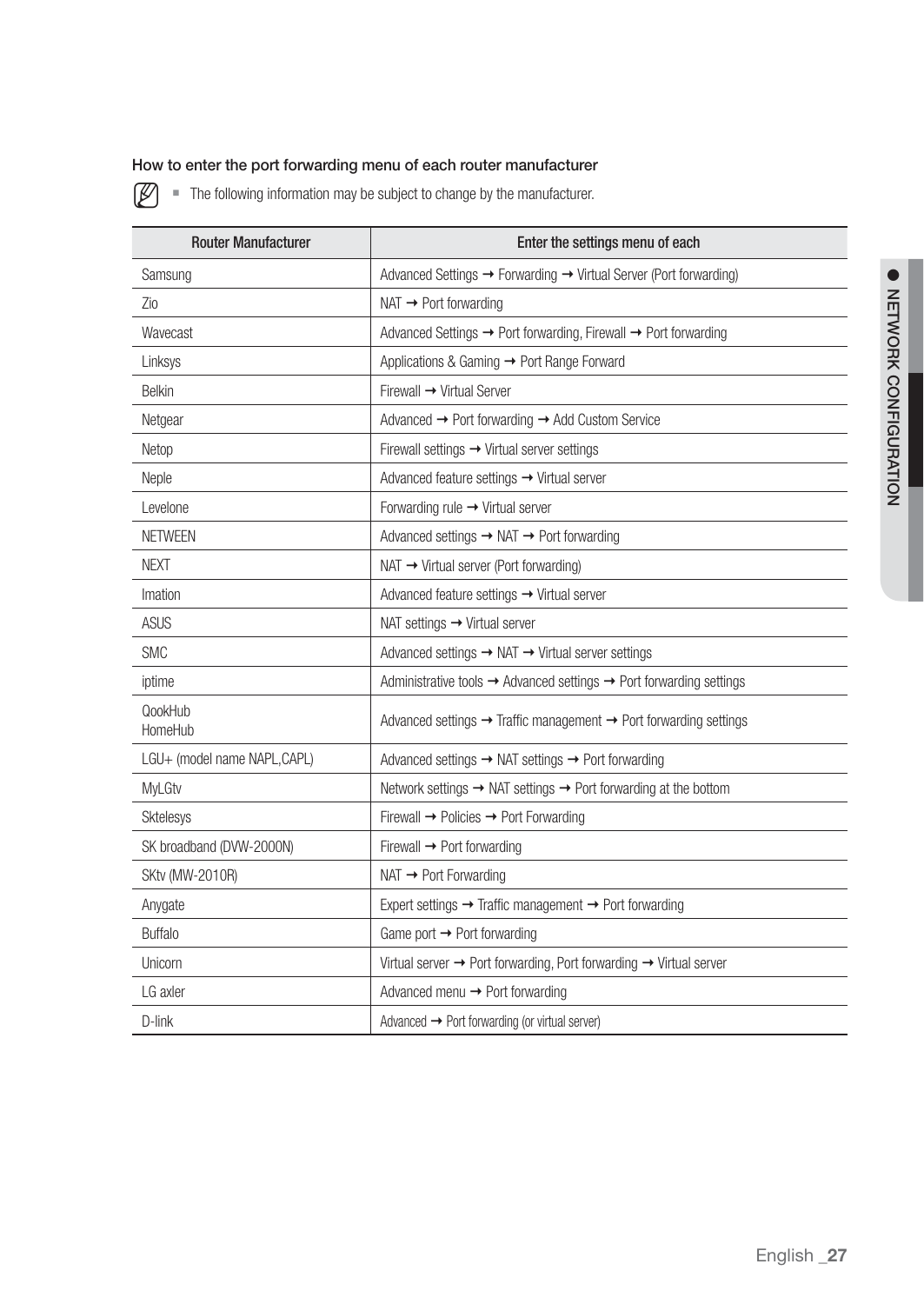## k configuratio

## LOGIN

### Login by connecting to a network camera.

#### Camera connection (login) through the IP Installer

- **1.** Launch the IP Installer.
- **2.** Click the [Search] button to find connected cameras.
- **3.** Select the network camera that you want to connect and double-click on it. An Internet browser is launched.
- 4. Enter the <**User name**> and <**Password**> to login when the login window appears.

#### Camera connection (login) through the Internet browser)

- **1.** Launch the Internet browser.
- **2.** Enter the IP address of the network camera in the address bar. Ex) IP address (IPv4): http://192.168.1.100 IP address (iPv6): [2001:230:abcd:ffff:0000:0000:ffff:1111]
- **3.** If HTTP port is not '80', enter the IP address and HTTP port number of the network camera. Ex) Enter "http://192.168.1.100:8080"
- **4.** Enter the <**User name**> and <**Password**> to login when the login window appears.



| <b>Windows Security</b> |                                                                   |
|-------------------------|-------------------------------------------------------------------|
|                         | User name<br>Password<br>Remember my credentials<br>OK.<br>Cancel |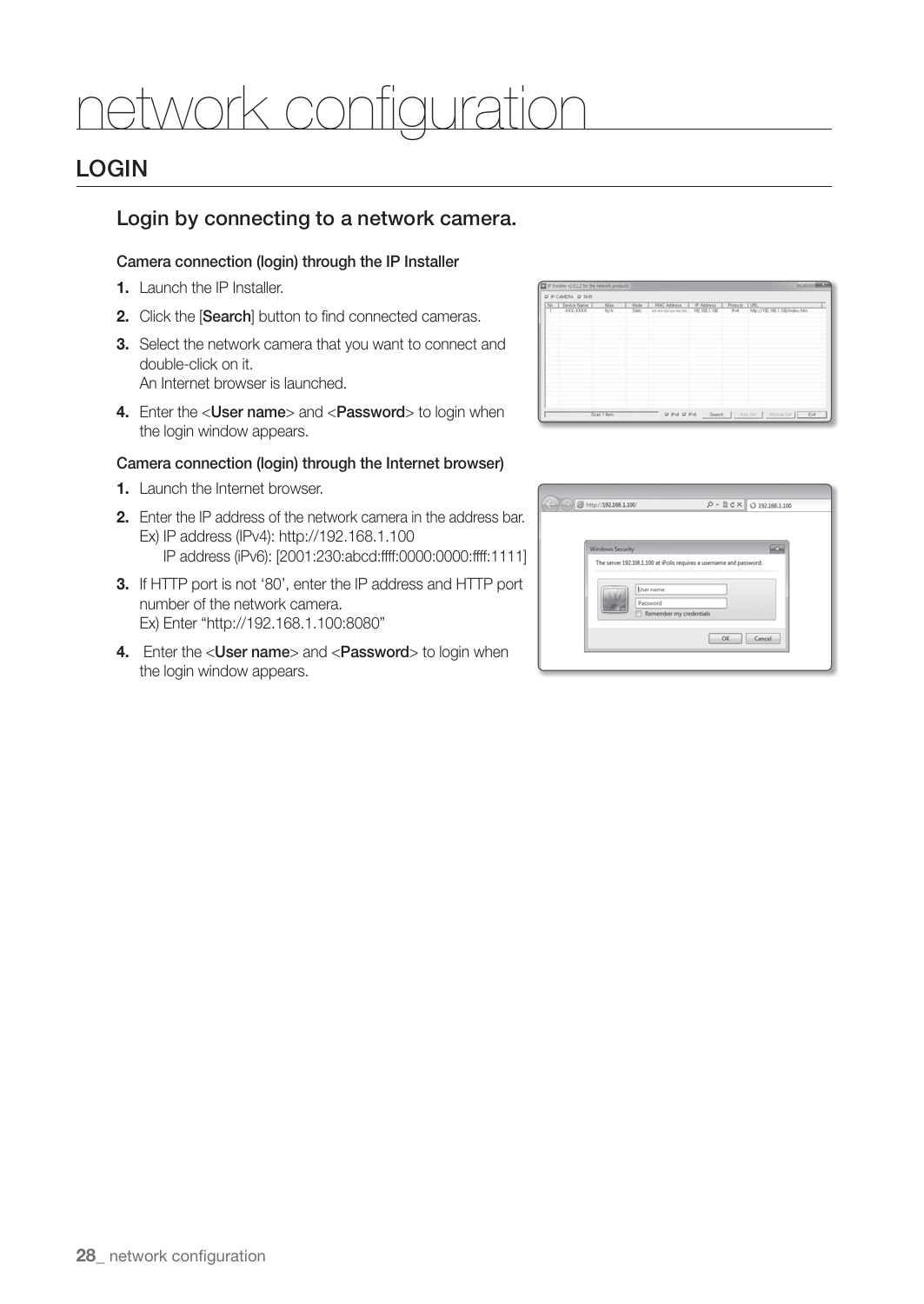## Description of DDNS Server Operation

- **1.** Main DDNS-related information
	- DDNS URL address: http://www.samsungipolis.com/Product ID
- **2.** DDNS server operation
	- ① To use the Samsung DDNS, visit the iPOLiS homepage (www.samsungipolis.com) and login with the product ID of camera 1/camera 2 installed in the site.
	- ② Sign up for a membership and register your product on the DDNS server.

③ Connect the camera 1/camera 2 through the webview. You may check the option of Samsung DDNS activation in the DDNS configuration menu to use the DDNS.

- 
- $\mathbb{Z}$  = The camera periodically transmits its own IP address to the DDNS server on the network once a camera product ID is registered on the DDNS server and the camera DDNS option is activated.
	- When an external remote monitoring PC attempts to connect to camera 1/camera 2 for the purpose of monitoring, it connects to the DDNS server to receive the latest address of camera 1/camera 2.
	- The external remote monitoring PC receives the latest IP address from the DDNS server and connects to camera 1/ camera 2 using the latest IP address to receive video images.



|                | Register the product on the DDNS server.                                                                                                                                               |
|----------------|----------------------------------------------------------------------------------------------------------------------------------------------------------------------------------------|
| 2 <sub>1</sub> | Connect to camera 1/camera 2 through the webviewer<br>and check the option of Samsung DDNS activation.                                                                                 |
|                | Camera1/ camera 2 periodically transmits its own IP<br>address to the DDNS server.                                                                                                     |
|                | It connects to the DDNS server to receive the latest<br>address of camera 1/camera 2.                                                                                                  |
| 5              | The external remote monitoring PC receives the latest IP<br>address from the DDNS server and connects to camera 1/<br>camera 2 using the latest IP address to receive video<br>images. |
|                |                                                                                                                                                                                        |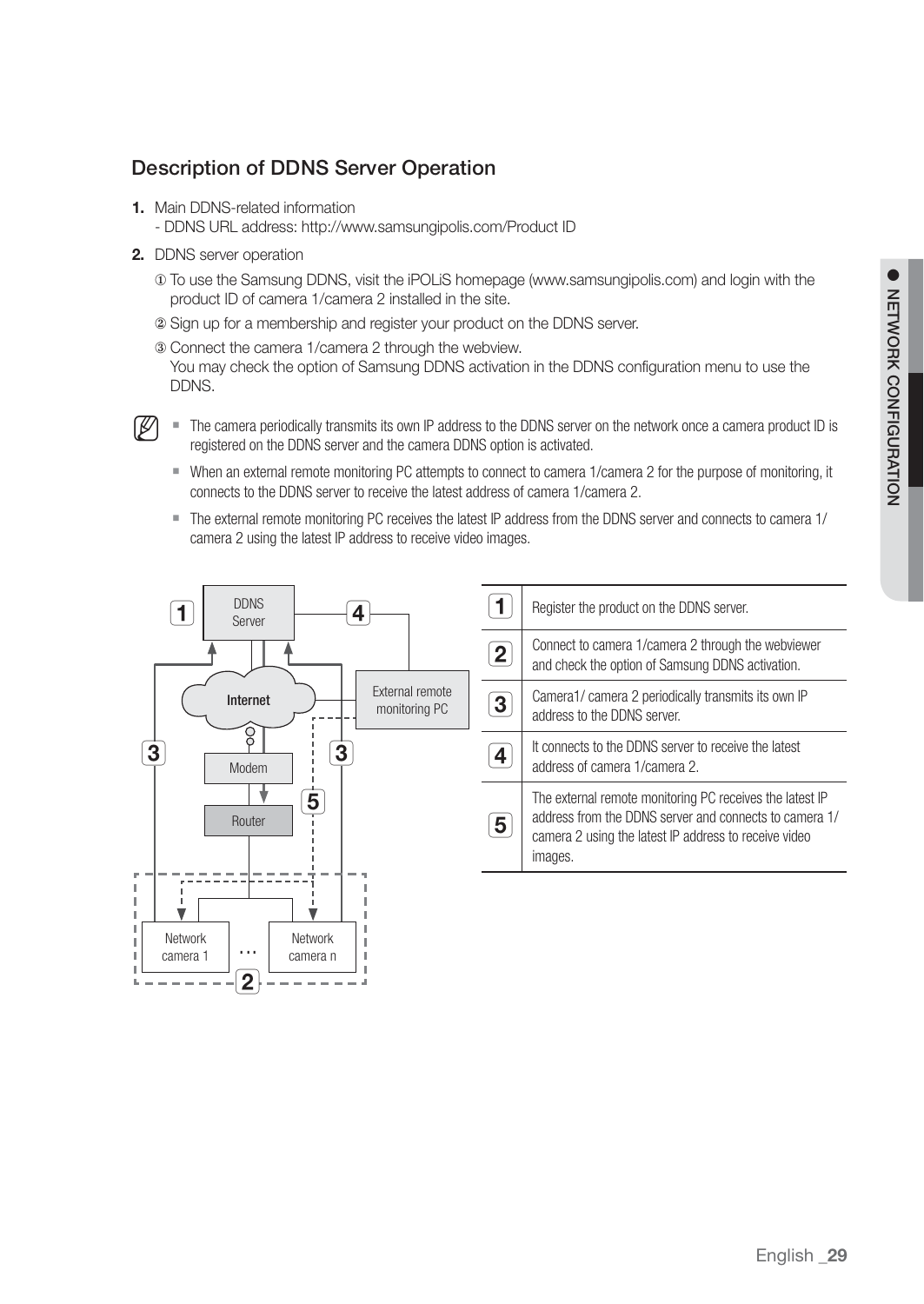## k configuration

### Log in the camera by using a remote PC through the DDNS server

#### DDNS registration

**1.** Visit the DDNS Site http://www.samsungipolis.com to sign up for a membership.



**2.** From the top menu bar, select <DDNS SERVICE> - <MY DDNS>.



- **3.** Click [PRODUCT REGISTRATION].
- **4.** Enter the product ID.
	- You must perform the duplicate check for the ID that you entered.

| <b>Q MY DDNS</b>                                         |                                                                                                 |                                                                        | EL HOME > CONS SERVICE > MY DONS |                    |                  |
|----------------------------------------------------------|-------------------------------------------------------------------------------------------------|------------------------------------------------------------------------|----------------------------------|--------------------|------------------|
| Registered products.                                     | To add more products to your account, please click on PRODUCT REGISTRATION at the botton.       |                                                                        |                                  |                    |                  |
| and it may be different from actual status in real time. | The 'STATUS' of your product has been updated by a specific time period for DDNS communication, |                                                                        |                                  |                    |                  |
| Deadure 20                                               | $\overline{\phantom{a}}$                                                                        |                                                                        |                                  | <b>MAKIN</b>       |                  |
|                                                          | - REGISTRATION DATE: (ex)20130606                                                               | - Product ID , model name , please enter at least 3 characters minimum |                                  |                    |                  |
|                                                          |                                                                                                 |                                                                        |                                  |                    |                  |
| <b>NO</b> Product ID                                     | <b>MODEL</b>                                                                                    | LOCATION                                                               | <b>STATUS</b>                    | <b><i>VIEW</i></b> | <b>MANAGEMEN</b> |
|                                                          |                                                                                                 | nothing                                                                |                                  |                    |                  |

- **5.** Select a <**CLASSIFICATION** > and specify the <**MODEL** NUMBER>.
- **6.** Specify the product location with a description if necessary.
- **7.** Click [REGISTRATION ].

| <b>Q MY DDNS</b>       | EL HORE > DONS Service > PEY DONS                                                                                                                                                                                                                                                     |
|------------------------|---------------------------------------------------------------------------------------------------------------------------------------------------------------------------------------------------------------------------------------------------------------------------------------|
| · Required information | Register a new IPOLIS product and manage your videos in real time.                                                                                                                                                                                                                    |
| PRODUCT ID."           | ( ID must be 4 to 20 alphamenaric characters (A to Z and 6 to 3)<br>To register multiple products, please enter their Product ID separately.<br>- To change the product El, you must delete and re-register the product.<br>· Unavailable ID : union, drog, exec, eg., eg., syvaluest |
|                        | http://www.samsungipolis.com/ Cick here to create a Product ID.                                                                                                                                                                                                                       |
| <b>CLASSIFICATION</b>  | - choose -<br>w<br>+ Choose product category.                                                                                                                                                                                                                                         |
| MODEL NUMBER *         | in thome or<br>$\checkmark$<br>« Choose product model.                                                                                                                                                                                                                                |
| LOCATION               | · Determine the location to leated the avetern for cameral.<br>. Designate the installation location within 10 alphabet letters.                                                                                                                                                      |
| DESCRIPTION            | · Describe product for management purpose.                                                                                                                                                                                                                                            |
|                        | REGISTER » CANCEL »                                                                                                                                                                                                                                                                   |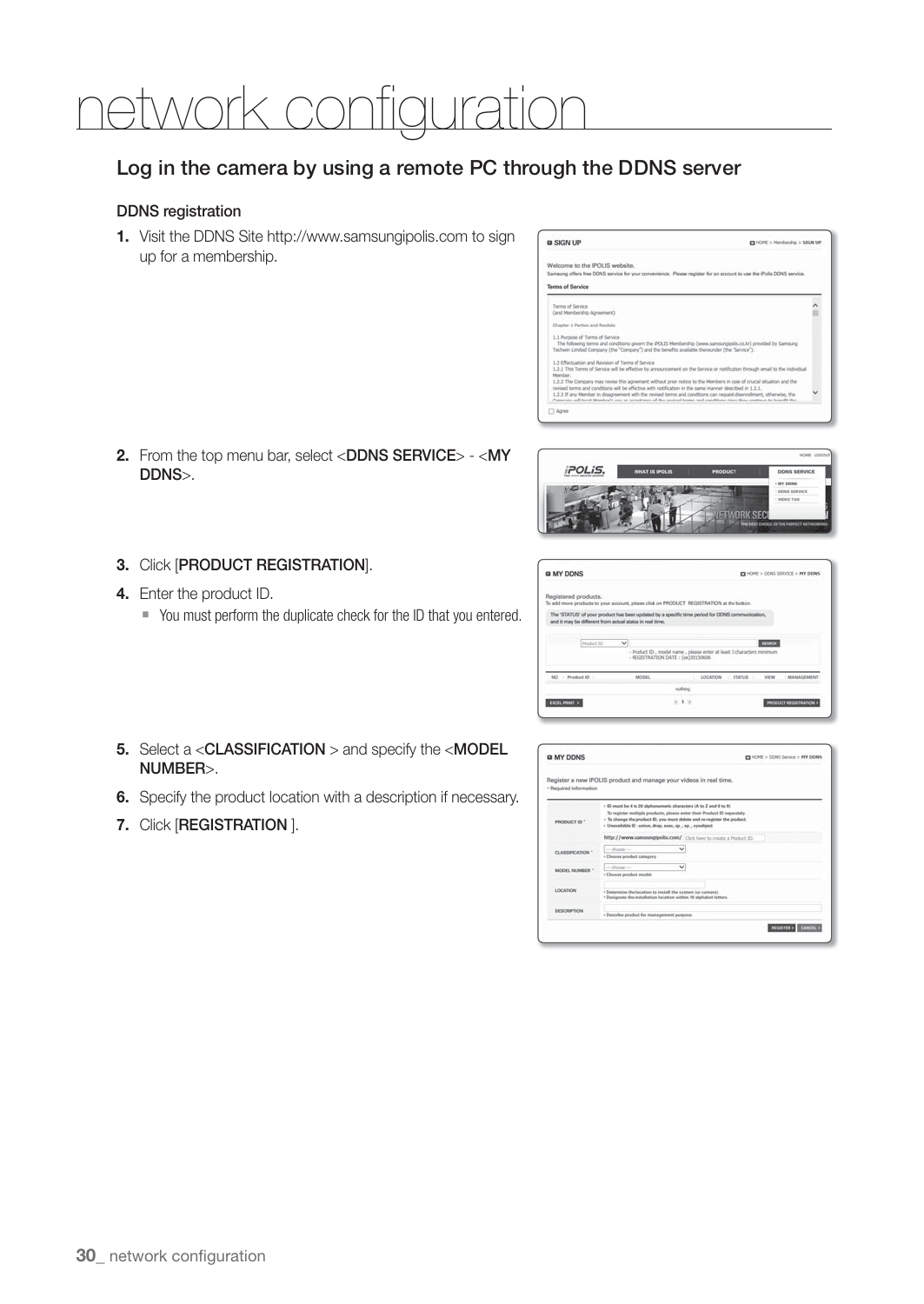#### Accessing the network camera connected to the local network.

Since using the IP Installer on a remote computer that is not in the Broadband Router's network cluster is not allowed, users can access cameras within a Broadband Router's network by using the camera's DDNS URL.

- **1.** Before you can access a camera in the Broadband Router network, you should have set the port range forward for the Broadband Router.
- **2.** Launch an Internet browser on an external remote monitoring PC.
- **3.** Type a DDNS URL address (http://www.samsungipolis.com/Product ID) in the address bar to connect to the camera.
- **4.** Enter the <**User name**> and <**Password**> to login when the login window appears.

#### Password setting

When you access the product for the first time, you must register the login password.

When the "Password change" window appears, enter the new password.

- For a new password with 8 to 9 digits, you must use at least 3 of the following: uppercase/lowercase letters, numbers and special characters. For a password with 10 to 15 digits, you must use at least 2 types of those mentioned.
	- Special characters that are allowed. :  $\sim$ '!@#\$%^\*() -+=|{}[].?/
	- For higher security, you are not recommended to repeat the same characters or consecutive keyboard inputs for your passwords.
	- If you lost your password, you can press the [RESET] button to initialize the product. So, don't lose your password by using a memo pad or memorizing it.

#### Login

Whenever you access the camera, the login window appears. Enter the User ID and password to access the camera.

- **1.** Enter "admin" in the <User name> input box. The administrator ID, "admin", is fixed and can not be changed.
- **2.** Enter the password in the <**Password**> input field.
- **3.** Click [OK].

If you have logged in successfully, you will the Live Viewer screen.

| <b>Windows Security</b> |                                                                      |  |
|-------------------------|----------------------------------------------------------------------|--|
|                         | The server 192.168.1.100 at iPolis requires a username and password. |  |
|                         | User name<br>Password<br>Remember my credentials                     |  |
|                         | Cancel<br>OK                                                         |  |



**Iministrator** nassy

and aboven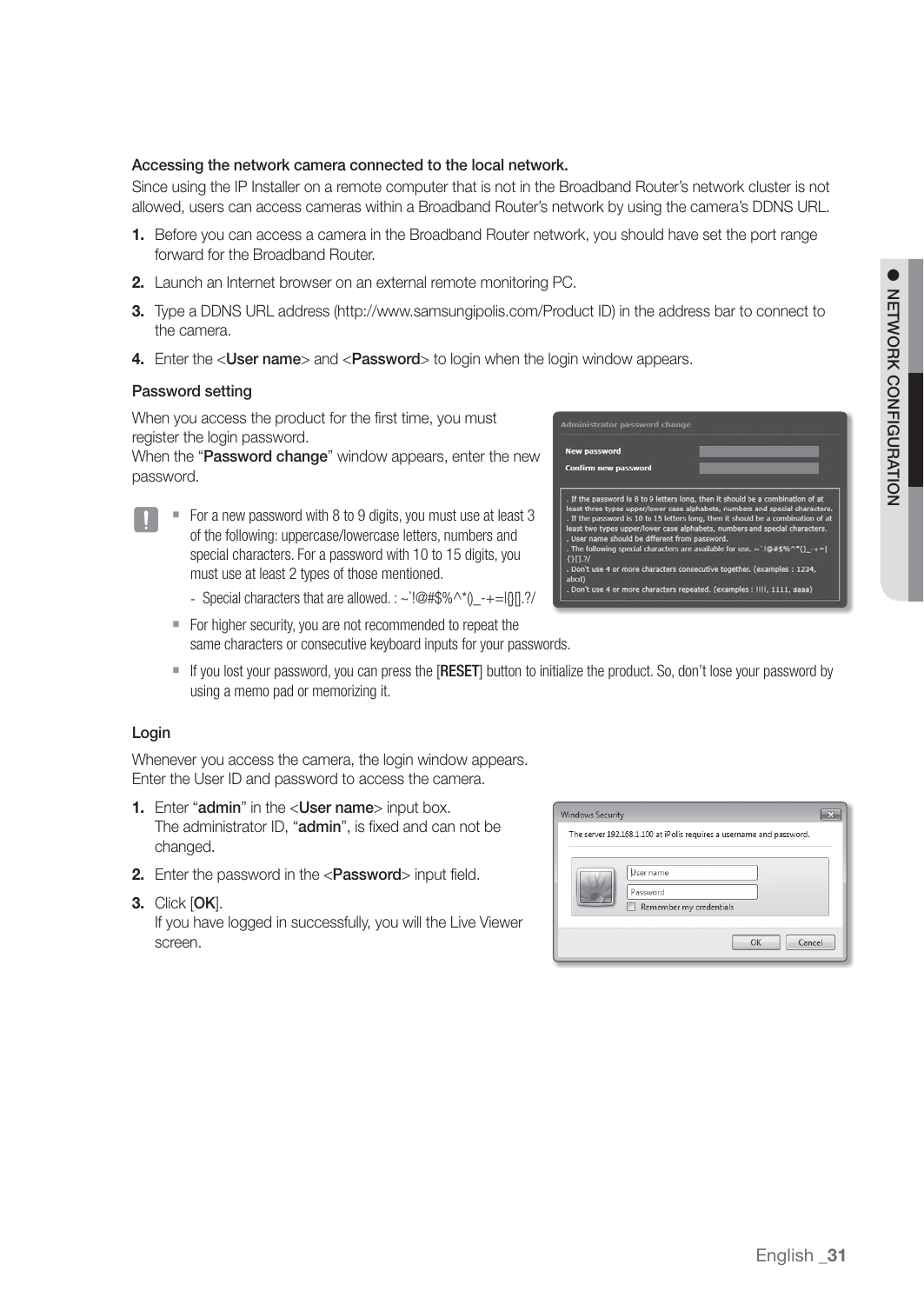# network configuration

## INSTALLING THE PROGRAM NEEDED TO LAUNCH THE WEBVIEWER AFTER CONNECTING TO NETWORK CAMERA

### Installing WebViewer Plugin

If connecting to a camera for the first time, you will see the installation message. Then, install the required WebViewer Plugin to access the camera and control the video from it in real time.

**1.** When the monitoring page is accessed for the very first time, the installation page is displayed. Click [Click Here] to begin installation.



If the plug-in installation file download status is suspended at 99% in the Internet Explorer browser, retry it after selecting "Release SmartScreen filter" in "Tool → SmartScreen filter".

- **2.** Click [Run] in the message window.
- **3.** Click [Yes] when the notice window saying that all browser windows will be closed.



Steps 4 and 5 will be skipped if no Web Viewer Plug-in is installed.

**4.** When the old version of the Web Viewer Plug-in is installed, a notice window saying the old version will be deleted is displayed.

Click [Yes] when the notice window is displayed.

- **5.** Click [OK]. The old version of Web Viewer Plug-in is deleted.
- **6.** Click [Install] to begin installation of the Web Viewer Plug-in.
- **7.** Click [Finish]. Web Viewer Plug-in installation is completed.



 $=$  In your internet explorer, if you need to move to the installation screen after installing the webviewer plugin, check whether webviewer\_activexplugin\_lib.control in the "Tool → Additional Function Management" menu is "Activated". If not, and if there is a persisting problem, then select "Tools  $\rightarrow$  Internet Options  $\rightarrow$  General" and delete all the search records.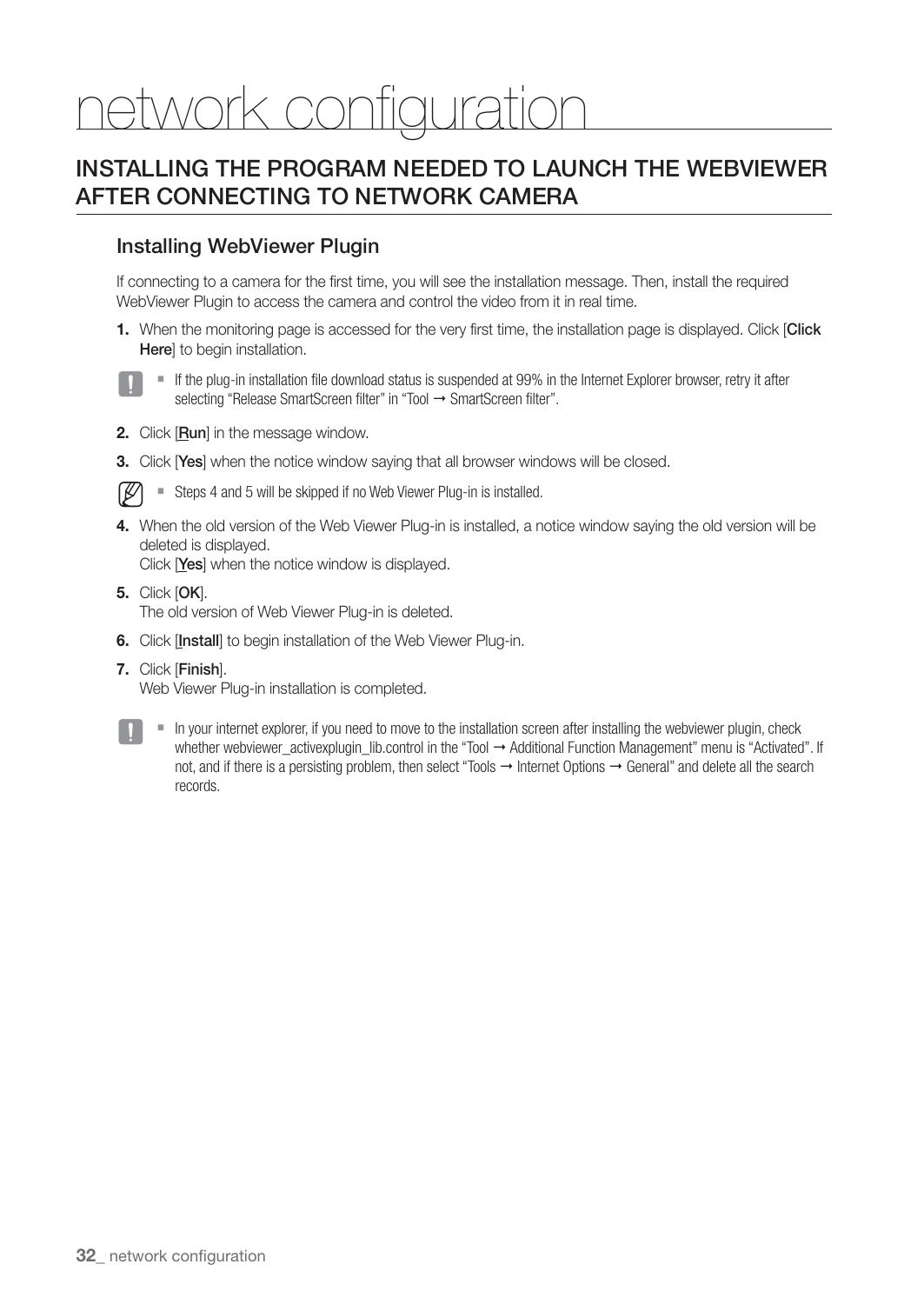## Using the Live Screen



|                    | Item                          | <b>Description</b>                                                                                                                                          |
|--------------------|-------------------------------|-------------------------------------------------------------------------------------------------------------------------------------------------------------|
| 1                  | Monitoring                    | Move to the monitoring screen.                                                                                                                              |
| $\overline{2}$     | Playback                      | Move to the screen where you can search for the video recording saved in your Micro SD memory card<br>or NAS.                                               |
| 3                  | Setup                         | Move to the Setup screen.                                                                                                                                   |
| $\overline{4}$     | Profile access<br>information | You can read the profile information.                                                                                                                       |
| 5                  | <b>Viewer Screen</b>          | Displays the Live video on the screen.                                                                                                                      |
|                    |                               | You can use the mouse wheel to activate the digital zooming in Viewer screen.<br>L.                                                                         |
| 6                  | Profile type                  | You can select a profile type in <video profile=""> under the <basic> setup menu.</basic></video>                                                           |
|                    |                               | When the Web Viewer is connected, the profile information currently using is displayed.<br>ш                                                                |
| 7                  | Screen<br><b>Optimization</b> | The video size of the camera will switch to as big as the Web browser.                                                                                      |
| 8                  | Fix the resolution            | Regardless of the resolution setup configured in the camera, it sets the resolution to 640x480. Press it<br>again to switch back to the default resolution. |
| 9                  | <b>Full Screen</b>            | Switch the current video to the maximum size of the monitor.                                                                                                |
| $ 10\rangle$       | Capture                       | Saves the snapshot as an image file in the .jpg format.                                                                                                     |
| $\bm{ }$ 11        | <b>Manual recording</b>       | Users can save their video in the micro SD memory card or NAS on their own.                                                                                 |
|                    | Audio/Microphone              | Enable Audio and Microphone are control the Audio volume.                                                                                                   |
| $\bm{12}$          | Control                       | Only the Audio volume can be controlled.<br>ш                                                                                                               |
| $\bm{\mathsf{13}}$ | Alarm output                  | Activate the Alarm Out port.                                                                                                                                |
| 14                 | Hide the context<br>menu      | The left-corner context menu will disappear but only the menu icon.                                                                                         |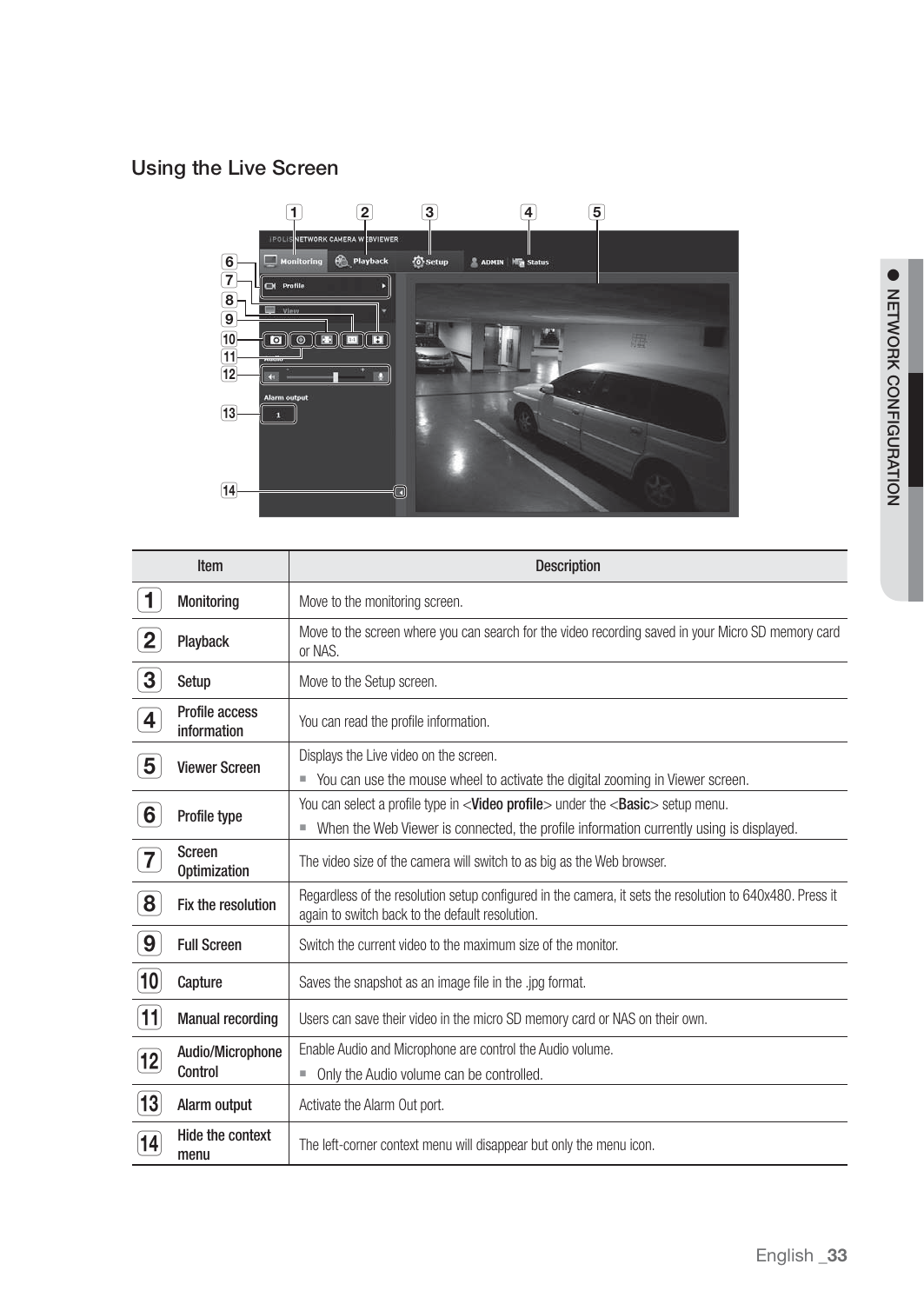## setup screen

## WEB VIEWER-NETWORK SETUP

## IP & Port

- **1.** From the Setup menu, select the  $\leq$  **Basic (** $\mathbb{R}$ )  $>$  tab.
- **2.** Click <IP & Port>.
- **3.** Set the <IPv4 setup>.
	- IP type : Select an IP connection type.
		- Manual : Specify the IP address, Subnet mask, Gateway, DNS1, and DNS2.
		- DHCP : Specify the DNS1 and DNS2.
		- PPPoE : Specify the DNS1, DNS2, ID and Password.
		- If you set it to  $\leq$  Manual  $>$ , you should specify the IP, Subnet mask, Gateway, DNS 1 & 2 manually.
	- MAC address : Shows the MAC address.
	- IP address : Displays the current IP address.
	- Subnet mask : Displays the <Subnet mask> for the set IP.
	- Gateway : Displays the <Gateway> for the set IP.
	- DNS1/DNS2 : Displays the DNS(Domain Name Service) server address.
- **4.** Set the <IPv6 setup>.
	- Set to <**Use**> to use IPv6 address.
	- Default : Use the default IPv6 address.
	- DHCP : Display and use the IPv6 address obtained from the DHCP server.
	- Manual : Enter IP address and gateway manually and use it.
		- $\blacksquare$  The IP addressing system will be defaulted to DHCP. If no DHCP server is found, the previous settings will be restored automatically.
		- Once completed with editing, click  $[Apply ( | \rightarrow_{\text{poly}} )]$  to apply changes and the browser exits. After a while, connect again with the changed IP.

| Monitoring <b>Ch</b> Playback                                                                                   |   | O setup & ADRIX IT's Nation                                                                                                              |                                                                                                                                |
|-----------------------------------------------------------------------------------------------------------------|---|------------------------------------------------------------------------------------------------------------------------------------------|--------------------------------------------------------------------------------------------------------------------------------|
|                                                                                                                 |   |                                                                                                                                          |                                                                                                                                |
| <b>News</b><br>۰                                                                                                |   | <b>TPH setup</b>                                                                                                                         |                                                                                                                                |
| thies profits<br><b>Distri</b><br><b>Side &amp; Time</b><br><b>MARVE</b><br><b>Event setup</b><br>Video & Andio | ٠ | <b>UP firms</b><br><b>MAC address</b><br><b>UP address</b><br><b><i><u>Subset</u></i></b> mest<br><b>Galances</b><br>DASE<br><b>DAVA</b> | ч<br>سن<br><b>WE HAVE THE</b><br><b>FOR DRIL FRIED</b><br>_<br><b>SALTABAL</b><br>__<br><b>TAK EDWARDS</b><br><b>MATERIALE</b> |
| <b>National</b><br>▫                                                                                            | ٠ | <b>Unit select</b>                                                                                                                       | $\blacksquare$ Virt                                                                                                            |
| <b>B</b> first                                                                                                  | ٠ | <b>O</b> Default                                                                                                                         |                                                                                                                                |
| ۰<br>System                                                                                                     | в | <b>Put address</b><br>$+000$<br><b>Pri aldress</b><br><b>O</b> Monet<br><b>Pril address</b><br>Gallerad                                  | л<br>л                                                                                                                         |
|                                                                                                                 |   | Part.                                                                                                                                    |                                                                                                                                |
|                                                                                                                 |   | <b>METP</b><br><b>METPS</b><br><b>ATSP</b><br><b>Device port</b>                                                                         | ▫<br>œ<br><b>C</b> Via Ground<br>m<br><b>STORY</b>                                                                             |
|                                                                                                                 |   |                                                                                                                                          | Apply                                                                                                                          |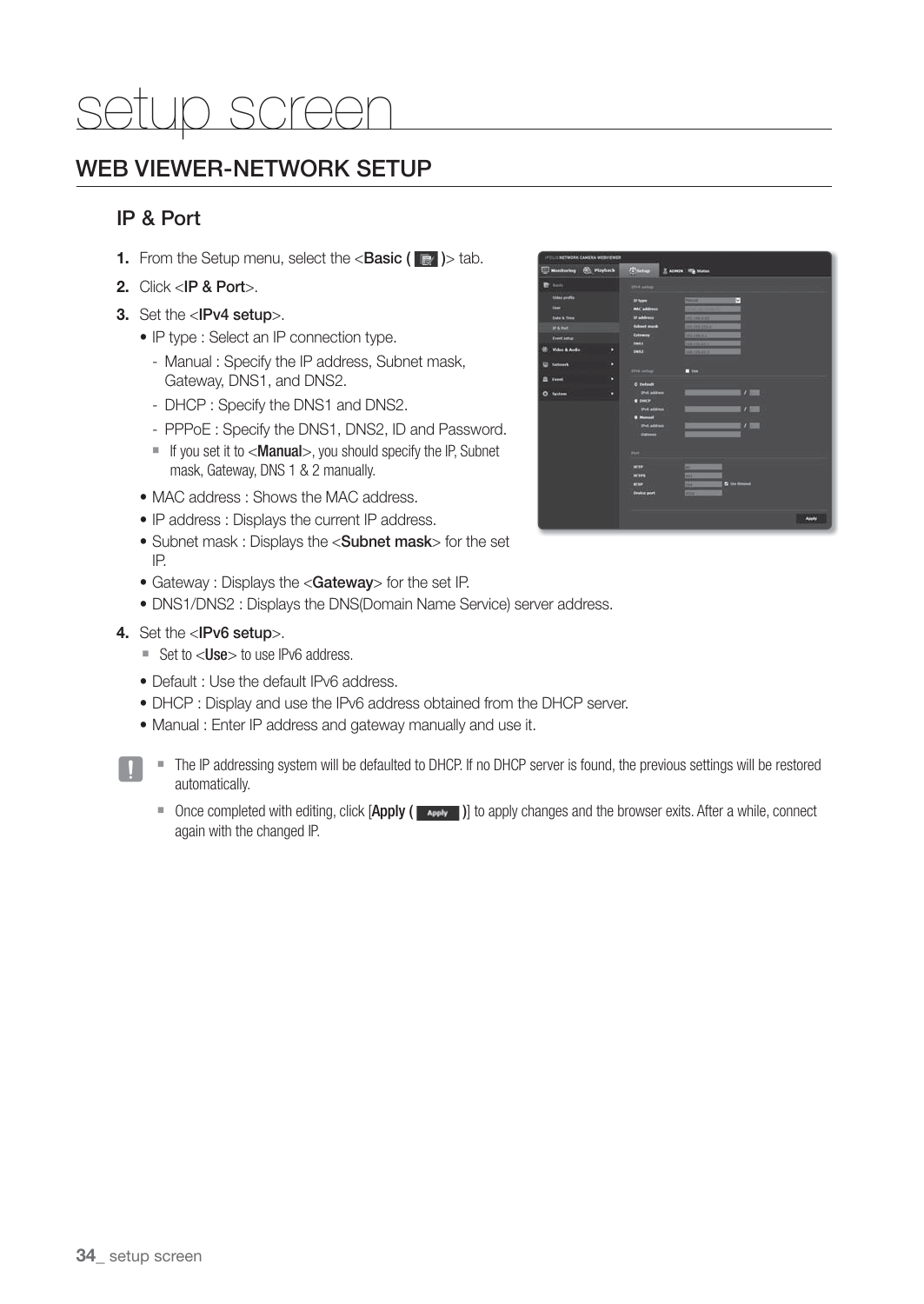- **5.** Type in each item in the Port menu as necessary.
	- Neither the port range between 0 and 1023 nor port 3702 is available.
	- HTTP : HTTP port used to access the camera via the web browser. The default is 80(TCP).
		- Setting the HTTP port for Safari and Google Chrome browsers to 65535 is not allowed by security policy.
	- HTTPS : In this version, the security of the web communication protocol HTTP is strengthened. It can be used when you set HTTPS mode in SSL.
		- The initial value is set to 443(TCP).
		- The available setting range is 1024~65535. (For security reasons, in your Safari or Google Chrome browser, you may not use 65535 as your HTTPS port.)
	- RTSP : Used to transfer videos in the RTSP mode; the default is 554.
	- Use timeout : When connecting to RTSP, this function resets the connection if there's no response for a certain time.
	- Device port : Set a port used to transfer video signals with the Samsung protocols.



- $\mathbb{Z}$   $\blacksquare$  If changed the HTTP port, the browser exits. Afterwards, address should contain the newly assigned HTTP port trailing the IP. ex) IP address: 192.168.1.100, HTTP port : Assigned 8080  $\rightarrow$  http://192.168.1.100:8080 (If HTTP port is set to 80, no need to specify the port number)
	- Using RTSP and HTTPS is recommended in order to prevent the image information from being restored.
- **6.** When done, click [Apply (Apply )].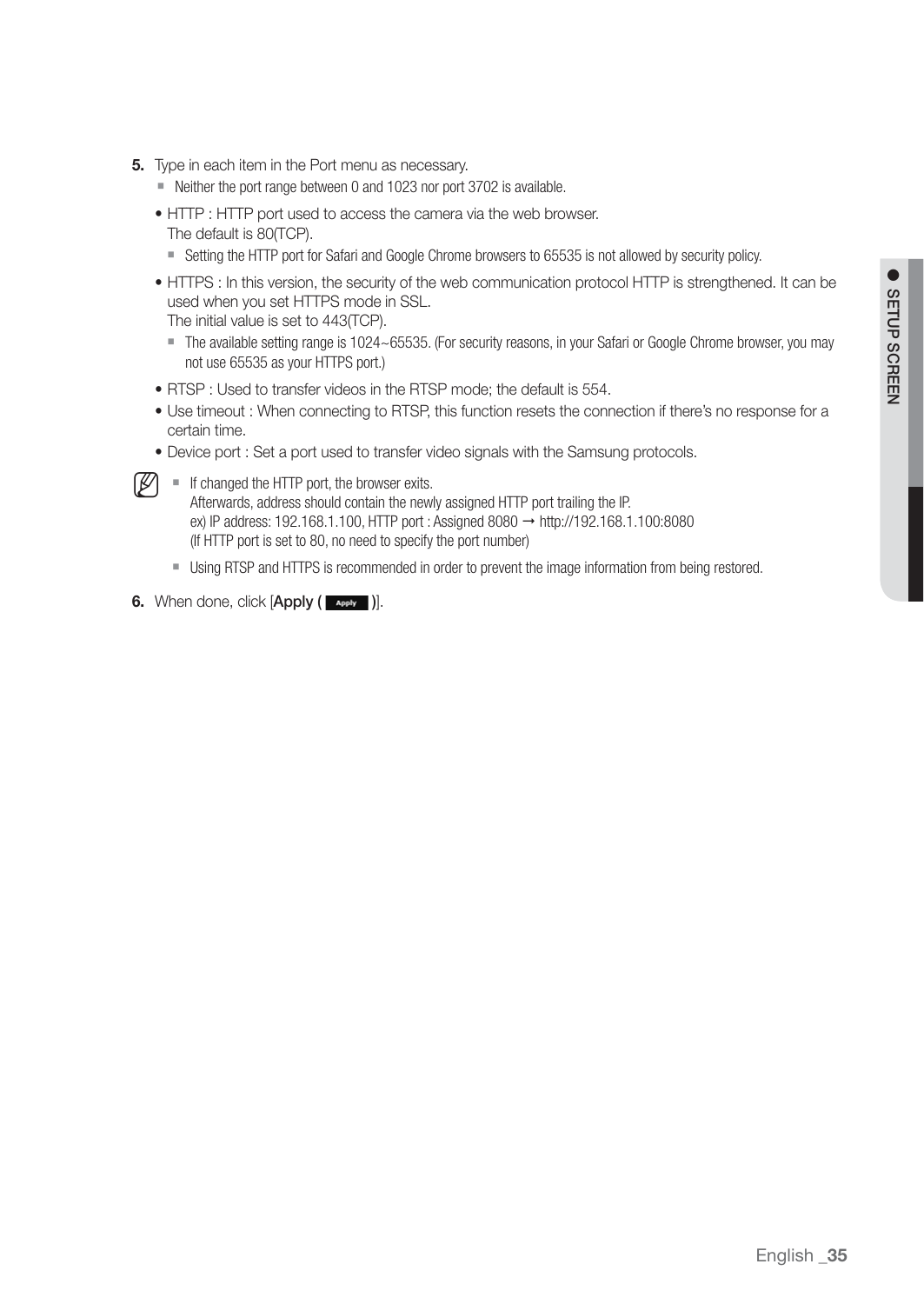## setup screen

## **DDNS**

DDNS is an abbreviation of Dynamic Domain Name Service that converts the IP address of a camera into a general Host Name so that the user can easily remember it.



 $\blacksquare$  You can use the DDNS service only if the internet is connected.

- **1.** From the Setup menu, select the  $\langle$  **Network (** $\Box$ **)**  $>$  tab.
- **2.** Click <DDNS>.
- **3.** Select the <DDNS> connection type.
- **4.** Type in the DDNS items according to the selected type.
	- Samsung DDNS : Select this if you use the DDNS server provided by Hanwha Techwin.
		- Product ID : Enter the product ID that is registered with the Samsung DDNS service.
		- Quick connect : It sets port forwarding automatically when used with a UPnP (Universal Plug and Play) supporting router.



- $\mathbb{Z}$  = If you want to use the DDNS service without using a hub that supports the UPnP function, click Quick connect, then go to the hub menu and activate port forwarding for your hub. For more on how to set port forwarding for your hub, refer to "How to configure port forwarding". (page 23)
- Public DDNS : Select one of provided public DDNS servers when you use a public DDNS server.
	- Service : Select desired public DDNS service server.
	- Host name : Enter the name of the host that is registered with the DDNS server.
	- User name : Enter the user name for the DDNS service.
	- Password : Enter the password for the DDNS service.
- **5.** When done, click [Apply (Apply )].



 $\blacksquare$  If selected <**Quick connect**>, be sure to select Samsung DDNS service.

#### To connect to the Samsung DDNS in camera setup

- **1.** From the DDNS setup page, set <DDNS> to <Samsung DDNS>.
- **2.** Provide the <**Product ID**> that you registered product ID with the DDNS site.
- **3.** Click [Apply ( Apply )].

When the connection is successfully made, you will see the message of <(Success)> on the screen.

| $•$ on                           |                                 |
|----------------------------------|---------------------------------|
| <b>Samsung DDNS</b><br>$\bullet$ |                                 |
| <b>Server name</b>               | <b>MAN EXPERIENCE ON COR</b>    |
| <b>Product ID</b>                |                                 |
| <b>Quick connect</b>             | $O$ $Off$<br>$\bullet$ On       |
| <b>Public DDNS</b>               |                                 |
| Service                          | $\overline{a}$<br>sning distant |
| <b>Host name</b>                 |                                 |
| <b>User name</b>                 |                                 |
| Password                         |                                 |
|                                  |                                 |
|                                  |                                 |
|                                  |                                 |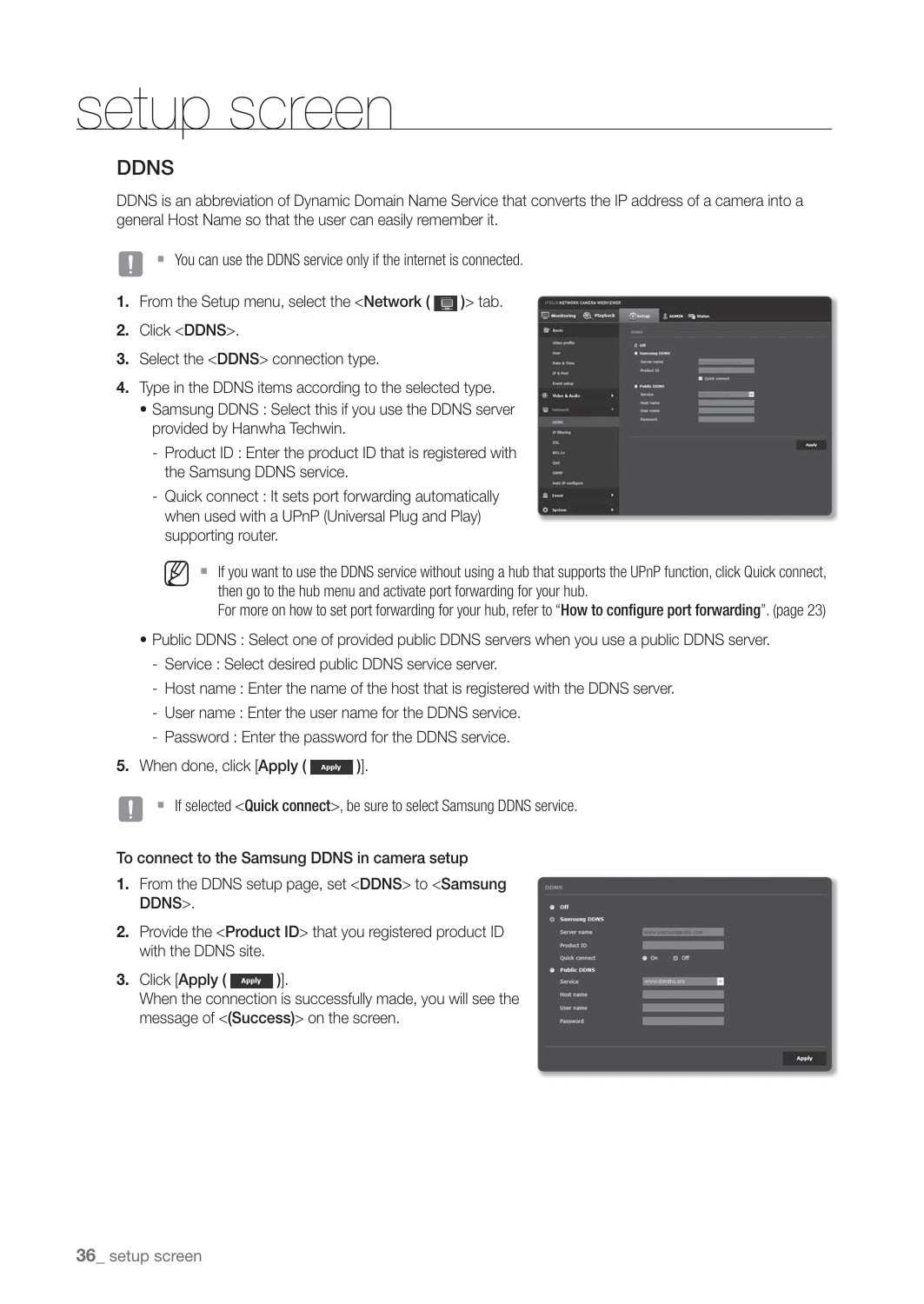#### Configuring public DDNS in Camera Settings

- **1.** Open the DDNS settings page and select <**Public DDNS**> for <**DDNS**>.
- **2.** Enter the corresponding site's host name, user name and password.
- **3.** Click [Apply ( Apply )] button. If the connection properly establishes, <(Success)> appears.
- 4. When done, click [Apply (Apply )].
- $\mathbb{Z}$   $\blacksquare$  To use DDNS service properly, both DDNS setup and the router's port forwarding setup are required. For port forwarding setup, refer to "**How to configure port forwarding**". (page 23)

### IP filtering

You can create a list of IPs that you want to grant or deny access to them.

- **1.** From the Setup menu, select the  $\langle \mathbf{r} | \mathbf{r} \rangle$   $\langle \mathbf{r} | \mathbf{r} \rangle$   $\rangle$  tab.
- **2.** Click <IP filtering>.
- **3.** Select <Filtering type>.
	- Deny : If selecting this, access from those IPs that are added to the filtering will be restricted.
	- Allow : If selecting this, access from only those IPs that are added to the filtering will be accepted.
- 4. Click the [Add (  $\sqrt{AA}$  )] button. The IP list will be created.
- **5.** Provide the IP that you want to grant or deny access from.

When you enter an IP address and a Prefix, the list of IP addresses available will appear in the right-side filter range column.

- $\mathbb{Z}$  = If selected <Allow> for IP Filtering and <IPv6 setup> of <IP & Port> is set to <Use>, both IPv4 and IPv6 addresses of the computer currently configuring should be assigned.
	- The IP address of the computer used for the current setup cannot be added to  $\lt$ Deny>, it should be added to <Allow>.
	- $\blacksquare$  Only the IP addresses that are set to  $\lt$ Use will be displayed in the filter column.
- **6.** Select an IP to delete from the list. Click the [Delete ( Delete )] button.
- **7.** When done, click [Apply ( Apply )].

| <b>LUXURE ENTIRE CAMERA WEIGHT INCH.</b>           |                                                           |
|----------------------------------------------------|-----------------------------------------------------------|
| Mentioring (R) Phytoch                             | <b>Chang</b><br>3 Abres 10 Mates                          |
| <b>Bank</b>                                        | - 1<br><b>DOM</b>                                         |
| <b>Video profile</b><br><b>MARK</b><br>Data & Time | O lives Winn<br><b>Filtering type</b><br><b>Invit</b>     |
| <b>UP &amp; Part</b><br><b>Event setup</b>         | ×<br>Pontiac<br><b>Ellisoing rooms</b><br><b>With</b>     |
| Video & Audio<br>٠                                 | AM Debts                                                  |
| ٠                                                  | œ                                                         |
| <b>DOM</b>                                         | ×<br><b><i><u>STEATHER SHARE</u></i></b><br>Position<br>- |
| <b>U Glassy</b>                                    | Add Debte                                                 |
| $\blacksquare$                                     |                                                           |
| <b>WELL</b>                                        |                                                           |
| w.                                                 |                                                           |
| ÷.                                                 |                                                           |
| Auto IP configure                                  |                                                           |
| <b>Send</b><br>D                                   |                                                           |
| <b>Seutem</b><br>٠                                 |                                                           |
|                                                    |                                                           |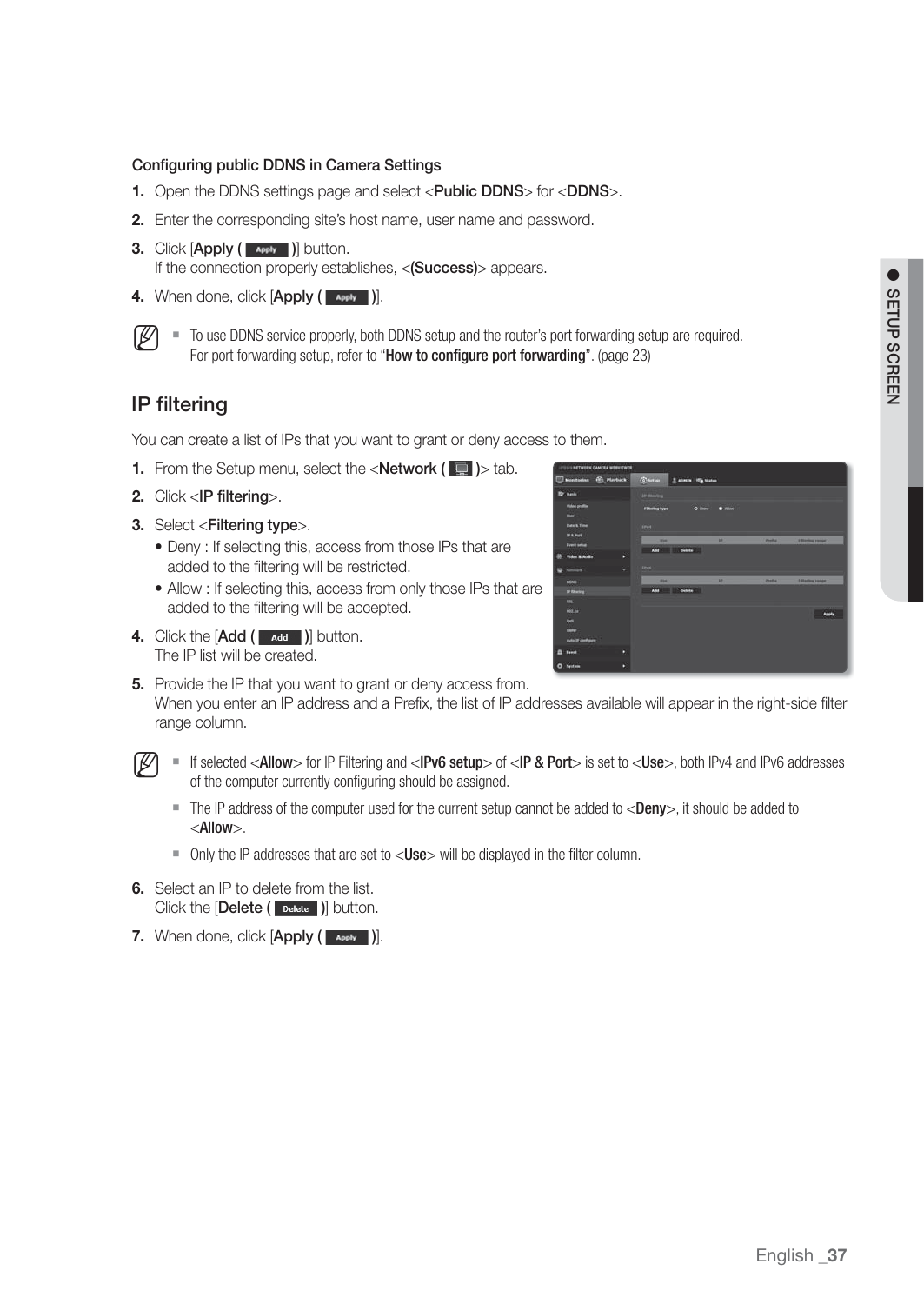## setup screen

## SSL

You can select a secure connection system or install the public certificate for this purpose.

- **1.** From the Setup menu, select the  $\langle$  **Network (** $\langle \cdot \rangle$  > tab.
- **2.** Click <SSL>.
- **3.** Select a secure connection system.
	- To access the camera using HTTPS mode, you have to type the IP address for the camera in the form of "https://<Camera\_IP>". If you failed to configure the Web viewer settings in HTTPS mode with Internet Explorer, edit the Internet options as follows: <Menu  $\rightarrow$  Tools  $\rightarrow$  Internet Options  $\rightarrow$  Advanced  $\rightarrow$  Security  $\rightarrow$  Uncheck TLS 1.0, and check TLS 1.1, TLS 1.2>

| Monitoring <b>Oh</b> Playback                                                               | <b>Chang</b>                                                                            | <b>Z ADMIN 17% Market</b>                                                                                                                                             |
|---------------------------------------------------------------------------------------------|-----------------------------------------------------------------------------------------|-----------------------------------------------------------------------------------------------------------------------------------------------------------------------|
| <b>Basic</b><br>×<br>tides profits<br><b>That</b><br><b>Side &amp; Time</b><br><b>MARKE</b> | <b>ATTACHED</b><br><b><i><u>Section</u></i></b> system<br>trentedt a public contribucts | C HTTP (be not and secure connection)<br>@ HTTPS (Secure consection mode using a unique certificate)<br>@ HTTPS (Sucure consection mode using the public certificate) |
| <b>Event setup</b><br>Video & Andre<br>D<br><b>Noticed</b><br>۰<br>۰                        | Name for the certificate<br><b>Cortificate file</b><br><b>Key life</b>                  | <b>Bayana</b><br><b>Browne</b>                                                                                                                                        |
| <b>TICAIS</b><br><b>IF Sharing</b>                                                          |                                                                                         | Install                                                                                                                                                               |
| 802.34<br>ois<br>tare<br><b>Ads IP collars</b>                                              |                                                                                         |                                                                                                                                                                       |
| <b>System</b><br>п                                                                          |                                                                                         |                                                                                                                                                                       |
| <b>System</b><br>о                                                                          |                                                                                         |                                                                                                                                                                       |

**4.** Search for the public certificate that you want to install on the camera.

To install the certificate on the camera, you need to provide a certificate name (it can be arbitrarily assigned by the user), certificate file issued from the certification authority and a key file.

- The <**HTTPS (Secure connection mode using the public certificate)**> item will be active only if there exists a public certificate installed.
- **5.** When done, click [Apply (Apply )].

#### Installing the certificate

- **1.** Enter the certificate name.
- **2.** Click the [Browse (Browse )] button, select the public certificate file and key file to be installed, and then click the [Install ( Install )] button.

#### Deleting the certificate

- **1.** Click [Delete ( Delete )] button.
- **2.** To delete a public certificate, you should access the network video decoder in the mode of <HTTP (Do not use secure connection)> or <HTTPS (Secure connection mode using a unique certificate)>.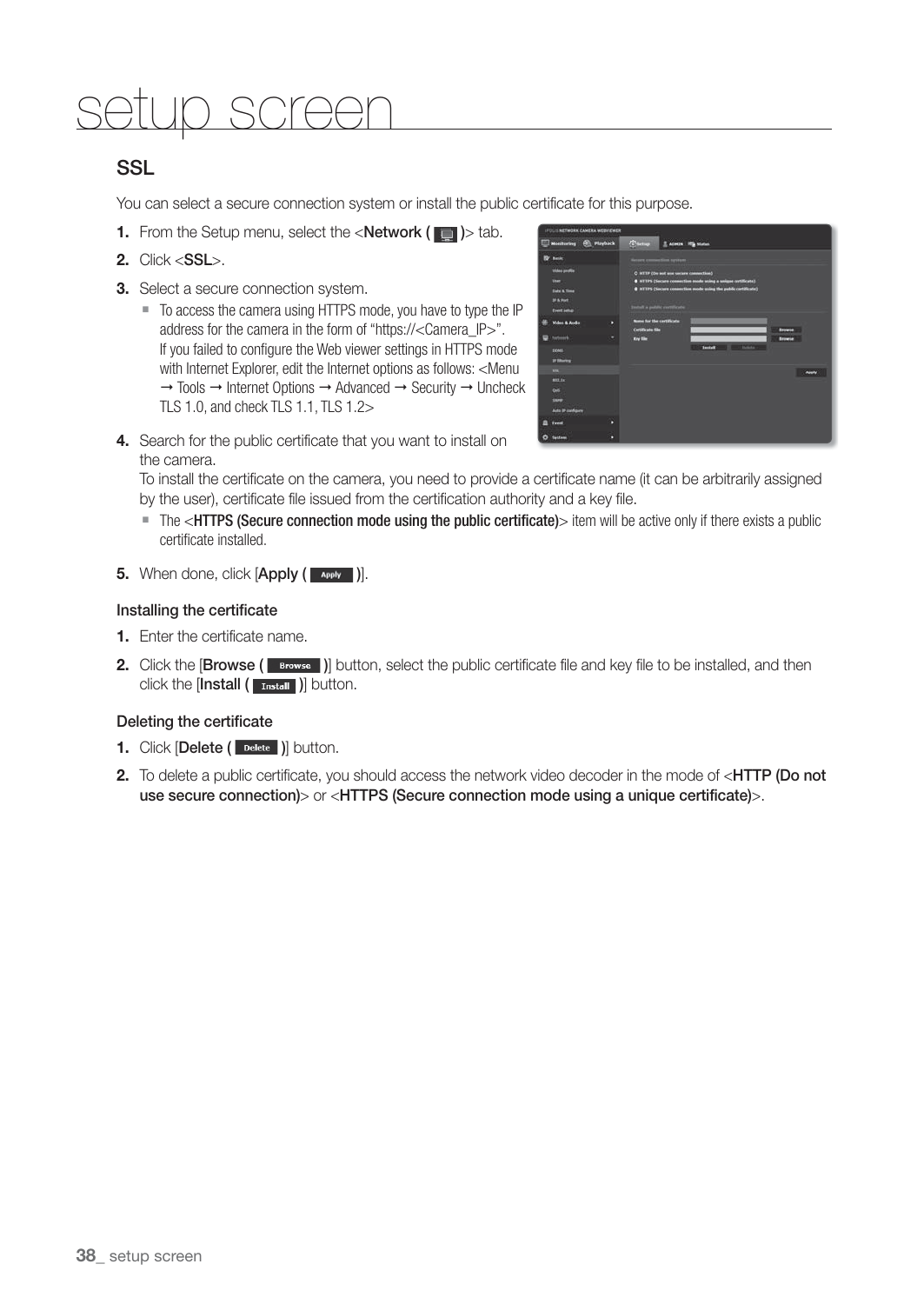## 802.1x

When connecting network, you can choose whether using 802.1x protocol, and then install the certification.

- **1.** From the Setup menu, select the <**Network (** $\Box$ **)** > tab.
- **2.** Click <802.1x>.
- **3.** Set the <IEEE 802.1x setting(EAPOL using EAP-TLS)>.
	- Enable IEEE 802.1x : Specify the use of the 802.1x protocol.
	- EAPOL version : Select version 1 or 2.
	- ID : Enter the client certificate ID.
	- Password : Enter the client private key password. If the key file used is not encrypted, you don't need to enter it.
	- $\blacksquare$  If the connected network device does not support the 802.1x protocol, the protocol will not operate properly even if you set it.
- **4.** Install/remove the certificate.
	- CA certificates : Select a public certificate that contains the public key.
	- Client certificate : Select a public certificate that contains the client certificate key.
	- Client private key : Select a public certificate that contains the client private key.
- **5.** When done, click [Apply ( Apply )].

#### To install/remove 802.1x related certificates

- **1.** Press the [**Browse** (**Browse** )] button for each item and select a certificate to install.
- **2.** If no certificate is installed, you will see "Not Available" appearing next to the selected item.
- **3.** Press the [Install ( Install )] button to start installation with a message of "Installed" next to the item.
- 4. Press the [Delete ( Delete )] button to remove the certificate.

### QoS

You can specify the priority to secure a stable transfer rate for a specific IP.

- **1.** From the Setup menu, select the  $\langle$  **Network (** $\Box$ **)** tab.
- **2.** Click <QoS>.
- **3.** Click the [Add (  $\overline{A}$  ad )] button. The IP list will be created.
- **4.** Enter an IP address to which you will apply QoS.
- $\mathbb{Z}$  = The default prefix for IPv4 is 32; For DSCP, the default is set to 63.
	- $\blacksquare$  Only the IP addresses that are set to  $<$  Use  $>$  can be prioritized.
- **5.** Select an IP to delete from the list. Click the [Delete ( Delete )] button.
- **6.** When done, click **[Apply (**  $\bullet$   $\bullet$   $\bullet\bullet\bullet\bullet$  )].



| ks profits              |   | <b>THE MELSE</b><br><b>EAP Type</b> | - 11<br><b>CONTRACTOR</b> | v                              |                |              |
|-------------------------|---|-------------------------------------|---------------------------|--------------------------------|----------------|--------------|
| <b><i>In K Time</i></b> |   | <b>LAPOL werden</b><br>٠            |                           | E                              |                |              |
| <b>Lifet</b>            |   | <b>Password</b>                     |                           |                                |                |              |
| ert seha                |   |                                     |                           |                                |                |              |
| les & Audio             | P | Gentleman                           |                           |                                |                |              |
| ms.                     | ۰ | <b>CA contificates</b>              |                           |                                | <b>Browns</b>  |              |
|                         |   |                                     | <b>Includ</b>             | <b>District</b>                |                |              |
| ning                    |   | <b>Client</b> certificate           |                           |                                | <b>Basers</b>  |              |
|                         |   | Class private Kry                   | <b>Section</b>            | <b>CONTRACTOR</b>              | <b>Bringia</b> |              |
| m.                      |   |                                     | <b>Include</b>            | <b>The State of Concession</b> |                |              |
|                         |   |                                     |                           |                                |                |              |
|                         |   |                                     |                           |                                |                |              |
| a IP configur           |   |                                     |                           |                                |                | <b>Aught</b> |
|                         | в |                                     |                           |                                |                |              |
| tom.                    | ۰ |                                     |                           |                                |                |              |
|                         |   |                                     |                           |                                |                |              |
|                         |   |                                     |                           |                                |                |              |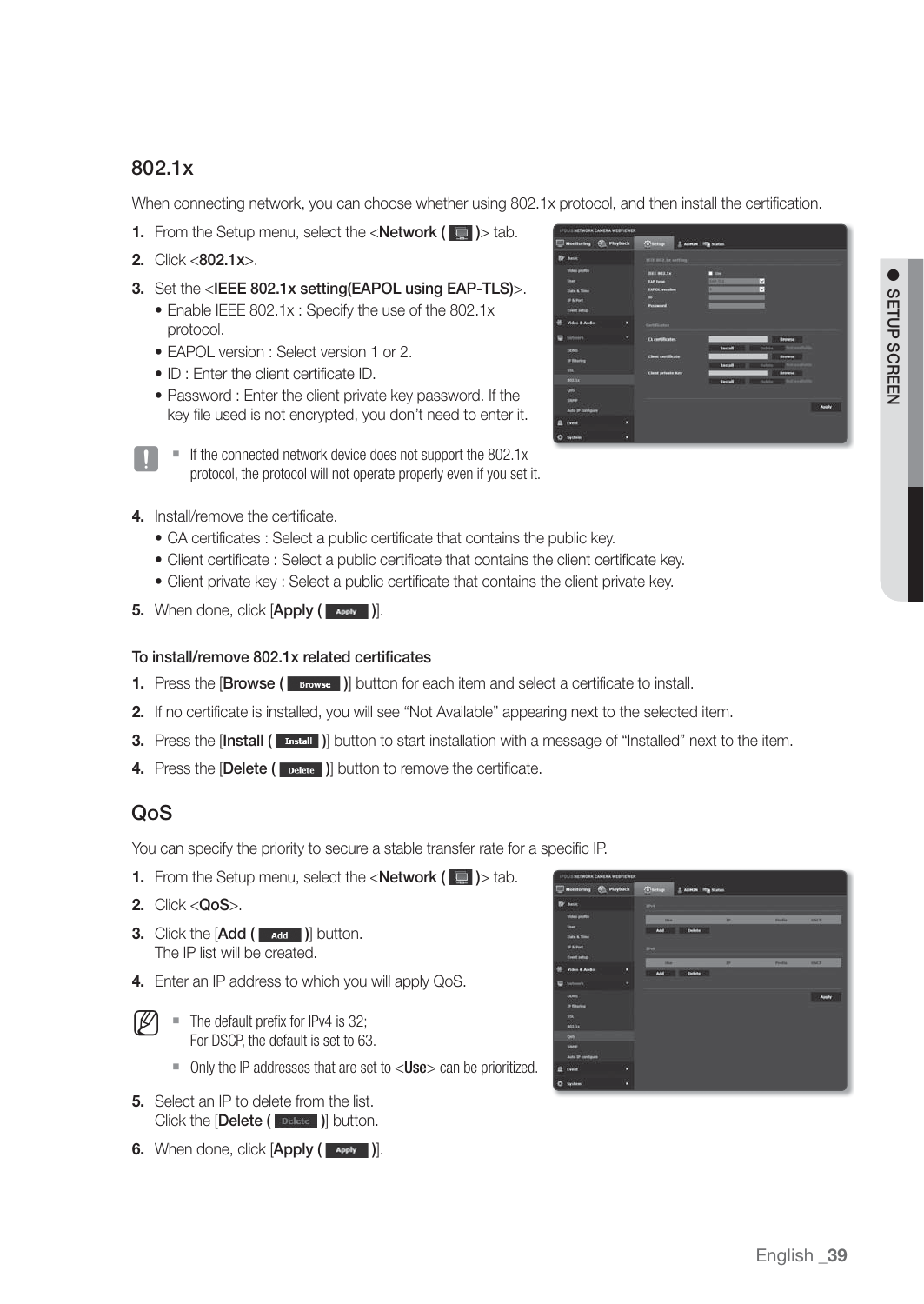## setup screen

### **SNMP**

With the SNMP protocols, the system or network admin can monitor the network devices on a remote site, and configure the environment settings.

- **1.** From the Setup menu, select the  $\langle$  **Network (** $\Box$ **)** tab.
- **2.** Click <SNMP>.
- **3.** Specify the <SNMP>.
	- Enable SNMP v1 : SNMP version 1 will be active.
	- Enable SNMP v2c : SNMP version 2 will be active.
		- Read community : Provide the name of the read community where you can access to the SNMP information.

The default name is  $\langle$  sublic $\rangle$ .

- Write community : Provide the name of the write community where you can access to the SNMP information. The default name is <write>.



- Enable SNMP Trap : SNMP trap is used to send important events and conditions to the Admin.
	- Community : Enter the trap community name to receive messages.
	- IP address : Enter the IP address to which messages will be sent.
	- Authentication failure : It specifies whether an event shall be generated when the community information is invalid.
	- Network connection : It specifies whether an event shall be generated when the network disconnection is restored.
- Enable SNMP v3 : SNMP version 3 will be active.
	- Password : Specify the default password for SNMP version 3.
		- The default password can be exposed to a hacking thread so it is recommended to change the password after installing the product.

Note that the security and other related issues caused by the unchanged password shall be responsible for the user.

- Password should be longer than 8 characters, no more than 16 characters.
- 4. When done, click [Apply (Apply )].
	- $\blacksquare$  SNMP v3 is only able to be set when the secure connection mode is HTTPS. Refer to "SSL". (page 38)
	- $\blacksquare$  If you don't use SNMP v3, there may be a security issue.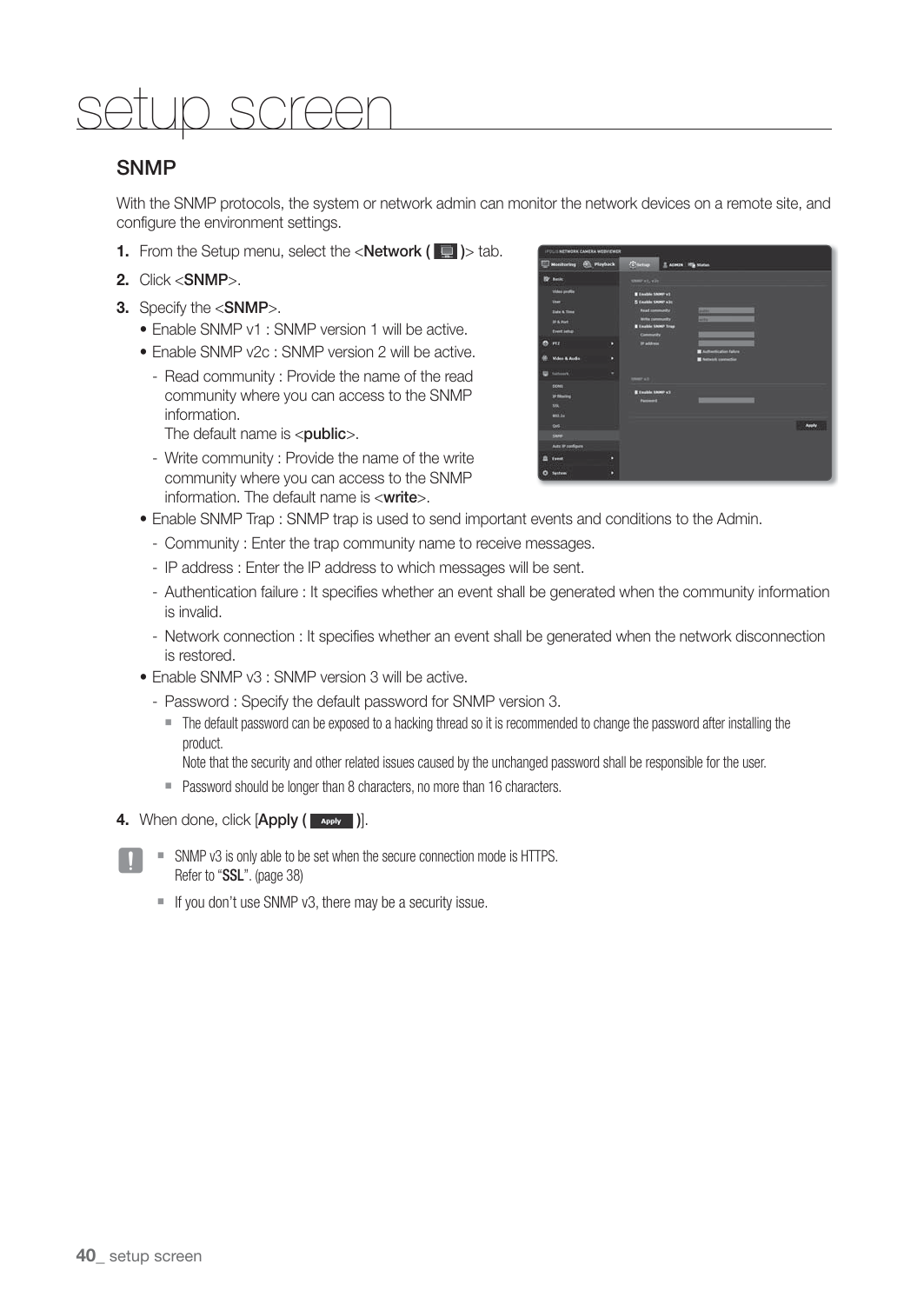## Auto IP configure

You can set the IP available for access and camera searching automatically.

- **1.** From the Setup menu, select the <**Network (** $\Box$ **)** > tab.
- **2.** Click <Auto IP configure>.
- **3.** Set the <**Link-Local IPv4 address**>

An additional IP address may be assigned to assess the camera from the Link-Local network.

- Auto configure : It specifies Able or Disable for the Link-Local IPv4 address.
- IP address : Display the assigned IP address.
- Subnet mask : Display the subnet mask of the assigned IP.
- **4.** Set the <**UPnP discovery**>.



- UPnP discovery : It specifies Able or Disable for UPnP Discovery.
- Friendly name : Display the camera name. Friendly name is displayed in the format of WISENET-<Model Name>-<MAC Address>.
- **5.** When done, click [Apply ( Apply )].



**6.** Set the <**Bonjour**>.

Cameras can be automatically searched in the client and operating system in support of the Bonjour protocol.

- Bonjour : It specifies Able or Disable for Bonjour.
- Friendly name : Display the camera name.

Friendly name is displayed in the format of WISENET-<Model Name>-<MAC Address>.



IM  $\blacksquare$  In the Mac operating system, which support Bonjour by default, the connected cameras are automatically displayed in the Bonjour bookmark of the Safari web browser. If the Bonjour bookmark is not displayed, check Bookmarks Setup in the "Preference" menu.

**7.** When done, click [Apply (Apply )].

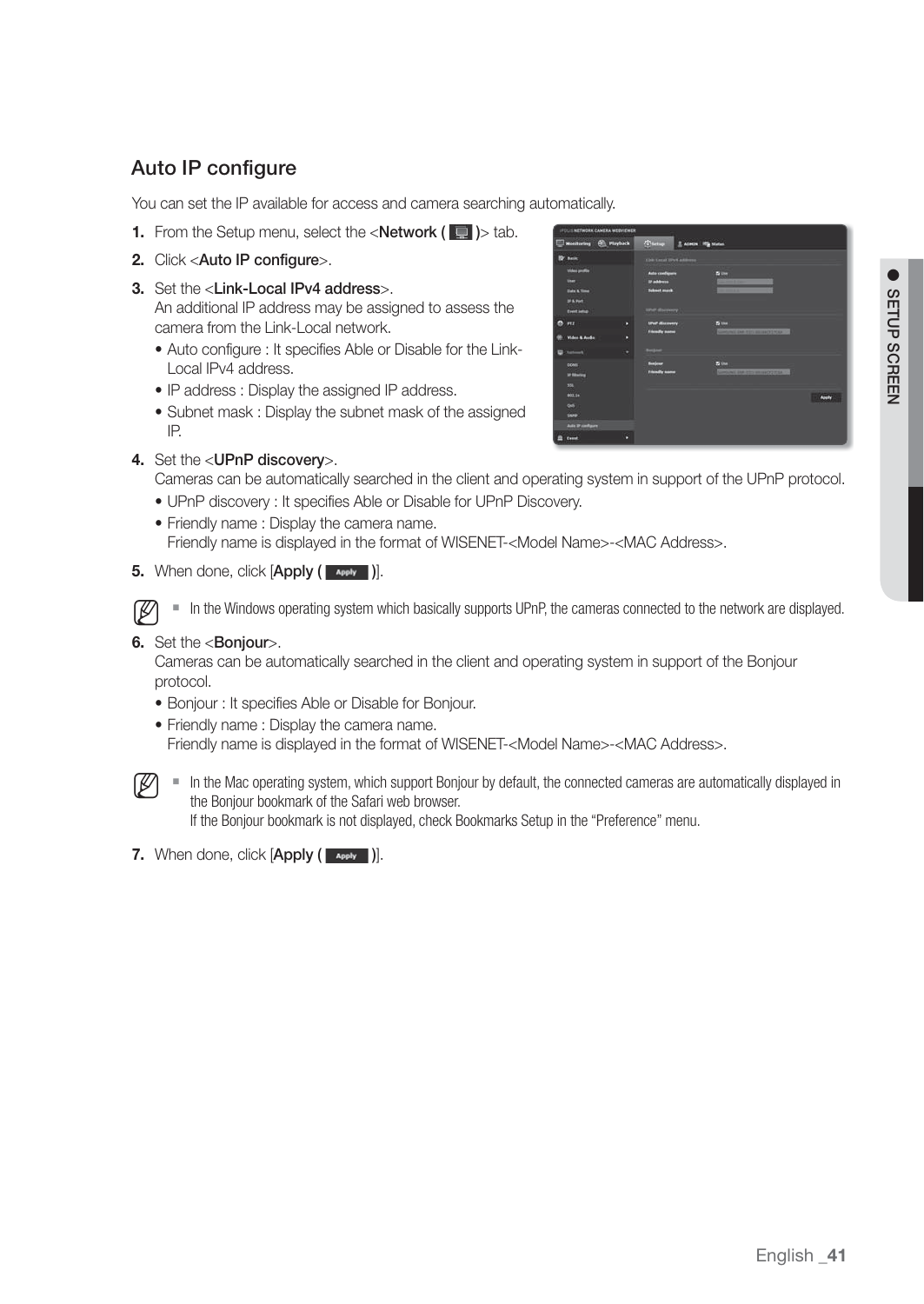## setup screen

## FTP / E-mail

You can configure the FTP/E-mail server settings so that you can transfer the images taken with camera to your PC if an event occurs.

- **1.** From the Setup menu, select the  $\leq$  **Event (** $\leq$ )  $\geq$  tab.
- **2.** Click <FTP / E-mail>.
- **3.** Select <**FTP configuration**> or <**E-mail configuration**> and enter / select a desired value.
	- FTP configuration
		- Server address : Enter the IP address of the FTP server that you transfer the alarm or event images to.
		- ID : Enter the user ID with which you will log in to the FTP server.
		- Password : Enter the user account password for logging into the FTP server.
		- Upload directory : Specify the FTP path where you will transfer the alarm or event images.
		- Port : The default port of the FTP server is 21; however, you can use a different port number according to the FTP server settings.
		- Passive mode : Select < On > if you need to connect in passive mode due to the firewall or the FTP server settings.
	- E-mail configuration
		- Server address : Enter the IP address of the email server that you transfer the alarm or event images to.
		- Use authentication : Select whether to use authorization.
		- Use SSL : Specify the use of SSL.
		- ID : Enter the user ID for logging into the email server.
		- Password : Enter the user account password for logging into the email server.
		- Port : The default port of the email server is 25; however, you can use a different port number according to the email server settings.
		- Recipient : Enter the address of the email recipient.
		- Sender : Enter the address of the email sender. If the sender address is incorrect, the email from the sender may be classified as SPAM by the email server and thus may not be sent.
		- Subject : Enter a subject for your email.
		- Body : Provide the text for the massage. Attach the alarm or event images to the email that you are preparing.
- 4. When done, click [Apply ( Apply )].

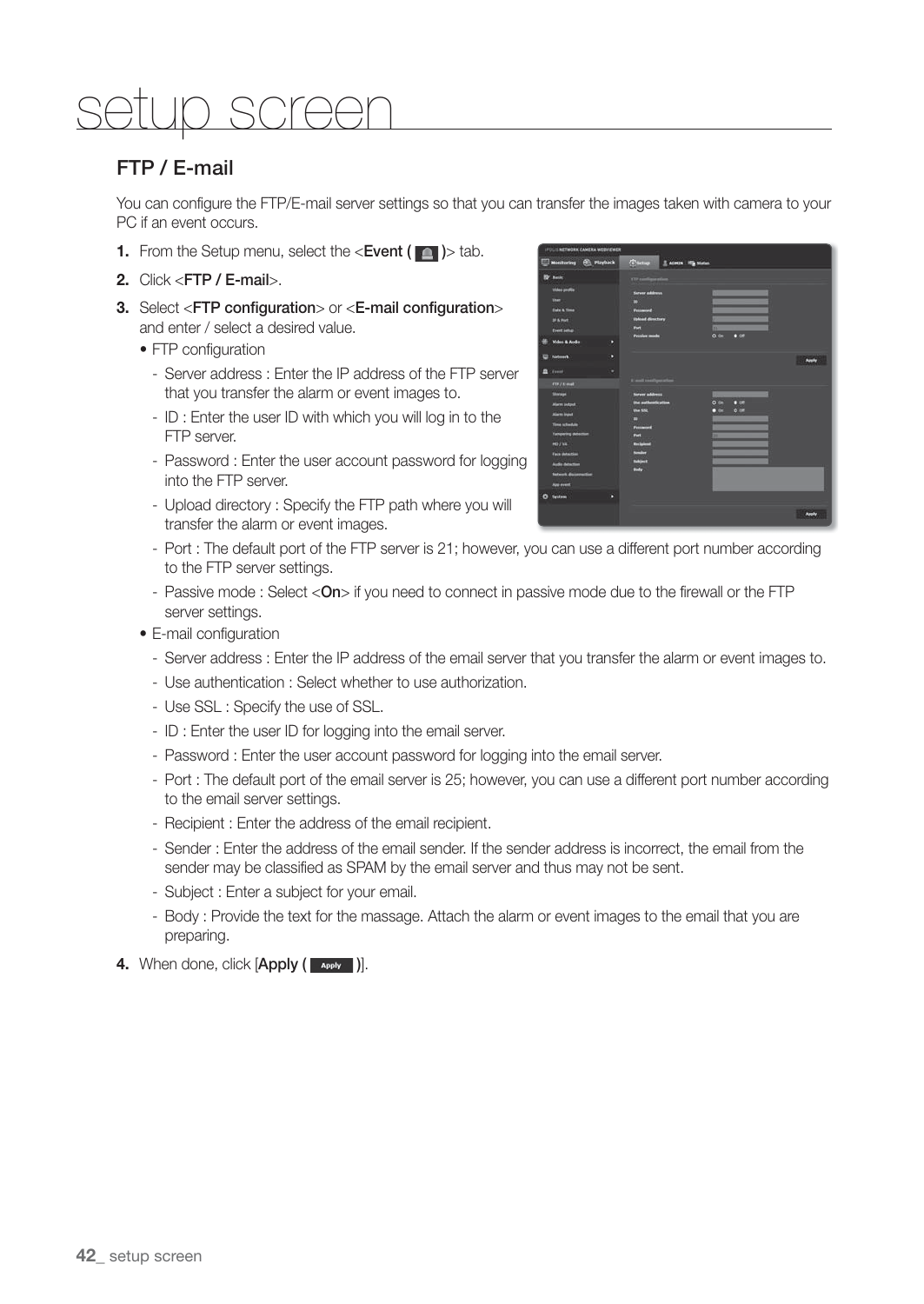## WEB VIEWER-PASSWORD SETUP

#### User

- **1.** From the Setup menu, select the  $\langle$ **Basic (** $\mathbb{R}$ )  $>$  tab.
- **2.** Click <User>.
- **3.** Provide the necessary user information.
	- Administrator password change : Change the password for the administrator.
		- For the security purposes, you are recommended to use a combination of numbers, alphabets uppercase and lowercase and special characters for your password.
			- It is recommended to change your password once every three months.
			- The password length and limits are shown as follows.
				- A combination of at least three types of upper case, lower case, numeric, and special characters: 8 to 9 characters.
				- A combination of at least two types of upper case, lower case, numeric, and special characters: 10 to 15 characters.
				- Should be different from the ID.
				- Cannot repeat the same letter, number of special characters more than 4 times.
				- Don't use 4 or more characters consecutive together. (examples : 1234, abcd)
				- Don't use 4 or more characters repeated. (examples : !!!!, 1111, aaaa)
				- Special characters that are allowed. :  $\sim$ '!@#\$%^\*0\_-+=|{}[1.?/
				- After the factory setting, the admin and user passwords are initialized. You need to reset the password.
				- When you access the camera web page for the first time or access it after the initialization, you will be moved to the admin password setting menu.
				- In this menu, you need to login again with the new password before using the camera web page menus.
				- If the existing password is not matched, when you change the admin password, you cannot change the password.
				- After changing your password, if there is a camera connected to a CMS or NVR client, then you need to re-register it with the newly changed password. If the camera is still connected with the same password, then the account may be locked because a client uses the previous password.
			- If you try to login with the registered account, 5 or more consecutive password authentication has failed, and then the account may be locked for thirty seconds.
			- When the password is changed while multiple connections are active from a PC, the browser may malfunction. In that case, reconnect to the server.

|                                | <b>IPSILIS INSTRUMES CAMERA WEDNINGH</b> |                           |                                         |                                                                                                                                                                                                                                            |                   |                      |   |                                 |
|--------------------------------|------------------------------------------|---------------------------|-----------------------------------------|--------------------------------------------------------------------------------------------------------------------------------------------------------------------------------------------------------------------------------------------|-------------------|----------------------|---|---------------------------------|
| <b>Beacharing (R)</b> Playback |                                          |                           | Chieter Labor Hamme                     |                                                                                                                                                                                                                                            |                   |                      |   |                                 |
| <b>Seek</b>                    |                                          |                           | <b>International processed change</b>   |                                                                                                                                                                                                                                            |                   |                      |   |                                 |
| <b>Value profits</b>           |                                          | <b>Cornel password</b>    |                                         |                                                                                                                                                                                                                                            |                   |                      |   |                                 |
| $\sim$                         |                                          | <b>ANTIQUES</b>           |                                         |                                                                                                                                                                                                                                            |                   |                      |   |                                 |
| <b>Caro &amp; Time</b>         |                                          | <b>Castlers percented</b> |                                         |                                                                                                                                                                                                                                            |                   |                      |   |                                 |
| <b>IF&amp; Right</b>           |                                          |                           |                                         |                                                                                                                                                                                                                                            |                   |                      |   |                                 |
| <b>Contactor</b>               |                                          |                           |                                         |                                                                                                                                                                                                                                            |                   |                      |   |                                 |
| <b>PEE</b>                     | п                                        |                           |                                         |                                                                                                                                                                                                                                            |                   |                      |   |                                 |
|                                |                                          |                           |                                         |                                                                                                                                                                                                                                            |                   |                      |   |                                 |
| Video & Acade                  | ٠                                        |                           |                                         | If the noncontract to be followed long, these it distributes a section<br>and of at least from terms and the CD shall be a section of the local<br>contract section of the CD shall because the contract in a section of<br>$\sigma$ is th |                   |                      |   |                                 |
|                                | п                                        |                           |                                         |                                                                                                                                                                                                                                            |                   |                      |   |                                 |
|                                |                                          | <b>Complete Service</b>   |                                         |                                                                                                                                                                                                                                            |                   |                      |   |                                 |
| <b>C</b> from                  | E                                        |                           |                                         |                                                                                                                                                                                                                                            |                   |                      |   |                                 |
|                                |                                          | <b>Eight part area</b>    |                                         |                                                                                                                                                                                                                                            |                   |                      |   |                                 |
|                                |                                          |                           |                                         |                                                                                                                                                                                                                                            |                   |                      |   |                                 |
| <b>D</b> Section               | c                                        |                           | <b>Ends the unsafer atted adventure</b> |                                                                                                                                                                                                                                            |                   |                      |   |                                 |
|                                |                                          | <b>Cornel paint</b>       |                                         |                                                                                                                                                                                                                                            |                   |                      |   |                                 |
|                                |                                          | <br>n                     | <b>Total</b>                            | Fatework<br><b>Judie In</b>                                                                                                                                                                                                                | <b>Andre Cod.</b> | <b>Above serious</b> | m | <b>Parties</b><br><b>Select</b> |
|                                |                                          | o                         | $-1$<br>$-1$                            |                                                                                                                                                                                                                                            | t,                | o                    | o | <b>SHOW</b>                     |
|                                |                                          | n                         | $-1$                                    | o                                                                                                                                                                                                                                          | b                 | o                    | o | <b>Side of</b>                  |
|                                |                                          |                           | $-1$                                    | o                                                                                                                                                                                                                                          | o                 | ۰                    |   | <b>Delta</b>                    |
|                                |                                          | n                         | <b>Service</b>                          |                                                                                                                                                                                                                                            | n                 |                      | n | <b>Select</b>                   |
|                                |                                          | o                         | $-1$                                    |                                                                                                                                                                                                                                            | o                 | o                    | o | <b>Sales Ave</b>                |
|                                |                                          | ▫                         | $-1$                                    | o                                                                                                                                                                                                                                          | o                 | o                    | o | <b>SALE</b>                     |
|                                |                                          |                           | -<br>ـ                                  |                                                                                                                                                                                                                                            |                   |                      |   | <b>Tallied</b>                  |
|                                |                                          | o                         | <b>Service</b>                          |                                                                                                                                                                                                                                            |                   |                      | o | <b>Select</b>                   |
|                                |                                          | n                         | -                                       |                                                                                                                                                                                                                                            |                   |                      |   | <b>Talka A</b>                  |
|                                | . .                                      |                           | AAI Dahib                               |                                                                                                                                                                                                                                            |                   |                      |   |                                 |
|                                |                                          |                           |                                         |                                                                                                                                                                                                                                            |                   |                      |   |                                 |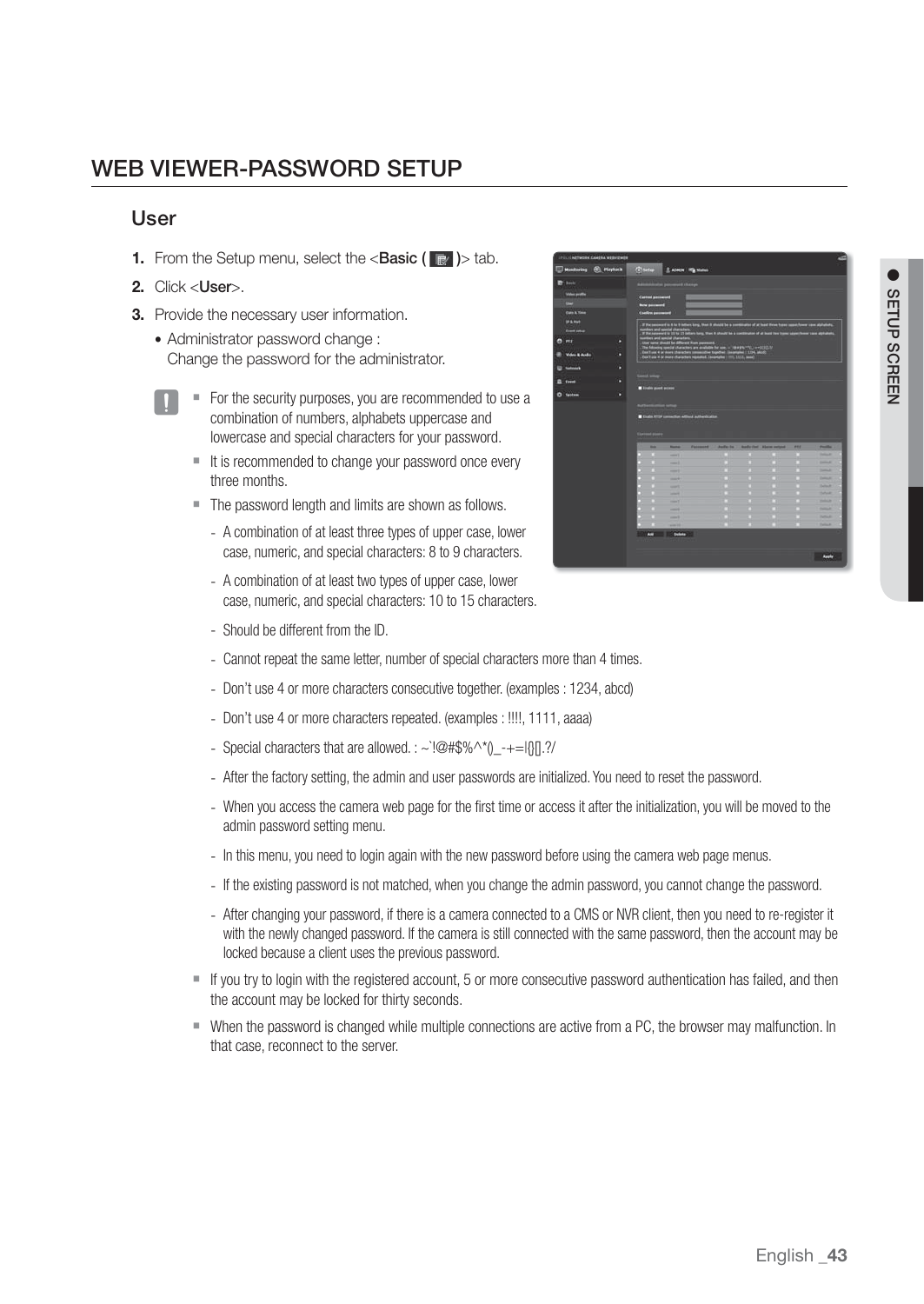## setup screen

• Guest setup : If you select <Enable guest access>, the guest account can access the Web viewer screen but can only view the live Viewer screen.

The ID/password for the guest account is <guest/guest>, which cannot be changed.

- Authentication setup : If you select <Enable RTSP connection without authentication>, you can access RTSP without logging in and view the video.
- Current users : If you select <Use>, you can set or change the user permissions.
	- The administrator can set the audio input, audio output and alarm output permissions.
	- Profile : If you select <Default>, you can only see the default profile video; if selecting <All>, you can see the full profile videos.
		- ONVIF functions available to a registered user allowed to use ONVIF functions are limited to those of granted with permission.
- 4. When done, click [Apply (**Apply** )].